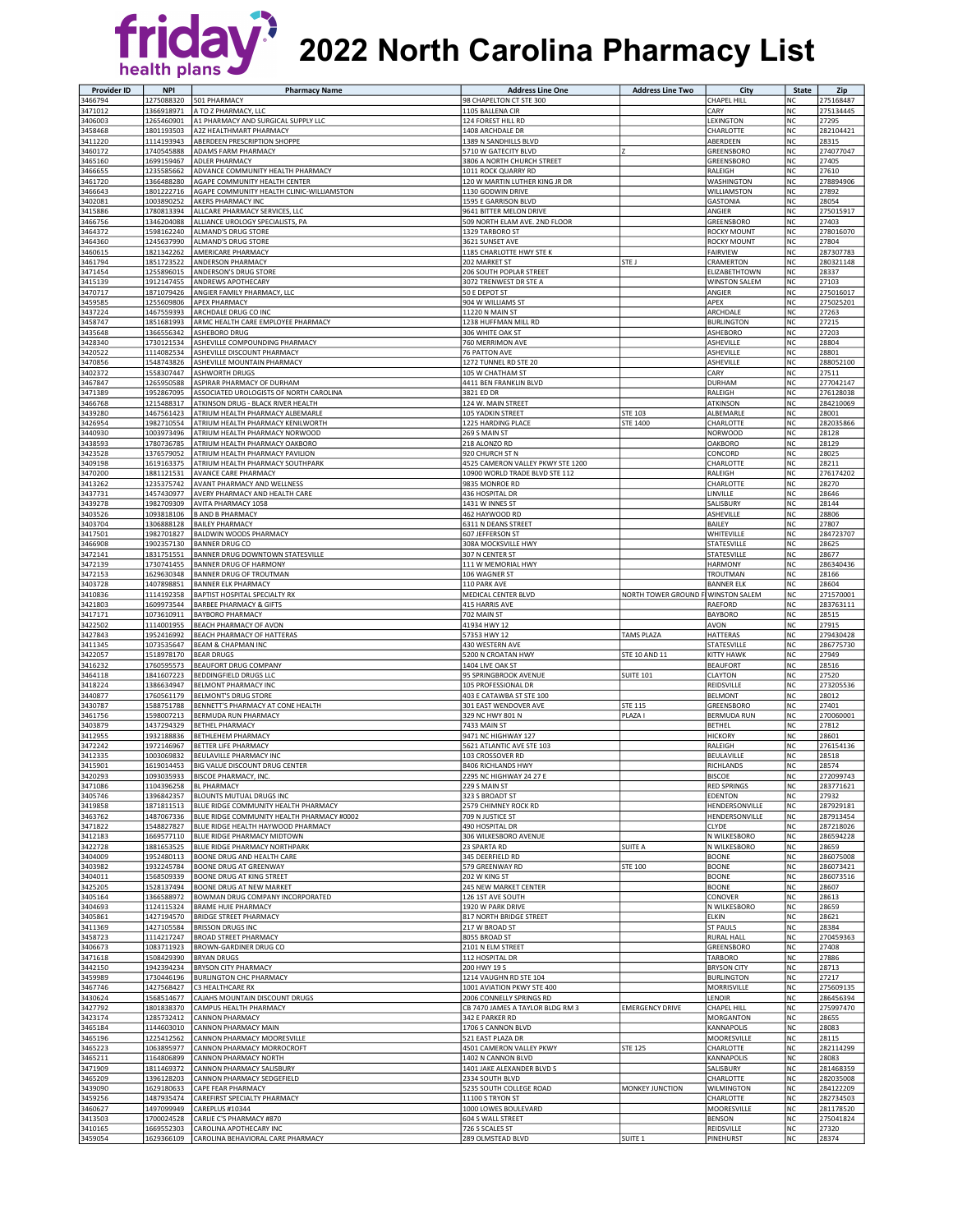| 3470325            | 1972004794               | CAROLINA BEHAVIORAL CARE PHARMACY                                                             | 209 MILLSTONE DR STE A                                          |                                      | HILLSBOROUGH                            | NC              | 272788776              |
|--------------------|--------------------------|-----------------------------------------------------------------------------------------------|-----------------------------------------------------------------|--------------------------------------|-----------------------------------------|-----------------|------------------------|
| 3459042            | 1255629820               | CAROLINA BEHAVORIAL CARE PHARMACY                                                             | 4102 BEN FRANKLIN BLVD                                          |                                      | <b>DURHAM</b>                           | NC              | 277042140              |
| 3417169<br>3465069 | 1508190430<br>1215318209 | CAROLINA DRUG<br>CAROLINA MOUNTAIN PHARMACY                                                   | 10907 N MAIN ST<br>7 PISGAH HWY STE 100                         |                                      | ARCHDALE<br>CANDLER                     | NC<br>NC        | 27263<br>287158991     |
| 3466023            | 1356305841               | CAROLINA ONCOLOGY SPECIALISTS, PA                                                             | 2406 CENTURY PLACE                                              |                                      | <b>HICKORY</b>                          | NC              | 28603                  |
| 3465778            | 1487047874               | CAROLINA PHARMACY                                                                             | 8035 PROVIDENCE RD STE 100                                      |                                      | CHARLOTTE                               | <b>NC</b>       | 282779716              |
| 3408514            | 1407057706               | CAROLINA PHARMACY                                                                             | 534 GREENSBORO ST                                               |                                      | ASHEBORO                                | NC              | 27203                  |
| 3437729            | 1043252497               | CAROLINA PHARMACY - SEAGROVE                                                                  | 510 N BROAD ST                                                  |                                      | SEAGROVE                                | NC<br>NC        | 27341                  |
| 3465110<br>3400152 | 1013210004<br>1780626135 | CAROLINA UROLOGY PARTNERS, PLLC<br>CAROLINACARE                                               | 9735 KINCEY AVE STE 201<br>4400 GOLF ACRES DR                   | <b>BLDG J STE C</b>                  | HUNTERSVILLE<br>CHARLOTTE               | NC              | 280789120<br>282085968 |
| 3471240            | 1639642200               | CARRBORO FAMILY PHARMACY                                                                      | 104 HWY 54 W BYPASS UNIT J                                      | CARRBORO PLAZA                       | CARRBORO                                | NC              | 27510                  |
| 3415343            | 1700989324               | CARROLL PHARMACY                                                                              | 840 S BRIGHTLEAF BLVD                                           |                                      | SMITHFIELD                              | NC              | 27577                  |
| 3470868            | 1851881478               | CARTER PHARMACY                                                                               | 78 THREE HUNTS DR                                               | BLDG <sub>5</sub>                    | PEMBROKE                                | <b>NC</b>       | 28372                  |
| 3467784            | 1750890109               | CARTERS FAMILY PHARMACY LLC                                                                   | 700 N FAYETTEVILLE ST                                           |                                      | ASHEBORO                                | NC<br>NC        | 272034611              |
| 3413010<br>3464055 | 1497845457<br>1447655147 | CASHIERS VALLEY PHARMACY<br>CATAWBA VALLEY MEDICAL CENTER EMPLOYEE PHARMACY                   | 52 CASHIERS SHOPPING CTR HWY 64 E<br>810 FAIRGROVE CHURCH RD SE |                                      | CASHIERS<br><b>HICKORY</b>              | NC              | 287170246<br>28602     |
| 3415141            | 1417182296               | CENTER PHARMACY                                                                               | 101 ROBESON ST STE 107                                          |                                      | FAYETTEVILLE                            | NC              | 283015520              |
| 3417121            | 1447359542               | CENTRAL PHARMACY                                                                              | 2609 N DUKE STREET 103                                          |                                      | <b>DURHAM</b>                           | NC              | 27704                  |
| 3424102            | 1134257173               | CHAPEL HILL CARRBORO HEALTH CENTER PHARMACY                                                   | 301 LLOYD ST                                                    |                                      | CARRBORO                                | <b>NC</b>       | 27510                  |
| 3471795<br>3432060 | 1639739584<br>1063538742 | CHAPEL HILL COMMUNITY HEALTH CENTER PHARMACY<br>CHARLES DREW COMMUNITY HEALTH CENTER PHARMACY | 107 CONNER DR STE 100<br>221 N GRAHAM-HOPEDALE RD               |                                      | <b>CHAPEL HILL</b><br><b>BURLINGTON</b> | <b>NC</b><br>NC | 275147111<br>27217     |
| 3467429            | 1609302173               | CHARLOTTE FAMILY PHARMACY                                                                     | 7008 E W T HARRIS BLVD STE 04                                   |                                      | CHARLOTTE                               | NC              | 282154298              |
| 3461073            | 1326386319               | CHEROKEE PHARMACY                                                                             | <b>664 CHEROKEE CROSSING</b>                                    |                                      | WHITTIER                                | NC              | 28789                  |
| 3426942            | 1427099324               | CHINA GROVE DRUG COMPANY                                                                      | 112 S MAIN ST                                                   |                                      | <b>CHINA GROVE</b>                      | NC              | 28023                  |
| 3467001<br>3434812 | 1013468370<br>1982797114 | <b>CITY PHARMACY</b>                                                                          | 3110 NEW BERN AVE STE 108                                       |                                      | RALEIGH                                 | <b>NC</b><br>NC | 276101200<br>28433     |
| 3471125            | 1326516576               | <b>CLARKTON DRUG</b><br><b>CLAYTON PHARMACY</b>                                               | <b>80 E GREEN STREET</b><br>11391 US 70 HWY BUSINESS WEST       |                                      | <b>CLARKTON</b><br><b>CLAYTON</b>       | NC              | 27520                  |
| 3421017            | 1710022595               | CLEVELAND DRUG CO INC                                                                         | 11745B STATESVILLE BLVD                                         |                                      | CLEVELAND                               | NC              | 27013                  |
| 3458266            | 1548570955               | CLINIC DRUG INC.                                                                              | 106 LINVILLE ST                                                 |                                      | <b>MORGANTON</b>                        | NC              | 286552806              |
| 3418440            | 1053404483               | CLINIC PHARMACY                                                                               | 2726 CROASDAILE DR STE 104                                      |                                      | <b>DURHAM</b>                           | NC              | 27705                  |
| 3407726<br>3429621 | 1700983640<br>1891762134 | CLINIC PHARMACY<br>CLINTON DRUG COMPANY                                                       | 3736 S MAIN STREET<br>307 BEAMAN STREET                         |                                      | HOPE MILLS<br><b>CLINTON</b>            | <b>NC</b><br>NC | 28348<br>28328         |
| 3417880            | 1205975778               | COATS PHARMACY INC                                                                            | 393 N MCKINLEY ST                                               |                                      | <b>COATS</b>                            | NC              | 27521                  |
| 3409150            | 1205974961               | COCHRANE RIDENHOUR DRUG CO #3                                                                 | 116 S MAIN ST                                                   |                                      | MOUNT GILEAD                            | NC              | 27306                  |
| 3467417            | 1720518574               | COLERAIN PRIMARY CARE PHARMACY                                                                | 109 W RIVER ST                                                  |                                      | COLERAIN                                | NC              | 279249006              |
| 3410533<br>3403817 | 1528165461<br>1609895655 | COLE'S PHARMACY<br>COLLEGE PARK PHARMACY                                                      | 117 N MAIN ST<br><b>682 PARK STREET</b>                         |                                      | <b>ROXBORO</b><br><b>BELMONT</b>        | NC<br>NC        | 27573<br>28012         |
| 3415381            | 1255438198               | COLONIAL PHARMACY INC                                                                         | 700 EAST MAIN ST                                                |                                      | MURFREESBORO                            | NC              | 27855                  |
| 3421346            | 1982626552               | COLUMBIA PHARMACY                                                                             | 214 MAIN ST                                                     |                                      | COLUMBIA                                | NC              | 27925                  |
| 3402649            | 1760516850               | COMMUNITY DRUG                                                                                | 1028 ATKINSON ST                                                |                                      | LAURINBURG                              | NC              | 283524721              |
| 3418806            | 1043204902               | COMMUNITY FAMILY PHARMACY                                                                     | 1194 WYKE RD                                                    |                                      | SHELBY                                  | NC              | 281504259              |
| 3463750<br>3458228 | 1982004289<br>1861794315 | COMMUNITY HEALTH AND WELLNESS CENTER<br>COMMUNITY PHARMACY                                    | 201 E WENDOVER AVE<br>321 MULBERRY ST SW                        |                                      | GREENSBORO<br>LENOIR                    | NC<br>NC        | 274011205<br>286455720 |
| 3414113            | 1851362081               | COMMUNITY PHARMACY OF ROXBORO                                                                 | 719 N MAIN ST                                                   |                                      | <b>ROXBORO</b>                          | <b>NC</b>       | 27573                  |
| 3409465            | 1356536791               | COMMUNITY PHARMACY TIMBERLAKE                                                                 | 413 HELENA MORIAH RD                                            |                                      | TIMBERLAKE                              | NC              | 27583                  |
| 3403021            | 1831136761               | COMMUNITY PHARMACY, INC                                                                       | 3302 BRIDGES ST                                                 | STE A                                | MOREHEAD CITY                           | NC              | 28557                  |
| 3466376<br>3470589 | 1114375235<br>1144714601 | COMMUNITY, A WALGREENS PHARMACY #16420<br>COMMUNITY, A WALGREENS PHARMACY #21181              | 103 COMMERCE CENTRE DR STE 101<br>123 SUNNYBROOK RD STE 150     |                                      | HUNTERSVILLE<br>RALEIGH                 | NC<br>NC        | 280785803<br>276102783 |
| 3441653            | 1316079247               | COMPREHENSIVE CANCER CENTER PHARMACY                                                          | MEDICAL CENTER BLVD                                             | 1ST FLOOR COMP CNCR CT WINSTON SALEM |                                         | NC              | 27157                  |
| 3466807            | 1922559400               | CONCORD PHARMACY & SURGICAL SUPPLY                                                            | 3497 US HIGHWAY 601 S                                           |                                      | CONCORD                                 | NC              | 280250490              |
| 3418161            | 1962417592               | COOPERS PHARMACY                                                                              | 3353 US HWY 1                                                   |                                      | VASS                                    | NC              | 28394                  |
| 3429289            | 1427081439<br>1477599850 | COOR'S PHARMACY, INC<br>CORNER DRUG STORES OF BUNN. BUNN DRUG                                 | 1103 WAYNE MEMORIAL DR<br>23 EAST HIGHWAY 98                    | <b>SUITE 100</b>                     | <b>GOLDSBORO</b><br><b>BUNN</b>         | NC<br>NC        | 275342957<br>27508     |
| 3404934            |                          |                                                                                               |                                                                 |                                      |                                         |                 |                        |
|                    |                          |                                                                                               |                                                                 |                                      |                                         |                 |                        |
| 3439634<br>3412688 | 1437154481<br>1255336285 | CORNER DRUG STORES OF WENDELL. WENDELL DRUG<br>CORNER DRUG STORES OF ZEBULON. ZEBULON DRUG    | 3430 WENDELL BLVD<br>303 N ARENDELL AVE                         |                                      | WENDELL<br>ZEBULON                      | NC<br>NC        | 27591<br>27597         |
| 3465956            | 1275911877               | COSTCO PHARMACY #1206                                                                         | 1021 PINE PLAZA DR                                              |                                      | APEX                                    | <b>NC</b>       | 275236406              |
| 3471529            | 1760945265               | COSTCO PHARMACY #1333                                                                         | 392 TALBERT RD                                                  |                                      | MOORSEVILLE                             | <b>NC</b>       | 28117                  |
| 3438226            | 1144330770               | COSTCO PHARMACY #249                                                                          | 1510 N POINTE DR                                                |                                      | <b>DURHAM</b>                           | NC              | 277053405              |
| 3441196<br>3438846 | 1225148851<br>1053421685 | COSTCO PHARMACY #339<br>COSTCO PHARMACY #359                                                  | 4201 W WENDOVER AVE<br>500 TYVOLA RD                            |                                      | GREENSBORO<br>CHARLOTTE                 | NC<br>NC        | 274071908<br>282173504 |
| 3439088            | 1871603407               | COSTCO PHARMACY #361                                                                          | 1085 HANES MALL BLVD                                            |                                      | <b>WINSTON SALEM</b>                    | NC              | 271031310              |
| 3439266            | 1316057946               | COSTCO PHARMACY #367                                                                          | 2125 MATTHEWS TOWNSHIP PKWY                                     |                                      | <b>MATTHEWS</b>                         | NC              | 281055766              |
| 3406192            | 1235249863               | COSTCO PHARMACY #635                                                                          | 5351 GINGERWOOD DR                                              |                                      | <b>WILMINGTON</b>                       | NC              | 284053091              |
| 3406887<br>3413907 | 1366536765<br>1528209137 | COSTCO PHARMACY #645<br><b>COSTWISE PHARMACY INC</b>                                          | 2838 WAKE FOREST RD<br>712 WASHINGTON ST                        |                                      | RALEIGH                                 | NC<br>NC        | 276097840<br>27892     |
| 3466249            | 1568827020               | COUNTRY PHARMACY INC                                                                          | 610 W MAIN ST STE A                                             |                                      | WILLIAMSTON<br>ROCKWELL                 | NC              | 281389415              |
| 3405203            | 1508959933               | CRAMERTON DRUG COMPANY                                                                        | <b>149 8TH AVE</b>                                              |                                      | CRAMERTON                               | NC              | 280321401              |
| 3405215            | 1235237108               | CREEDMOOR DRUG COMPANY                                                                        | 108 N MAIN ST                                                   |                                      | CREEDMOOR                               | NC              | 27522                  |
| 3440764<br>3470654 | 1952471716<br>1821574682 | <b>CROSSNORE DRUG STORE</b><br><b>CROSSROADS PHARMACY</b>                                     | 4263 LINVILLE FALLS HWY<br><b>20 WHITEVILLE TOWN CTR</b>        |                                      | CROSSNORE<br>WHITEVILLE                 | NC<br>ΝC        | 28616<br>284724401     |
| 3440409            | 1104961739               | <b>CROSSROADS PHARMACY</b>                                                                    | 3123 PLATEAU RD                                                 |                                      | <b>NEWTON</b>                           | NC              | 28658                  |
| 3462811            | 1841629672               | CROSSROADS PHARMACY                                                                           | 7605-B NC HIGHWAY 68 N                                          |                                      | <b>OAK RIDGE</b>                        | NC              | 273108801              |
| 3471935            | 1780225060               | CROSSROADS PHARMACY #2                                                                        | 401 HIGHWAY ST                                                  |                                      | <b>MADISON</b>                          | NC              | 270251617              |
| 3431638<br>3437832 | 1437252939<br>1194823740 | <b>CVS PHARMACY</b><br><b>CVS PHARMACY</b>                                                    | 7409 WEBBS RD<br>1220 HWY 321 NW                                |                                      | <b>DENVER</b><br><b>HICKORY</b>         | NC<br>NC        | 28037<br>28601         |
| 3416814            | 1972606747               | <b>CVS PHARMACY</b>                                                                           | 875 BLOWING ROCK BLVD.                                          |                                      | LENOIR                                  | NC              | 28645                  |
| 3416458            | 1427151299               | <b>CVS PHARMACY</b>                                                                           | 9308 KENDALL DR                                                 |                                      | CHARLOTTE                               | NC              | 28214                  |
| 3414315            | 1639312200               | CVS PHARMACY #00162                                                                           | 10012 WEISS WAY                                                 |                                      | WAXHAW                                  | NC              | 28173                  |
| 3407067            | 1215013248               | CVS PHARMACY #00187                                                                           | 14125 STEELE CREEK RD                                           |                                      | CHARLOTTE                               | NC              | 28273                  |
| 3407283<br>3406142 | 1841379443<br>1750489308 | CVS PHARMACY #00317<br>CVS PHARMACY #00427                                                    | 5859 TRYON RD<br>13440 NC 210 HWY                               |                                      | CARY<br><b>BENSON</b>                   | NC<br>NC        | 27518<br>27504         |
| 3406318            | 1487752036               | CVS PHARMACY #00681                                                                           | 2103 T W ALEXANDER DR                                           |                                      | MORRISVILLE                             | <b>NC</b>       | 27560                  |
| 3413767            | 1720227770               | CVS PHARMACY #01218                                                                           | 5210 REIDSVILLE RD                                              |                                      | WALKERTOWN                              | NC              | 27051                  |
| 3414137            | 1316188550               | CVS PHARMACY #01246                                                                           | 612 N. MAIN ST.                                                 |                                      | CREEDMOOR                               | NC              | 27522                  |
| 3411903<br>3407271 | 1871740555<br>1023188448 | CVS PHARMACY #01395<br>CVS PHARMACY #01632                                                    | 5111 WAKE FOREST RD<br>9628 REA RD                              |                                      | <b>DURHAM</b><br>CHARLOTTE              | NC<br>NC        | 27703<br>28277         |
| 3407233            | 1750464798               | CVS PHARMACY #01643                                                                           | 2002 SHILOH CHURCH RD                                           |                                      | DAVIDSON                                | NC              | 28036                  |
| 3407156            | 1841373883               | CVS PHARMACY #01674                                                                           | 16715 OLD STATESVILLE RD                                        |                                      | HUNTERSVILLE                            | NC              | 28078                  |
| 3405544            | 1851499404               | CVS PHARMACY #01737                                                                           | 6300 MONROE WEDDINGTON RD                                       |                                      | <b>MATTHEWS</b>                         | NC              | 28104                  |
| 3405847<br>3406382 | 1114025764<br>1285741330 | CVS PHARMACY #01742<br>CVS PHARMACY #01752                                                    | 2901 WESLEY CHAPEL STOUTS RD<br>930 MARTIN LUTHER KING JR       |                                      | <b>MONROE</b><br><b>DURHAM</b>          | NC<br>NC        | 28110<br>27713         |
| 3421257            | 1184930372               | CVS PHARMACY #01944                                                                           | 606 COLISEUM DR                                                 |                                      | <b>WINSTON SALEM</b>                    | NC              | 271065311              |
| 3420724            | 1376857540               | CVS PHARMACY #02233                                                                           | 6750 WILKINSON BLVD                                             |                                      | <b>BELMONT</b>                          | NC              | 28012                  |
| 3438163            | 1649378290               | CVS PHARMACY #02306                                                                           | 2797 HWY 55                                                     |                                      | CARY                                    | <b>NC</b>       | 27519                  |
| 3436121            | 1902900673<br>1659430999 | CVS PHARMACY #02313<br>CVS PHARMACY #02314                                                    | 2340 SPRING FOREST RD<br>19305 W CATAWBA AVE                    |                                      | RALEIGH<br><b>CORNELIUS</b>             | NC<br>NC        | 276157528<br>28031     |
| 3435434<br>3435458 | 1558465229               | CVS PHARMACY #02326                                                                           | 5700 ALBEMARLE RD                                               |                                      | CHARLOTTE                               | NC              | 28212                  |
| 3435852            | 1285738955               | CVS PHARMACY #02356                                                                           | 790 TIMBER DRIVE                                                |                                      | GARNER                                  | NC              | 27529                  |
| 3436323            | 1811091580               | CVS PHARMACY #02357                                                                           | 7920 SAM FURR RD                                                |                                      | <b>HUNTERSVILLE</b>                     | NC              | 28078                  |
| 3435698            | 1467556134               | CVS PHARMACY #02471                                                                           | 6840 GLENWOOD AVE                                               |                                      | RALEIGH                                 | NC              | 27612                  |
| 3436690<br>3411434 | 1720182496<br>1477716777 | CVS PHARMACY #02521<br>CVS PHARMACY #02532                                                    | 2701 SOUTH NC HWY 127<br>1149 UNIVERSITY DRIVE                  |                                      | <b>HICKORY</b><br><b>BURLINGTON</b>     | NC<br>NC        | 28602<br>27215         |
| 3458735            | 1295026565               | CVS PHARMACY #02538                                                                           | 2351 US 70 HWY                                                  |                                      | SWANNANOA                               | NC              | 287788207              |
| 3458278<br>3437161 | 1619270501<br>1639273303 | CVS PHARMACY #02548<br>CVS PHARMACY #02559                                                    | 13461 NC HIGHWAY 50<br>10515 MALLARD CREEK RD                   |                                      | <b>SURF CITY</b><br>CHARLOTTE           | NC<br>NC        | 28445<br>28262         |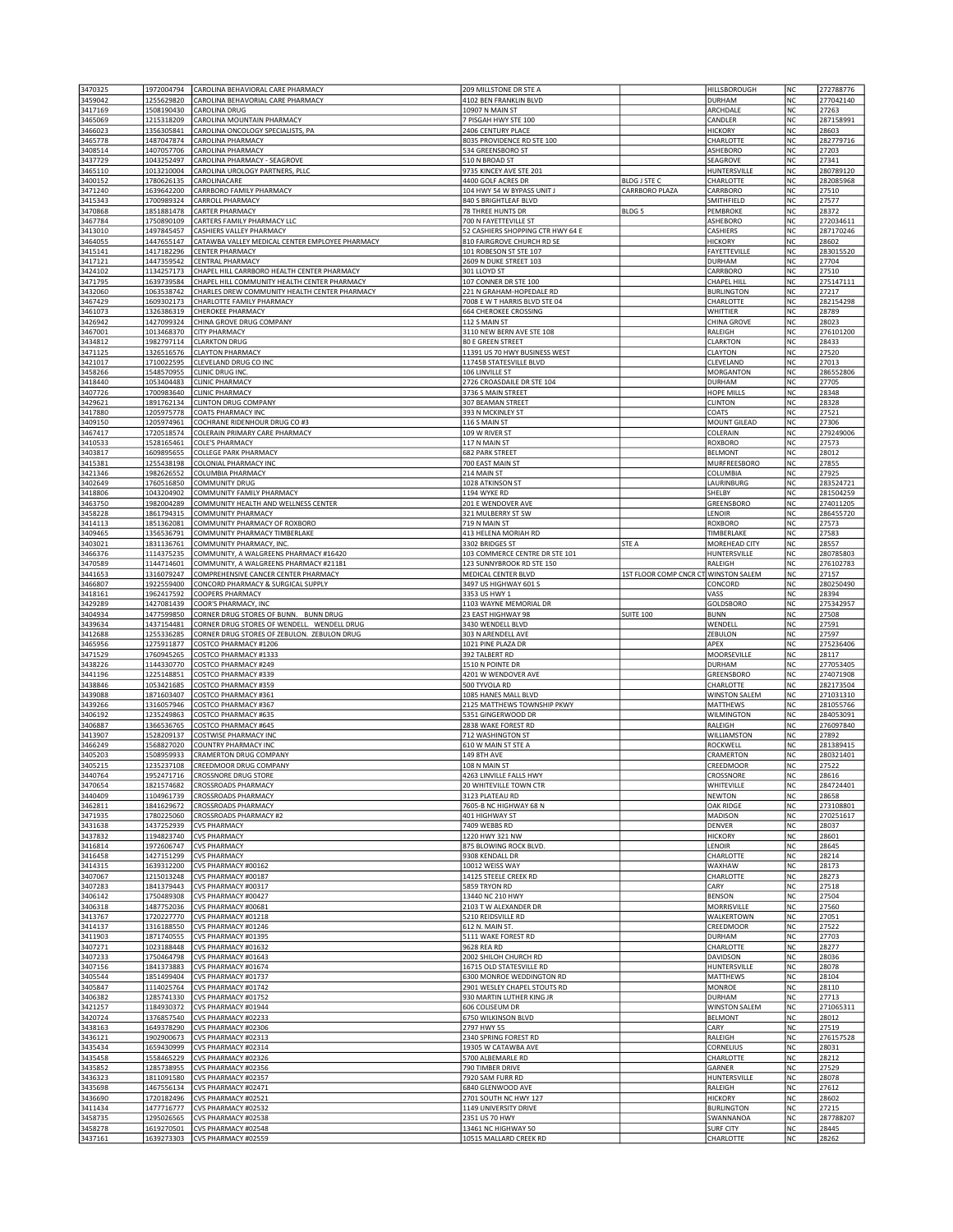| 3437173            | 1548364219               | CVS PHARMACY #02560                        | 2035 N SHARON AMITY RD                      | CHARLOTTE                                    | NC        | 28205          |
|--------------------|--------------------------|--------------------------------------------|---------------------------------------------|----------------------------------------------|-----------|----------------|
| 3437185            | 1457455123               | CVS PHARMACY #02561                        | 4100 CARMEL RD STE F 2                      | CHARLOTTE                                    | NC        | 28226          |
| 3438327            | 1356445027               | CVS PHARMACY #02562                        | 115 W ARROWOOD RD                           | CHARLOTTE                                    | NC        | 28217          |
| 3438252            | 1538263207               | CVS PHARMACY #02563                        | 9931 GILEAD RD                              | HUNTERSVILLE                                 | <b>NC</b> | 28078          |
| 3437971            | 1184728859               | CVS PHARMACY #02571                        | 1235 PECAN AVE                              | CHARLOTTE                                    | NC        | 28205          |
| 3438303            | 1447354113               | CVS PHARMACY #02710                        | 6911 GARRETT RD                             | DURHAM                                       | NC        | 27707          |
| 3439521            | 1700980471               | CVS PHARMACY #02714                        | 3500 WAKE FOREST RD                         | RALEIGH                                      | NC        | 27609          |
| 3437983            | 1801990577               | CVS PHARMACY #02749                        | 5225 POPLAR TENT RD                         | CONCORD                                      | NC        | 28027          |
| 3410999            | 1982863742               | CVS PHARMACY #02754                        | 10170 GREEN LEVEL CHURCH ROAD               | CARY                                         | NC        | 27519          |
| 3438151<br>3438822 | 1629172390<br>1174627848 | CVS PHARMACY #02771<br>CVS PHARMACY #02772 | 11911 US 70 WEST<br>10730 PROVIDENCE RD     | CLAYTON<br>CHARLOTTE                         | NC<br>NC  | 27520<br>28277 |
| 3438959            | 1891899563               | CVS PHARMACY #02877                        | 14600 LAWYERS RD                            | <b>MATTHEWS</b>                              | NC        | 28104          |
| 3438682            | 1730298217               | CVS PHARMACY #02980                        | 601 S KINGS DR                              | CHARLOTTE                                    | NC        | 28204          |
| 3427920            | 1245333939               | CVS PHARMACY #03112                        | 5547 N CROATAN HWY UNIT 26                  | SOUTHERN SHORES                              | NC        | 27949          |
| 3429051            | 1265591317               | CVS PHARMACY #03120                        | 301 US 70                                   | RUTHERFORD COLLEGE                           | NC        | 28671          |
| 3431373            | 1962505669               | CVS PHARMACY #03185                        | 1533 SOUTH BLVD                             | CHARLOTTE                                    | <b>NC</b> | 28203          |
| 3432200            | 1720181365               | CVS PHARMACY #03214                        | 5680 NC 42 HWY WEST                         | GARNER                                       | NC        | 27529          |
| 3432983            | 1437252137               | CVS PHARMACY #03319                        | 9915 PARK CEDAR DR                          | CHARLOTTE                                    | NC        | 28210          |
| 3430422            | 1699878397               | CVS PHARMACY #03385                        | 704 S MEMORIAL DR                           | GREENVILLE                                   | NC        | 27834          |
| 3430460            | 1508969205               | CVS PHARMACY #03387                        | 1124 E. 10TH ST.                            | <b>ROANOKE RAPIDS</b>                        | NC        | 27870          |
| 3430965            | 1649373275               | CVS PHARMACY #03435                        | 1260 UNION ST                               | CONCORD                                      | NC        | 28025          |
| 3408944<br>3401712 | 1659562486               | CVS PHARMACY #03440<br>CVS PHARMACY #03504 | 1602 PROVIDENCE RD SOUTH                    | WAXHAW                                       | NC<br>NC  | 28173<br>27101 |
| 3401724            | 1306949151<br>1215030069 | CVS PHARMACY #03511                        | 201 WEST 4TH ST<br>2221 CLOVERDALE AVE      | <b>WINSTON SALEM</b><br><b>WINSTON SALEM</b> | NC        | 27103          |
| 3429241            | 1962505651               | CVS PHARMACY #03514                        | 442 HWY 27 SOUTH                            | STANLEY                                      | NC        | 28164          |
| 3401736            | 1124121975               | CVS PHARMACY #03516                        | 3325 ROBIN HOOD RD                          | <b>WINSTON SALEM</b>                         | NC        | 27106          |
| 3401748            | 1790888253               | CVS PHARMACY #03518                        | 3592 YADKINVILLE RD                         | <b>WINSTON SALEM</b>                         | NC        | 27106          |
| 3401027            | 1316040165               | CVS PHARMACY #03523                        | 274 N MAIN ST                               | MOORESVILLE                                  | NC        | 28115          |
| 3402586            | 1790888550               | CVS PHARMACY #03524                        | 215 N CENTER ST                             | STATESVILLE                                  | NC        | 28677          |
| 3402788            | 1336242197               | CVS PHARMACY #03525                        | 1320-6 WEST D ST                            | N WILKESBORO                                 | NC        | 28659          |
| 3401039            | 1225131071               | CVS PHARMACY #03526                        | 306 EAST WOODLAWN RD                        | CHARLOTTE                                    | NC        | 28217          |
| 3401750            | 1033212881               | CVS PHARMACY #03527                        | 440 EAST DIXIE DRIVE                        | ASHEBORO                                     | NC        | 27203          |
| 3401041            | 1043313893               | CVS PHARMACY #03529                        | 520 N CANNON BLVD                           | KANNAPOLIS                                   | NC        | 28083          |
| 3402790            | 1245333004               | CVS PHARMACY #03531                        | 900 N MADISON BLVD                          | ROXBORO                                      | NC        | 27573          |
| 3402803            | 1154424919               | CVS PHARMACY #03534                        | 555 N MAIN ST                               | MARION                                       | NC        | 28752          |
| 3401368<br>3401798 | 1952404709<br>1700989563 | CVS PHARMACY #03540<br>CVS PHARMACY #03559 | 4391 CENTRAL AVE<br>111 S MAIN ST           | CHARLOTTE<br>RUTHERFORDTON                   | NC<br>NC  | 28205<br>28139 |
| 3401370            | 1861595613               | CVS PHARMACY #03563                        | 1504 2ND ST NE                              | <b>HICKORY</b>                               | NC        | 28601          |
| 3401457            | 1770686529               | CVS PHARMACY #03569                        | 1550 WILKESBORO HWY                         | STATESVILLE                                  | NC        | 28625          |
| 3413541            | 1407959265               | CVS PHARMACY #03574                        | 3186 PETERS CREEK PARKWAY                   | <b>WINSTON SALEM</b>                         | NC        | 27127          |
| 3402093            | 1255434015               | CVS PHARMACY #03582                        | 1605 FOUR SEASON BLVD                       | HENDERSONVILLE                               | NC        | 28792          |
| 3416903            | 1699878462               | CVS PHARMACY #03589                        | 6131 SIX FORKS RD                           | RALEIGH                                      | NC        | 27609          |
| 3402752            | 1700937661               | CVS PHARMACY #03592                        | 1702 EAST INNES ST                          | SALISBURY                                    | NC        | 28146          |
| 3401596            | 1497858245               | CVS PHARMACY #03593                        | 2501 W ROOSEVELT BLVD                       | <b>MONROE</b>                                | NC        | 28110          |
| 3402764            | 1427151281               | CVS PHARMACY #03594                        | 2607 CAROLINA BEACH RD                      | WILMINGTON                                   | NC        | 28412          |
| 3427893            | 1740383439               | CVS PHARMACY #03620                        | 101 W EHRINGHAUS ST                         | ELIZABETH CITY                               | NC        | 27909          |
| 3430232            | 1619070117               | CVS PHARMACY #03643                        | 1398 UNION CROSS RD.                        | KERNERSVILLE                                 | NC        | 27284          |
| 3429429            | 1871696567               | CVS PHARMACY #03694                        | 2325 VILLAGE LAKE DRIVE                     | CHARLOTTE                                    | NC        | 28212          |
| 3431804<br>3401990 | 1356444053<br>1346343100 | CVS PHARMACY #03711<br>CVS PHARMACY #03803 | 4700 PIEDMONT PARKWAY<br>559 RIVER HWY      | <b>JAMESTOWN</b><br><b>MOORESVILLE</b>       | NC<br>NC  | 27282<br>28117 |
| 3402106            | 1164525929               | CVS PHARMACY #03806                        | 1403 EAST MAIN ST                           | LINCOLNTON                                   | NC        | 28092          |
| 3402663            | 1245333707               | CVS PHARMACY #03808                        | 2225 12TH AVE NE                            | <b>HICKORY</b>                               | NC        | 28601          |
| 3402308            | 1982707741               | CVS PHARMACY #03812                        | 5471 UNIVERSITY PKWY                        | <b>WINSTON SALEM</b>                         | NC        | 27105          |
| 3402295            | 1073616835               | CVS PHARMACY #03813                        | 835 HWY 24 27                               | ALBEMARLE                                    | NC        | 28001          |
| 3415494            | 1437252202               | CVS PHARMACY #03815                        | 1156 E CASWELL ST                           | WADESBORO                                    | NC        | 28170          |
| 3416446            | 1104929645               | CVS PHARMACY #03816                        | 4600 OLEANDER DRIVE                         | <b>WILMINGTON</b>                            | NC        | 28403          |
| 3402675            | 1609979467               | CVS PHARMACY #03822                        | 1712 EASTWOOD RD                            | <b>WILMINGTON</b>                            | NC        | 28403          |
| 3413058            | 1598868358               | CVS PHARMACY #03823                        | 1850 WEST FRANKLIN BLVD                     | <b>GASTONIA</b>                              | NC        | 28052          |
| 3403095            | 1871696633               | CVS PHARMACY #03828                        | 1127 N BRIDGE ST                            | ELKIN                                        | NC        | 28621          |
| 3403146            | 1780787549               | CVS PHARMACY #03831                        | 102 N. BICKETT BLVD                         | LOUISBURG                                    | NC        | 27549          |
| 3415418            | 1891898664               | CVS PHARMACY #03832                        | 1105 S MAIN ST                              | KERNERSVILLE                                 | NC        | 27284          |
| 3415266<br>3415545 | 1174626949<br>1346343118 | CVS PHARMACY #03833<br>CVS PHARMACY #03836 | 200 N GREENSBORO ST<br>2302 S 17TH ST       | CARRBORO<br>WILMINGTON                       | NC<br>NC  | 27510<br>28401 |
| 3415800            | 1982707758               | CVS PHARMACY #03837                        | 1803 S NEW HOPE RD                          | <b>GASTONIA</b>                              | NC        | 28054          |
| 3414074            | 1386747814               | CVS PHARMACY #03847                        | 505 SMOKEY PARK HWY                         | ASHEVILLE                                    | NC        | 28806          |
| 3414202            | 1265535033               | CVS PHARMACY #03852                        | 3000 BATTLEGROUND AVE                       | GREENSBORO                                   | NC        | 27408          |
| 3414151            | 1356444129               | CVS PHARMACY #03853                        | 2344 S CHURCH ST                            | <b>BURLINGTON</b>                            | <b>NC</b> | 27215          |
| 3414048            | 1447353214               | CVS PHARMACY #03856                        | 44 BRANCHVIEW DRIVE NE                      | CONCORD                                      | NC        | 28025          |
| 3413692            | 1316040173               | CVS PHARMACY #03860                        | 425 WEST STATE ST                           | <b>BLACK MOUNTAIN</b>                        | NC        | 28711          |
| 3413933            | 1134222995               | CVS PHARMACY #03864                        | 3100 LEGION RD                              | <b>HOPE MILLS</b>                            | NC        | 28348          |
| 3415420            | 1700989571               | CVS PHARMACY #03867                        | 3739 NASH ST                                | WILSON                                       | NC        | 27896          |
| 3416600            | 1336242106               | CVS PHARMACY #03880                        | 309 EAST CORNWALLIS DRIVE                   | GREENSBORO                                   | NC        | 27408          |
| 3415470            | 1619070489               | CVS PHARMACY #03895                        | 4240 S MAIN ST                              | FARMVILLE                                    | NC        | 27828          |
| 3416270<br>3415379 | 1609979475<br>1083717854 | CVS PHARMACY #03898<br>CVS PHARMACY #03899 | 1718 FORDHAM BLVD<br>902 GASTONIA HWY       | CHAPEL HILL<br><b>BESSEMER CITY</b>          | NC<br>NC  | 27514<br>28016 |
| 3431361            | 1053414755               | CVS PHARMACY #03918                        | 402 S MAIN ST                               | ROLESVILLE                                   | NC        | 27571          |
| 3431816            | 1134222573               | CVS PHARMACY #03973                        | 1630 BENVENUE RD                            | ROCKY MOUNT                                  | NC        | 27804          |
| 3430496            |                          |                                            |                                             |                                              | NC        | 27565          |
| 3430511            | 1417050113               | CVS PHARMACY #03985                        | 215 WILLIAMSBORO ST                         | <b>OXFORD</b>                                |           |                |
| 3430523            | 1326141029               | CVS PHARMACY #03987                        | 10775 NC HWY 55                             | GRANTSBORO                                   | NC        | 285299947      |
|                    | 1235232935               | CVS PHARMACY #03988                        | 2200 WESTCHESTER DRIVE STE 126              | HIGH POINT                                   | NC        | 27262          |
| 3401558            | 1689777435               | CVS PHARMACY #04022                        | 210 E. TRADE ST, STE.E-186                  | CHARLOTTE                                    | NC        | 28202          |
| 3402853            | 1063515823               | CVS PHARMACY #04056                        | 200 FAYETTEVILLE ST                         | RALEIGH                                      | NC        | 27601          |
| 3402865            | 1972606739               | CVS PHARMACY #04095                        | 3026 BRAGG BLVD                             | FAYETTEVILLE                                 | NC        | 28303          |
| 3429277            | 1730282369               | CVS PHARMACY #04098                        | 4300 OLD MONROE RD                          | <b>INDIAN TRAIL</b>                          | NC        | 28079          |
| 3402889            | 1881797645               | CVS PHARMACY #04105                        | 1080 HENDERSONVILLE RD                      | ASHEVILLE                                    | NC        | 28803          |
| 3402904            | 1699878454               | CVS PHARMACY #04116                        | 24 WESTGATE PKWY                            | ASHEVILLE                                    | NC        | 28806          |
| 3402916            | 1508969361               | CVS PHARMACY #04126                        | 1020 JOHN SMALL AVE                         | WASHINGTON                                   | NC        | 27889          |
| 3401849            | 1619070471               | CVS PHARMACY #04135                        | 4310 W. WENDOVER AVE                        | GREENSBORO                                   | NC        | 27407          |
| 3402954<br>3402966 | 1326141185<br>1235232091 | CVS PHARMACY #04165<br>CVS PHARMACY #04169 | 371 ASHEVILLE HWY<br>522 OWEN DRIVE         | <b>BREVARD</b><br>FAYETTEVILLE               | NC<br>NC  | 28712<br>28304 |
| 3402978            | 1154424612               | CVS PHARMACY #04176                        | 11 RIVER RIDGE DR                           | ASHEVILLE                                    | NC        | 28803          |
| 3408970            | 1972795623               | CVS PHARMACY #04183                        | 2001 SPARTANBURG HWY                        | HENDERSONVILLE                               | NC        | 28792          |
| 3415658            | 1255434023               | CVS PHARMACY #04196                        | 115 RESERVOIR RD                            | <b>BURNSVILLE</b>                            | NC        | 28714          |
| 3402980            | 1053414813               | CVS PHARMACY #04197                        | 3450 HENDERSONVILLE RD                      | <b>FLETCHER</b>                              | NC        | 28732          |
| 3402992            | 1962505727               | CVS PHARMACY #04198                        | 3914 CAPITAL BLVD                           | RALEIGH                                      | NC        | 27604          |
| 3401635            | 1013011782               | CVS PHARMACY #04202                        | 1830 W DIXON BLVD                           | SHELBY                                       | NC        | 281524351      |
| 3429885            | 1457454944               | CVS PHARMACY #04253                        | 1433 LEWISVILLE CLEMMONS RD                 | CLEMMONS                                     | NC        | 27012          |
| 3415329            | 1295838738               | CVS PHARMACY #04284                        | 1131 RANDOLPH ST                            | THOMASVILLE                                  | NC        | 27360          |
| 3416636            | 1245333012               | CVS PHARMACY #04290                        | 5311 ROXBORO RD                             | <b>DURHAM</b>                                | NC        | 27712          |
| 3415925            | 1407959968               | CVS PHARMACY #04293                        | 4923 RAEFORD RD                             | <b>FAYETTEVILLE</b>                          | NC        | 28304          |
| 3415747            | 1164525937               | CVS PHARMACY #04294                        | 309 EAST CENTER ST                          | LEXINGTON                                    | NC        | 27292          |
| 3416826<br>3415482 | 1881797652<br>1457454076 | CVS PHARMACY #04297<br>CVS PHARMACY #04298 | 1506 EAST 11TH ST<br>6435 CAROLINA BEACH RD | <b>SILER CITY</b><br>WILMINGTON              | NC<br>NC  | 27344<br>28412 |
| 3415797            | 1073616843               | CVS PHARMACY #04299                        | 1305 MATTHEWS TWP PARKWAY                   | <b>MATTHEWS</b><br><b>RED SPRINGS</b>        | NC<br>NC  | 28105          |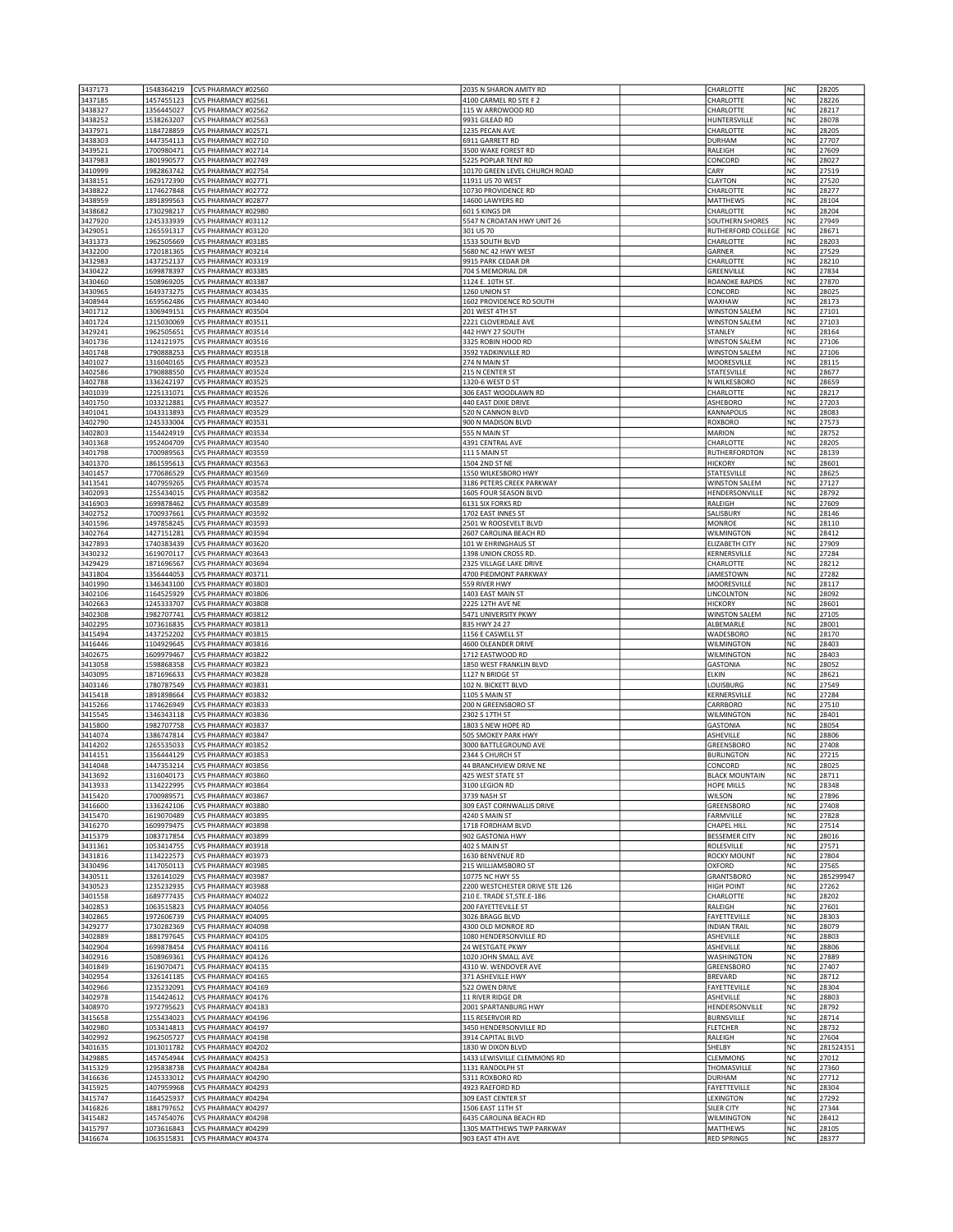| 3417032            | 1417050287               | CVS PHARMACY #04381                        | 1607 WAY ST                                 | REIDSVILLE                       | NC              | 27320              |
|--------------------|--------------------------|--------------------------------------------|---------------------------------------------|----------------------------------|-----------------|--------------------|
| 3416066            | 1790888568               | CVS PHARMACY #04390                        | 5008 HWY 70 WEST                            | MOREHEAD CITY                    | NC              | 28557              |
| 3416939            | 1508969379               | CVS PHARMACY #04391                        | 1845 MARTIN LUTHER KING PKWY                | DURHAM                           | NC              | 27707              |
| 3416434            | 1518060383               | CVS PHARMACY #04398                        | 921 SOUTH STATE ST                          | YADKINVILLE                      | <b>NC</b>       | 27055              |
| 3431359            | 1528161023               | CVS PHARMACY #04431                        | 1615 SPRING GARDEN ST                       | GREENSBORO                       | <b>NC</b>       | 27403              |
| 3431880            | 1164525663               | CVS PHARMACY #04435                        | 9539 CLIFFDALE RD                           | FAYETTEVILLE                     | NC              | 28304              |
| 3431791            | 1447353149               | CVS PHARMACY #04441                        | 1119 EASTCHESTER DRIVE                      | <b>HIGH POINT</b>                | NC              | 27265              |
| 3431563            | 1780787481               | CVS PHARMACY #04444                        | 3737 N ROXBORO RD                           | <b>DURHAM</b>                    | NC              | 27704              |
| 3432046            | 1174626873               | CVS PHARMACY #04467<br>CVS PHARMACY #04490 | 128 CROSSROAD DRIVE                         | MILLS RIVER                      | NC              | 28759              |
| 3436032<br>3431525 | 1659479202<br>1407959844 | CVS PHARMACY #04622                        | 2580 COURT DRIVE<br>3625 SOUTH COLLEGE RD   | <b>GASTONIA</b><br>WILMINGTON    | NC<br><b>NC</b> | 28054<br>28412     |
| 3432666            | 1528161221               | CVS PHARMACY #04655                        | 401 SOUTH MAIN ST                           | <b>GRAHAM</b>                    | NC              | 27253              |
| 3414062            | 1033350558               | CVS PHARMACY #04846                        | 3302 MARKET ST. (SEC)                       | <b>WILMINGTON</b>                | NC              | 28403              |
| 3411876            | 1578710521               | CVS PHARMACY #04988                        | 101 WEST WASHINGTON ST                      | NASHVILLE                        | NC              | 27856              |
| 3440031            | 1164526836               | CVS PHARMACY #05042                        | 1990 NW CARY PKWY                           | MORRISVILLE                      | NC              | 27560              |
| 3439557            | 1285732834               | CVS PHARMACY #05264                        | 6428 REA RD                                 | CHARLOTTE                        | NC              | 28277              |
| 3409376            | 1740475078               | CVS PHARMACY #05313                        | 13304 LEESVILLE CHURCH RD                   | RALEIGH                          | <b>NC</b>       | 27617              |
| 3439569            | 1528162294               | CVS PHARMACY #05341                        | 1142 N BROOM ST                             | WAXHAW                           | NC              | 28173              |
| 3431537            | 1174682223               | CVS PHARMACY #05377                        | 204 LIBERTY PLZ                             | LIBERTY                          | NC              | 27298              |
| 3434660            | 1346343043               | CVS PHARMACY #05379                        | 110 NC HIGHWAY 801 N                        | ADVANCE                          | NC              | 27006              |
| 3432907            | 1861595209               | CVS PHARMACY #05384                        | 133 MARKETPLACE DR                          | SANFORD                          | NC              | 27332              |
| 3414199            | 1730321274               | CVS PHARMACY #05420                        | 770 W FIRE TOWER RD                         | WINTERVILLE                      | NC              | 285908411          |
| 3439571            | 1346344017               | CVS PHARMACY #05445                        | 5100 BEATTIES FORD RD                       | CHARLOTTE                        | NC              | 28216              |
| 3403348<br>3416648 | 1033217682<br>1154424927 | CVS PHARMACY #05463<br>CVS PHARMACY #05500 | 9805 ROCKY RIVER RD<br>605 COLLEGE RD       | CHARLOTTE<br>GREENSBORO          | <b>NC</b><br>NC | 28215<br>27410     |
| 3417145            | 1326141193               | CVS PHARMACY #05504                        | 100 LAW RD                                  | <b>FAYETTEVILLE</b>              | NC              | 28311              |
| 3420661            | 1073616744               | CVS PHARMACY #05508                        | 371 S POLAR ST                              | ELIZABETHTOWN                    | NC              | 28337              |
| 3420647            | 1164525838               | CVS PHARMACY #05532                        | 4601 US HWY 220 N                           | SUMMERFIELD                      | NC              | 27358              |
| 3418616            | 1336242817               | CVS PHARMACY #05534                        | 3111 TAYLORSVILLE HWY                       | STATESVILLE                      | <b>NC</b>       | 28625              |
| 3418072            | 1427151901               | CVS PHARMACY #05537                        | 522 S MAIN ST                               | HENDERSONVILLE                   | <b>NC</b>       | 287925306          |
| 3418666            | 1275636946               | CVS PHARMACY #05540                        | 189 HICKORY TREE RD STE 120                 | <b>WINSTON SALEM</b>             | NC              | 27107              |
| 3420457            | 1619070380               | CVS PHARMACY #05545                        | 1115 SOUTH HWY 64                           | MANTEO                           | NC              | 27954              |
| 3418426            | 1356673008               | CVS PHARMACY #05556                        | 7025 WINSTON HILL DR                        | CARY                             | NC              | 275138145          |
| 3418539            | 1366545030               | CVS PHARMACY #05557                        | 6901 MARKET ST                              | WILMINGTON                       | NC              | 28411              |
| 3420091            | 1629137773               | CVS PHARMACY #05558                        | 325 PINEOLA ST                              | NEWLAND                          | NC              | 28657              |
| 3418185            | 1548363211               | CVS PHARMACY #05559                        | 625 SOUTH VAN BUREN RD                      | EDEN                             | NC              | 27288              |
| 3418096            | 1639272305               | CVS PHARMACY #05563                        | 117 A VILLAGE RD                            | LELAND                           | NC              | 28451              |
| 3429873            | 1780787127               | CVS PHARMACY #05565                        | 1075 E HUDSON BLVD                          | <b>GASTONIA</b>                  | NC              | 28054              |
| 3418779<br>3418414 | 1184727851<br>1457454126 | CVS PHARMACY #05567<br>CVS PHARMACY #05568 | 1895 EAST FIRETOWER RD                      | GREENVILLE<br>EDENTON            | NC<br>NC        | 27858<br>27932     |
| 3419199            | 1992808661               | CVS PHARMACY #05577                        | 1316 H N BROAD ST<br>218 E MAIN ST          | WALLACE                          | NC              | 284662722          |
| 3422146            | 1619070158               | CVS PHARMACY #05583                        | 2939 THE PLZ                                | CHARLOTTE                        | <b>NC</b>       | 28205              |
| 3419341            | 1710080486               | CVS PHARMACY #05585                        | 400 WESTERN BLVD                            | <b>JACKSONVILLE</b>              | <b>NC</b>       | 285466816          |
| 3420003            | 1245333723               | CVS PHARMACY #05586                        | 320 NEW LEICESTER HWY                       | ASHEVILLE                        | NC              | 28806              |
| 3419416            | 1629171392               | CVS PHARMACY #05588                        | 6050 SOUTH NC 16 HWY                        | <b>DENVER</b>                    | NC              | 28037              |
| 3420192            | 1972606457               | CVS PHARMACY #05591                        | 178 TURNERSBURG HWY                         | STATESVILLE                      | NC              | 28625              |
| 3419288            | 1801999578               | CVS PHARMACY #05592                        | 191 CARL ELLER RD                           | MARS HILL                        | NC              | 28754              |
| 3419947            | 1356444020               | CVS PHARMACY #05593                        | 3341 RANDLEMAN RD                           | GREENSBORO                       | NC              | 27406              |
| 3419860            | 1447353115               | CVS PHARMACY #05594                        | 2400 GUM BRANCH RD                          | <b>JACKSONVILLE</b>              | <b>NC</b>       | 28540              |
| 3420089            | 1154424638               | CVS PHARMACY #05595                        | 589 N MARTIN LUTHER KING JR DR              | <b>WINSTON SALEM</b>             | NC              | 27101              |
| 3420558            | 1437252103               | CVS PHARMACY #05597                        | 3311 MARTIN LUTHER KING JR BLVD             | <b>NEW BERN</b>                  | NC              | 28562              |
| 3432286            | 1043313489               | CVS PHARMACY #05757                        | 124 MONTLIEU AVE                            | <b>HIGH POINT</b>                | NC              | 27262              |
|                    |                          |                                            |                                             |                                  |                 |                    |
| 3441259            | 1902904550               | CVS PHARMACY #05886                        | 5153 SUNSET LAKE RD                         | APEX                             | NC              | 275398792          |
| 3441881            | 1811095466               | CVS PHARMACY #06033                        | 2300 HWY 150                                | OAK RIDGE                        | NC              | 27310              |
| 3429164            | 1417050105               | CVS PHARMACY #06401                        | 200 N GREEN ST                              | MORGANTON                        | <b>NC</b>       | 28655              |
| 3429176            | 1578614467               | CVS PHARMACY #06402                        | 127 S MAIN ST                               | DAVIDSON                         | NC              | 28036              |
| 3429215            | 1235232927               | CVS PHARMACY #06405                        | 300 EAST GROVER ST                          | SHELBY                           | NC              | 28150              |
| 3429227            | 1144323833               | CVS PHARMACY #06406                        | 3126 DALLAS HIGH SHOALS HWY                 | DALLAS                           | <b>NC</b>       | 28034              |
| 3429239            | 1053414748               | CVS PHARMACY #06407<br>CVS PHARMACY #06408 | 1017 SHELBY RD                              | <b>KINGS MOUNTAIN</b><br>CONOVER | NC<br>NC        | 28086<br>28613     |
| 3429203<br>3407877 | 1326141011               | CVS PHARMACY #06518                        | 102 ROCK BARN RD<br>11430 N TRYON ST        | CHARLOTTE                        | <b>NC</b>       | 28262              |
| 3459408            | 1295852606<br>1639456502 | CVS PHARMACY #06633                        | 7496 ROCKFISH RD                            | FAYETTEVILLE                     | NC              | 283068075          |
| 3418793            | 1124342746               | CVS PHARMACY #06769                        | 471 WEAVERVILLE RD                          | <b>WOODFIN</b>                   | NC              | 288041120          |
| 3410886            | 1912174384               | CVS PHARMACY #06988                        | 11000 CREEDMOOR RD                          | RALEIGH                          | NC              | 27614              |
| 3424809            | 1487757829               | CVS PHARMACY #07007                        | 225 CHARLOTTE HWY STE 2                     | ASHEVILLE                        | NC              | 28803              |
| 3424619            | 1760585459               | CVS PHARMACY #07008                        | 333 W MILLS ST                              | COLUMBUS                         | NC              | 28722              |
| 3424758            | 1679676365               | CVS PHARMACY #07013                        | 121 MONTICELLO RD                           | WEAVERVILLE                      | N <sub>C</sub>  | 28787              |
| 3425659            | 1841393535               | CVS PHARMACY #07018                        | 3051 NEW BERN AVE                           | RALEIGH                          | <b>NC</b>       | 27610              |
| 3425332            | 1023111713               | CVS PHARMACY #07021                        | 2203 WAYNE MEMORIAL DRIVE                   | GOLDSBORO                        | NC              | 27534              |
| 3425166            | 1396848081               | CVS PHARMACY #07024                        | 300 MAN GROVE RD                            | <b>EMERALD ISLE</b>              | NC              | 28594              |
| 3425647            | 1932202629               | CVS PHARMACY #07026                        | 2770 LEWISVILLE CLEMMONS RD                 | CLEMMONS<br>GREENSBORO           | NC<br>NC        | 27012              |
| 3426067<br>3426978 | 1750484440<br>1578666269 | CVS PHARMACY #07029<br>CVS PHARMACY #07030 | 2042 RANKIN MILL RD<br>5001 COUNTRY CLUB RD | <b>WINSTON SALEM</b>             | NC              | 27405<br>27104     |
| 3426613            | 1194828681               | CVS PHARMACY #07031                        | 2210 FLEMING RD                             | GREENSBORO                       | <b>NC</b>       | 27410              |
| 3427982            | 1548363039               | CVS PHARMACY #07039                        | 2994 KILDAIRE FARM RD                       | CARY                             | NC              | 27518              |
| 3427449            | 1295838985               | CVS PHARMACY #07042                        | 2010 SEDWICK RD                             | <b>DURHAM</b>                    | NC              | 27713              |
| 3427641            | 1922101617               | CVS PHARMACY #07043                        | 634 S MAIN ST                               | KENANSVILLE                      | NC              | 28349              |
| 3428097            | 1063515757               | CVS PHARMACY #07046                        | 14636 US HWY 17 N                           | HAMPSTEAD                        | NC              | 28443              |
| 3432159            | 1891898599               | CVS PHARMACY #07047                        | 3573 HILLSBOROUGH RD                        | <b>DURHAM</b>                    | NC              | 27705              |
| 3427653            | 1831292523               | CVS PHARMACY #07048                        | 7295 BEACH DRIVE                            | OCEAN ISLE BEACH                 | <b>NC</b>       | 28469              |
| 3427970            | 1154424844               | CVS PHARMACY #07049                        | 10100 SOUTH MAIN ST                         | ARCHDALE                         | NC              | 27263              |
| 3427398            | 1487757175               | CVS PHARMACY #07051                        | 245 ROOSEVELT AVE EAST                      | <b>WAKE FOREST</b>               | NC              | 27587              |
| 3428592            | 1508969296               | CVS PHARMACY #07053                        | 904 SOUTH 5TH ST                            | MEBANE                           | NC              | 27302              |
| 3428299            | 1356400402               | CVS PHARMACY #07054<br>CVS PHARMACY #07055 | 4300 HWY 49S                                | HARRISBURG                       | NC              | 280757527          |
| 3427627            | 1013010701               | CVS PHARMACY #07056                        | 109 DABNEY DRIVE<br>2115 BEATTIES FORD RD   | HENDERSON<br>CHARLOTTE           | NC<br>NC        | 27536<br>28216     |
| 3431828<br>3428338 | 1265535967<br>1972606663 | CVS PHARMACY #07057                        | 105 EAST COLLEGE ST                         | SHELBY                           | NC              | 281529543          |
| 3401495            | 1295839967               | CVS PHARMACY #07062                        | 6310 BURLINGTON RD                          | WHITSETT                         | NC              | 27377              |
| 3402839            | 1831293505               | CVS PHARMACY #07089                        | 231 N GRAHAM ST                             | CHARLOTTE                        | NC              | 28202              |
| 3442009            | 1366540916               | CVS PHARMACY #07090                        | 16035 JOHNSTON RD                           | CHARLOTTE                        | NC              | 28277              |
| 3400051            | 1750485421               | CVS PHARMACY #07157                        | 13845 CONLAN CIRCLE                         | CHARLOTTE                        | NC              | 28277              |
| 3401077            | 1578667242               | CVS PHARMACY #07163                        | 3966 S MAIN ST                              | HOPE MILLS                       | <b>NC</b>       | 28348              |
| 3406837            | 1447344734               | CVS PHARMACY #07213                        | 3310 SISKEY PKWAY                           | MATTHEWS                         | NC              | 28105              |
| 3417664            | 1720181498               | CVS PHARMACY #07311                        | 1123 KILDAIRE FARM RD                       | CARY                             | NC              | 27511              |
| 3420116            | 1265535934               | CVS PHARMACY #07313                        | 230 COLE AVE                                | RAEFORD                          | NC              | 28376              |
| 3420128            | 1083717755               | CVS PHARMACY #07314                        | 507 COLLEGE ST                              | <b>CLINTON</b>                   | NC              | 28328              |
| 3419810            | 1538262209               | CVS PHARMACY #07315                        | 2 CRESCENT DR                               | W JEFFERSON                      | NC              | 28694              |
| 3420104            | 1063515542               | CVS PHARMACY #07317                        | 240 SPARTA RD                               | NORTH WILKESBORO                 | NC              | 28659              |
| 3420611            | 1255434924               | CVS PHARMACY #07320                        | 717 N HWY ST                                | MADISON                          | NC              | 27025              |
| 3420712            | 1528161155<br>1740383421 | CVS PHARMACY #07321<br>CVS PHARMACY #07322 | 11314 US 15 501N<br>200 HWY 70 A EAST       | CHAPEL HILL<br>HILDEBRAN         | NC<br>NC        | 275176374<br>28637 |
| 3421562<br>3422071 | 1477656155               | CVS PHARMACY #07323                        | 36 N WEST BLVD                              | <b>NEWTON</b>                    | NC              | 28658              |
| 3421423            | 1831292515               | CVS PHARMACY #07324                        | 420 WEST MAIN ST                            | MURFREESBORO                     | NC              | 27855              |
| 3420560<br>3420659 | 1346343019               | CVS PHARMACY #07325                        | 204 WEST MAIN ST                            | PILOT MOUNTAIN<br><b>DENTON</b>  | NC<br>NC        | 27041<br>27239     |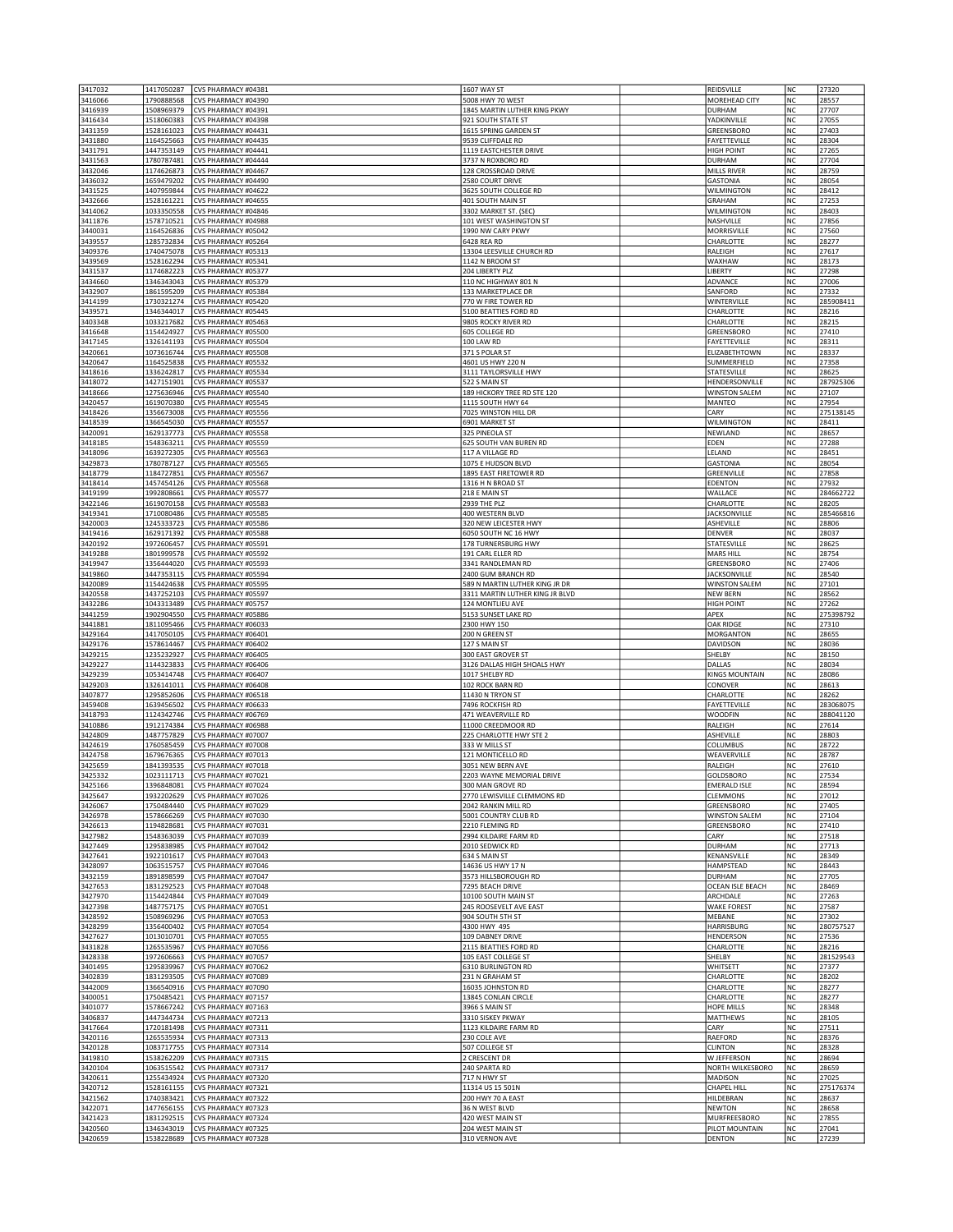| 3421079            | 1750484432               | CVS PHARMACY #07329                        | 1802 SOUTH HORNER BLVD                                            | SANFORD                           | NC              | 27330              |
|--------------------|--------------------------|--------------------------------------------|-------------------------------------------------------------------|-----------------------------------|-----------------|--------------------|
| 3420849            | 1841393527               | CVS PHARMACY #07330                        | 2605 SUNSET AVE                                                   | <b>ROCKY MOUNT</b>                | NC              | 27804              |
| 3422350            | 1730282419               | CVS PHARMACY #07331                        | 2147 BLOWING ROCK RD                                              | <b>BOONE</b>                      | NC              | 28607              |
| 3421156            | 1669575346               | CVS PHARMACY #07332                        | 1206 E BROAD AVE                                                  | ROCKINGHAM                        | <b>NC</b>       | 28379              |
| 3421168<br>3423530 | 1578666251<br>1952404642 | CVS PHARMACY #07335<br>CVS PHARMACY #07339 | 1601 FOREST HILL RD<br>610 N MAIN ST                              | WILSON<br><b>WALNUT COVE</b>      | <b>NC</b><br>NC | 27893<br>27052     |
| 3421865            | 1568565240               | CVS PHARMACY #07344                        | 510 HWY 70 W                                                      | <b>HAVELOCK</b>                   | NC              | 28532              |
| 3421334            | 1104929884               | CVS PHARMACY #07345                        | 901 DOW RD                                                        | CAROLINA BEACH                    | NC              | 28428              |
| 3421283            | 1295838977               | CVS PHARMACY #07349                        | 931 CONCORD PARKWAY                                               | CONCORD                           | NC              | 28027              |
| 3421245            | 1487757167               | CVS PHARMACY #07350                        | 5712 CASTLE HAYNE RD                                              | <b>CASTLE HAYNE</b>               | NC              | 28429              |
| 3423489            | 1447319595               | CVS PHARMACY #07354                        | 600 SOUTH MAIN ST                                                 | KING                              | <b>NC</b>       | 27021              |
| 3421384            | 1922101609               | CVS PHARMACY #07361                        | 1101 S CROATAN HWY                                                | KILL DEVIL HILLS                  | NC              | 27948              |
| 3422083            | 1194828871               | CVS PHARMACY #07381                        | 1703 LIVE OAK ST                                                  | <b>BEAUFORT</b>                   | NC              | 28516              |
| 3421360            | 1013010792               | CVS PHARMACY #07382                        | 5006 SOUTHPORT CROSSING WAY                                       | <b>SOUTH PORT</b>                 | NC              | 28461              |
| 3423073<br>3432351 | 1720181407<br>1700989407 | CVS PHARMACY #07394<br>CVS PHARMACY #07407 | 1903 WEST FLORIDA ST<br>6110 THE PLAZA                            | GREENSBORO<br>CHARLOTTE           | NC<br>NC        | 27403<br>28215     |
| 3411888            | 1013164177               | CVS PHARMACY #07420                        | 9810 OCEAN HWY                                                    | CALABASH                          | <b>NC</b>       | 28467              |
| 3435410            | 1922106574               | CVS PHARMACY #07492                        | 3610 MATTHEWS MINT HILL RD                                        | MATTHEWS                          | <b>NC</b>       | 28105              |
| 3422184            | 1821191503               | CVS PHARMACY #07500                        | 80 W JACKSON BLVD                                                 | ERWIN                             | NC              | 28339              |
| 3422095            | 1003919788               | CVS PHARMACY #07512                        | 4553 MAIN ST                                                      | SHALLOTTE                         | NC              | 28470              |
| 3421435            | 1982911616               | CVS PHARMACY #07513                        | 4309 NEW BERN AVE                                                 | RALEIGH                           | NC              | 276101445          |
| 3422374            | 1467555144               | CVS PHARMACY #07515                        | 1009 W MAIN ST                                                    | <b>HAW RIVER</b>                  | NC              | 27258              |
| 3422362            | 1558464230               | CVS PHARMACY #07521                        | 773 RUSS AVE                                                      | WAYNESVILLE                       | NC              | 28786              |
| 3430345            | 1598868937               | CVS PHARMACY #07523                        | 1040 ALAMANCE CHURCH RD                                           | GREENSBORO                        | <b>NC</b>       | 27406              |
| 3423439            | 1134222821               | CVS PHARMACY #07524                        | 101 EAST MAIN ST                                                  | LOCUST                            | NC              | 28097              |
| 3423124<br>3422906 | 1457454134               | CVS PHARMACY #07529<br>CVS PHARMACY #07535 | 7201 KNIGHTDALE BLVD<br>3369 HICKORY BLVD                         | KNIGHTDALE                        | NC<br>NC        | 27545<br>28638     |
| 3423198            | 1811090590<br>1275636953 | CVS PHARMACY #07536                        | 4307 WILGROVE MINT HILL RD                                        | <b>HUDSON</b><br>MINT HILL        | NC              | 28227              |
| 3423908            | 1124121819               | CVS PHARMACY #07539                        | 1924 STATESVILLE BLVD                                             | SALISBURY                         | NC              | 28144              |
| 3422831            | 1093818775               | CVS PHARMACY #07540                        | 404 RAMSEY ST                                                     | FAYETTEVILLE                      | <b>NC</b>       | 28301              |
| 3423059            | 1528161064               | CVS PHARMACY #07544                        | 285 N FAYETTEVILLE ST                                             | ASHEBORO                          | <b>NC</b>       | 27203              |
| 3423085            | 1548363229               | CVS PHARMACY #07546                        | 88 NC HWY 107                                                     | SYLVA                             | NC              | 28779              |
| 3423251            | 1992808679               | CVS PHARMACY #07547                        | 1022 ALBEMARLE RD                                                 | <b>TROY</b>                       | NC              | 27371              |
| 3424114            | 1942303631               | CVS PHARMACY #07548                        | 605 N MAIN ST                                                     | <b>FUQUAY VARINA</b>              | NC              | 27526              |
| 3423554            | 1770686461               | CVS PHARMACY #07550                        | 1309 HWY 210                                                      | <b>SNEADS FERRY</b>               | NC              | 28460              |
| 3410418            | 1154590628               | CVS PHARMACY #07555                        | 2902 FORESTVILLE RD                                               | RALEIGH                           | <b>NC</b>       | 27616              |
| 3423201            | 1184727869               | CVS PHARMACY #07559                        | 2017 W WEBB AVE                                                   | <b>GLEN RAVEN</b>                 | NC              | 27215              |
| 3423895            | 1215030903               | CVS PHARMACY #07564                        | 625 E ROOSEVELT BLVD                                              | <b>MONROE</b>                     | NC              | 28112              |
| 3423340<br>3423275 | 1710080494<br>1801999586 | CVS PHARMACY #07566<br>CVS PHARMACY #07570 | 8765 HWY 52<br>902 N J K POWELL BLVD                              | ROCKWELI<br>WHITEVILLE            | NC<br>NC        | 28138<br>28472     |
| 3423819            | 1497858187               | CVS PHARMACY #07572                        | 215 S. MAIN ST                                                    | RANDLEMAN                         | NC              | 27317              |
| 3423718            | 1689777377               | CVS PHARMACY #07573                        | 6713 EAST MARSHVILLE RD                                           | MARSHVILLE                        | <b>NC</b>       | 28103              |
| 3424354            | 1851494546               | CVS PHARMACY #07574                        | 12121 S 226 HWY                                                   | <b>SPRUCE PINE</b>                | NC              | 28777              |
| 3416268            | 1558593822               | CVS PHARMACY #07578                        | 3658 S NEW HOPE RD                                                | <b>GASTONIA</b>                   | NC              | 280568325          |
| 3423821            | 1306949094               | CVS PHARMACY #07580                        | 1180 N BRIGHT LEAF BLVD                                           | SMITHFIELD                        | NC              | 27577              |
| 3423910            | 1669575007               | CVS PHARMACY #07584                        | 855 HANES MALL BLVD                                               | <b>WINSTON SALEM</b>              | NC              | 27103              |
| 3424607            | 1578666913               | CVS PHARMACY #07587                        | 3116 EAST 10TH ST                                                 | GREENVILLE                        | NC              | 27858              |
| 3426740            | 1669575353               | CVS PHARMACY #07588                        | 612 MERRIMON AVE                                                  | ASHEVILLE                         | NC              | 28804              |
| 3425320            | 1114020807               | CVS PHARMACY #07597                        | 803 S MAIN ST                                                     | LILLINGTON                        | <b>NC</b>       | 27546              |
| 3432476            | 1952404394               | CVS PHARMACY #07641                        | 3001 FAYETTEVILLE RD                                              | <b>LUMBERTON</b>                  | NC              | 28358              |
| 3434723            | 1336242973               | CVS PHARMACY #07681                        | 10478 N NC HWY 109                                                | <b>WINSTON SALEM</b>              | NC              | 27107              |
| 3435446            | 1649374315               | CVS PHARMACY #07688                        | 3440 WILKINSON BLVD                                               | CHARLOTTE                         | NC<br>NC        | 28208              |
| 3435206<br>3403196 | 1912001686<br>1659475325 | CVS PHARMACY #07696<br>CVS PHARMACY #07884 | 396 WEST CHURCH ST<br>324 LONG SHOALS RD                          | RICHFIELD<br>ARDEN                | NC              | 28137<br>28704     |
| 3415254            | 1043446453               | CVS PHARMACY #07941                        | 8420 STEELE CREEK RD                                              | CHARLOTTE                         | <b>NC</b>       | 282733135          |
| 3409655            | 1457534919               | CVS PHARMACY #07943                        | 8101 KENSINGTON DR                                                | WAXHAW                            | <b>NC</b>       | 28173              |
| 3467873            | 1407367931               | CVS PHARMACY #07959                        | 4000 BATTLEGROUND AVE                                             | GREENSBORO                        | NC              | 274109296          |
| 3418147            | 1184953457               | CVS PHARMACY #08260                        | 8220 MOUNT HOLLY HUNTERSVILLE RD                                  | CHARLOTTE                         | NC)             | 282169744          |
| 3407699            | 1013131689               | CVS PHARMACY #08417                        | 3581 DAVIS DR                                                     | CARY                              | NC              | 275198807          |
| 3413654            | 1811136880               | CVS PHARMACY #08911                        | 151 VILLAGE WALK DR.                                              | <b>HOLLY SPRINGS</b>              | NC              | 27540              |
| 3459547            | 1043588627               | CVS PHARMACY #08928                        | 1132 E CUTLAR CROSSING                                            | LELAND                            | <b>NC</b>       | 284516426          |
| 3458216            | 1912200122               | CVS PHARMACY #08935                        | 6216 BATTLE BRIDGE RD                                             | RALEIGH                           | NC              | 276106202          |
| 3413490            | 1144467077               | CVS PHARMACY #08959                        | 1190 US HWY 1                                                     | YOUNGSVILLE                       | NC              | 27596              |
| 3461340            | 1437492246               | CVS PHARMACY #10156                        | 1550 N SANDHILLS BLVD                                             | ABERDEEN                          | NC              | 283152304          |
| 3460677<br>3461883 | 1518202209<br>1750714176 | CVS PHARMACY #10157<br>CVS PHARMACY #10277 | 1025 NC 24-87<br>137 E FRANKLIN ST                                | CAMERON<br>CHAPEL HILL            | NC<br>NC        | 28326<br>275143620 |
| 3463560            | 1124434865               | CVS PHARMACY #10481                        | 32 VILLAGE CENTER DR                                              | CLAYTON                           | <b>NC</b>       | 27527              |
| 3466403            | 1720436439               | CVS PHARMACY #10574                        | 4908 HOUSTON FIELD COURT                                          | CHARLOTTE                         | <b>NC</b>       | 28277              |
| 3465348            | 1821465568               | CVS PHARMACY #10682                        | 3001 HILLSBOROUGH ST STE 100                                      | RALEIGH                           | NC              | 276075434          |
| 3467239            | 1790216984               | CVS PHARMACY #10863                        | 2411 LANDMARK DR                                                  | RALEIGH                           | NC              | 276076524          |
| 3417373            | 1245206945               | CVS PHARMACY #11347                        | 301 PENNY LN                                                      | MOREHEAD CITY                     | NC              | 285571586          |
| 3407017            | 1114014081               | CVS PHARMACY #11348                        | 129 NINE FOOT RD                                                  | <b>NEWPORT</b>                    | NC              | 28570              |
| 3416535            | 1255564308               | CVS PHARMACY #11349                        | 1106B MAIN STREET EXT                                             | SWANSBORO                         | NC              | 285849114          |
| 3431640            | 1255353819               | CVS PHARMACY #16231                        | 2056 SKIBO RD                                                     | FAYETTEVILLE                      | NC              | 28314              |
| 3431652            | 1891718128               | CVS PHARMACY #16235                        | 9531 SOUTH BLVD                                                   | CHARLOTTE                         | NC<br>NC        | 28273<br>28105     |
| 3442174<br>3439420 | 1982626784<br>1316969975 | CVS PHARMACY #16342<br>CVS PHARMACY #16370 | 1900 MATTHEWS TOWNSHIP PKWY<br>2021 WALNUT ST                     | <b>MATTHEWS</b><br>CARY           | NC              | 27518              |
| 3406077            | 1366483265               | CVS PHARMACY #16371                        | 731 SUTTERS CREEK BLVD                                            | <b>ROCKY MOUNT</b>                | NC              | 27804              |
| 3431664            | 1073535639               | CVS PHARMACY #16373                        | 1204 SUNBURST DR                                                  | GOLDSBORO                         | NC              | 27534              |
| 3431688            | 1790707354               | CVS PHARMACY #16374                        | 9801 SAM FURR RD                                                  | HUNTERSVILLE                      | <b>NC</b>       | 28078              |
| 3432541            | 1518989177               | CVS PHARMACY #16404                        | 3410 DR MARTIN LUTHER KING JR BLVD                                | <b>NEW BERN</b>                   | <b>NC</b>       | 28562              |
| 3432375            | 1609898261               | CVS PHARMACY #16410                        | 3040 EVANS ST                                                     | GREENVILLE                        | NC              | 27834              |
| 3434824            | 1245252808               | CVS PHARMACY #16457                        | 5420 UNIVERSITY PKWY                                              | <b>WINSTON SALEM</b>              | NC              | 27105              |
| 3434848            | 1063434629               | CVS PHARMACY #16458                        | 1212 BRIDFORD PKWY                                                | GREENSBORO                        | NC              | 27407              |
| 3434850            | 1851314165               | CVS PHARMACY #16459                        | 1050 MALL LOOP RD                                                 | <b>HIGH POINT</b>                 | NC              | 27262              |
| 3434317            | 1427070085               | CVS PHARMACY #16460                        | 4841 GROVE BARTON RD                                              | RALEIGH                           | NC              | 27613              |
| 3434329            | 1336161991               | CVS PHARMACY #16461                        | 8120 UNIVERSITY CITY BLVD<br>1040 HANES MALL BLVD                 | CHARLOTTE                         | NC              | 28213              |
| 3435408            | 1699797258<br>1356364673 | CVS PHARMACY #16465<br>CVS PHARMACY #16466 | 7860 REA RD                                                       | <b>WINSTON SALEM</b><br>CHARLOTTE | NC<br>NC        | 27103<br>28277     |
| 3434862<br>3434836 | 1154343713               | CVS PHARMACY #16478                        | 2700 TIMBER DR                                                    | GARNER                            | NC              | 27529              |
| 3435143            | 1972525533               | CVS PHARMACY #16480                        | 4711 NEW CENTRE DR                                                | <b>WILMINGTON</b>                 | NC              | 28405              |
| 3437109            | 1407878069               | CVS PHARMACY #16538                        | 2701 LAWNDALE DR                                                  | GREENSBORO                        | NC              | 27408              |
| 3436727            | 1780606343               | CVS PHARMACY #16539                        | 1910 CATAWBA VALLEY BLVD SE                                       | <b>HICKORY</b>                    | NC              | 28602              |
| 3437096            | 1598787152               | CVS PHARMACY #16581                        | 1395D WESTERN BLVD                                                | <b>JACKSONVILLE</b>               | NC              | 28546              |
| 3440435            | 1285656074               | CVS PHARMACY #16834                        | 12000 RETAIL DR                                                   | <b>WAKE FOREST</b>                | NC              | 27587              |
| 3440447            | 1194747998               | CVS PHARMACY #16835                        | 594 RIVER HWY                                                     | MOORESVILLE                       | NC              | 28117              |
| 3440702            | 1215950597               | CVS PHARMACY #16916                        | 8830 ALBEMARLE RD                                                 | CHARLOTTE                         | NC              | 28227              |
| 3440714            | 1346262144               | CVS PHARMACY #16917                        | 8651 BRIER CREEK PKWY                                             | RALEIGH                           | NC              | 27617              |
| 3440726            | 1255353058               | CVS PHARMACY #16930                        | 115 RIVER HILLS RD                                                | ASHEVILLE                         | NC              | 28805              |
| 3441007            | 1013930395               | CVS PHARMACY #16945                        | 1040 TIMBER DR E                                                  | GARNER                            | NC              | 27529              |
| 3441019            | 1073535878               | CVS PHARMACY #16947                        | 7900 OLD WAKE FOREST RD                                           | RALEIGH<br><b>DURHAM</b>          | NC<br>NC        | 27616<br>27707     |
| 3441499<br>3442186 | 1417979212<br>1326060120 | CVS PHARMACY #16992<br>CVS PHARMACY #17012 | 4037 DURHAM CHAPEL HILL BLVD<br>4191 THE CIRCLE AT NORTH HILLS ST | RALEIGH                           | NC              | 27609              |
| 3442198            | 1235151036               | CVS PHARMACY #17050                        | 1201 BEAVER CREEK COMMONS DR                                      | APEX                              | NC              | 27502              |
| 3403261            |                          | 1942223250 CVS PHARMACY #17106             | 15 MCKENNA RD                                                     | ARDEN                             | NC              | 28704              |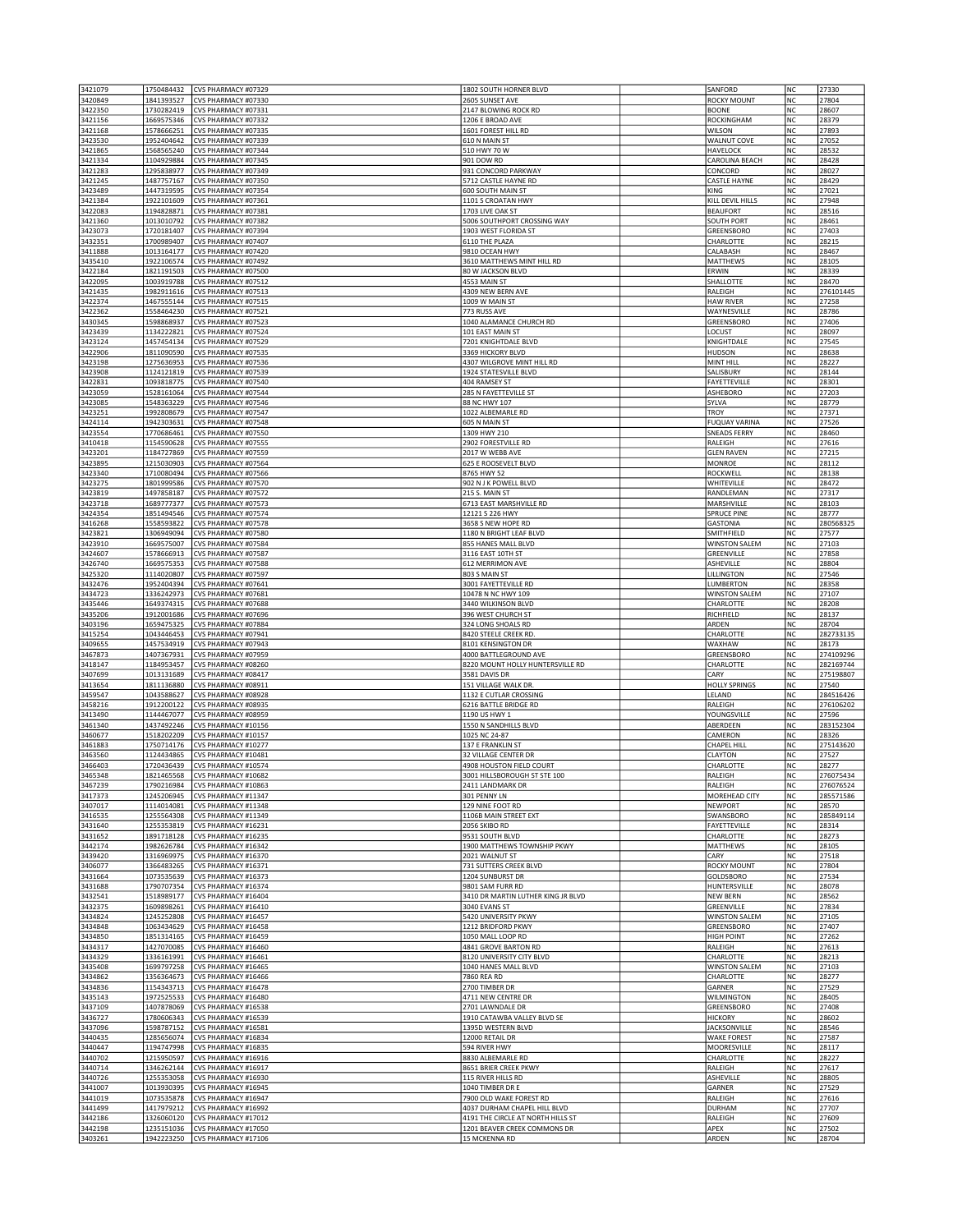| 3403273            | 1700808367               | CVS PHARMACY #17130                           | 1475 UNIVERSITY DR              |                  | <b>BURLINGTON</b>       | NC        | 27215     |
|--------------------|--------------------------|-----------------------------------------------|---------------------------------|------------------|-------------------------|-----------|-----------|
| 3404100            | 1528080181               | CVS PHARMACY #17157                           | 8210 RENAISSANCE PKWY           |                  | <b>DURHAM</b>           | NC        | 27713     |
| 3404124            | 1437171097               | CVS PHARMACY #17162                           | 2901 W HIGHWAY 74               |                  | MONROE                  | NC        | 28110     |
| 3411054            |                          | CVS PHARMACY #17168                           | 9841 NORTHLAKE CENTRE PKWY      |                  | CHARLOTTE               | <b>NC</b> | 28216     |
|                    | 1659533107<br>1346262904 | CVS PHARMACY #17178                           | 9870 REA RD                     |                  |                         | <b>NC</b> | 28277     |
| 3405289<br>3406774 | 1124102645               | CVS PHARMACY #17193                           | 1628 HIGHWOODS BLVD             |                  | CHARLOTTE<br>GREENSBORO | NC        | 27410     |
|                    |                          |                                               |                                 |                  |                         |           |           |
| 3406089            | 1568405850               | CVS PHARMACY #17196                           | 1000 SHOPPES AT MIDWAY DR       |                  | KNIGHTDALE              | NC        | 27545     |
| 3406116            | 1336182500               | CVS PHARMACY #17215                           | 12830 WALKER BRANCH RD          |                  | CHARLOTTE               | NC        | 28273     |
| 3406128            | 1376585562               | CVS PHARMACY #17217                           | 1090 S MAIN ST                  |                  | KERNERSVILLE            | NC        | 27284     |
| 3406798            | 1033293550               | CVS PHARMACY #17248                           | 3401 RALEIGH ROAD PKWY W STE 1A |                  | <b>WILSON</b>           | <b>NC</b> | 27896     |
| 3431676            | 1982626545               | CVS PHARMACY #17249                           | 6150 BAYFIELD PKWY              |                  | CONCORD                 | NC        | 28027     |
| 3409251            | 1265626394               | CVS PHARMACY #17319                           | 900 METROPOLITAN AVE STE 2      |                  | CHARLOTTE               | NC        | 28204     |
| 3411155            | 1073774162               | CVS PHARMACY #17458                           | 6350 WEDDINGTON RD              |                  | <b>WESLEY CHAPEL</b>    | NC        | 28104     |
| 3435713            | 1871515437               | CVS PHARMACY #17576                           | 425 COX RD                      |                  | <b>GASTONIA</b>         | NC        | 28054     |
| 3459143            | 1003195801               | CVS PHARMACY #17605                           | 3001 MARKET CENTER DR           |                  | MORRISVILLE             | NC        | 27560     |
| 3462962            | 1073935904               | CVS PHARMACY #17635                           | 7129 O'KELLY CHAPEL ROAD        |                  | CARY                    | NC        | 27519     |
| 3460843            | 1790022671               | CVS PHARMACY #17636                           | 100 GRAND HILL PLACE            |                  | <b>HOLLY SPRINGS</b>    | <b>NC</b> | 27540     |
| 3467405            | 1144757329               | CVS PHARMACY #17702                           | 143 W FRANKLIN ST STE 120       |                  | <b>CHAPEL HILL</b>      | NC        | 275162524 |
| 3467568            | 1043735723               | CVS PHARMACY #17722                           | 2512 HILLSBOROUGH ST            |                  | RALEIGH                 | NC        | 276077249 |
| 3424570            | 1497912653               | CW WILLIAMS COMMUNITY HEALTH CENTER           | 3333 WILKSON BLVD               |                  | CHARLOTTE               | NC        | 28208     |
| 3470630            | 1720576085               | <b>D&amp;D PHARMACY</b>                       | 2903 CENTRAL AVE STE A          |                  | CHARLOTTE               | NC        | 282056073 |
| 3403451            | 1740340702               | DALLAS EXPRESS PHARMACY INC                   | 111A N HOFFMAN ST               |                  | DALLAS                  | NC        | 28034     |
| 3411511            | 1871560631               | DAMERON DISCOUNT DRUGS HEALTH MART            | 100 S MAIN ST                   |                  | <b>TABOR CITY</b>       | NC        | 284631910 |
| 3471858            | 1538716113               | <b>DAVID'S PHARMACY</b>                       | 1816 E ARBORS DR STE 440        |                  | CHARLOTTE               | NC        | 282622666 |
|                    | 1811018195               | DAVIE DISCOUNT DRUGS                          | 141 MARGINAL ST                 |                  |                         |           |           |
| 3405190            |                          |                                               |                                 |                  | COOLEEMEE               | NC        | 270140768 |
| 3402156            | 1578640652               | DAVIS DRUG COMPANY                            | 103 W 2ND ST                    |                  | KENLY                   | NC        | 27542     |
| 3467556            | 1407372048               | DAVIS DRUG COMPANY                            | 12330 NC HWY 210                | <b>SUITE 102</b> | <b>BENSON</b>           | NC        | 27504     |
| 3401609            | 1215024419               | <b>DEEP RIVER DRUG</b>                        | 2401 B HICKSWOOD DR             |                  | HIGH POINT              | NC        | 27265     |
| 3470440            | 1437647385               | DEMPSEY'S DRUGS JACKSON HEIGHTS               | 2717 NC HWY 11/55               |                  | KINSTON                 | <b>NC</b> | 28504     |
| 3465362            | 1114395514               | DEMPSEY'S DRUGS LA GRANGE                     | <b>603 E WASHINGTON ST</b>      |                  | LA GRANGE               | <b>NC</b> | 285519214 |
| 3421461            | 1427166149               | <b>DENTON DRUG STORE</b>                      | 17941 S HWY 109                 |                  | <b>DENTON</b>           | NC        | 27239     |
| 3405859            | 1871658039               | DICKERSONS PHARMACY INC                       | 503 DOCTORS DR                  |                  | ELIZABETHTOWN           | NC        | 28337     |
| 3410937            | 1669649133               | <b>DILWORTH DRUG</b>                          | 1300 B EAST BLVD                |                  | CHARLOTTE               | NC        | 28203     |
| 3461489            | 1437596616               | <b>DOCS PHARMACY INC</b>                      | 2860 FREEDOM DR                 |                  | CHARLOTTE               | NC        | 282083856 |
| 3416472            | 1205901881               | <b>DOCTORS PARK PHARMACY</b>                  | 403 WESTERN BLVD                |                  | <b>JACKSONVILLE</b>     | NC        | 28546     |
| 3467188            | 1275079451               | DONAYRE CANCER CARE CENTER PHARMACY           | 504 JEFFERSON ST                |                  | WHITEVILLE              | NC        | 284723634 |
| 3435294            | 1801917364               | DOWNTOWN HEALTH PLAZA PHARMACY                | 1200 N MARTIN LUTHER KING JR DR |                  |                         | NC        | 271013006 |
|                    |                          |                                               |                                 |                  | <b>WINSTON SALEM</b>    |           |           |
| 3470197            | 1679084115               | DOWNTOWN PHARMACY                             | 151 N CENTER ST                 |                  | GOLDSBORO               | NC        | 275303620 |
| 3471199            | 1255824538               | DR PHARMACY, INC                              | 304 E WASHINGTON ST             |                  | ROCKINGHAM              | NC        | 283793644 |
| 3413921            | 1184776866               | <b>D-REX PHARMACY</b>                         | 450 WINSTON RD                  |                  | <b>JONESVILLE</b>       | NC        | 28642     |
| 3470820            | 1730665035               | D-REX PHARMACY YADKINVILLE                    | 207 ASH ST STE A                |                  | YADKINVILLE             | NC        | 270556809 |
| 3471428            | 1770059172               | DREXEL DISCOUNT DRUG, LLC                     | 2728 HWY 70 E                   |                  | <b>MORGANTON</b>        | <b>NC</b> | 28655     |
| 3423833            | 1366514150               | <b>DRUGCARE PHARMACY</b>                      | 132 WHITFIELD ST                |                  | <b>ENFIELD</b>          | NC        | 278231340 |
| 3424316            | 1346281979               | DRUGCO DISCOUNT PHARMACY                      | 107 SMITH CHURCH RD             |                  | <b>ROANOKE RAPIDS</b>   | NC        | 27870     |
| 3438721            | 1134285737               | DRUGCO DISCOUNT PHARMACY                      | 312 SOUTH ACADEMY ST            |                  | AHOSKIE                 | NC        | 27910     |
| 3404352            | 1780782649               | DRUGCO DISCOUNT PHARMACY                      | 139 ELAMS RD                    |                  | LITTLETON               | NC        | 27850     |
| 3470921            | 1710452529               | DRUGCO DISCOUNT PHARMACY - TARBORO            | 1507 N MAIN ST                  |                  | <b>TARBORO</b>          | NC        | 278862519 |
| 3470490            | 1730671322               | <b>DRUGCO EXPRESS</b>                         | 1096 E 10TH ST                  |                  | <b>ROANOKE RAPIDS</b>   | NC        | 278703052 |
| 3458951            | 1437443116               | <b>DRUGCO HEALTH</b>                          | 107 SMITH CHURCH RD             |                  | <b>ROANOKE RAPIDS</b>   | NC        | 278704911 |
|                    |                          |                                               |                                 |                  |                         |           |           |
| 3463243            | 1255758769               | <b>DRUGCO PHARMACY - NASHVILLE</b>            | 163 NASHVILLE COMMONS DR        |                  | NASHVILLE               | NC        | 278561823 |
| 3471113            | 1952873861               | DRUGCO PHARMACY AT RHG                        | 270 SMITH CHURCH RD             |                  | <b>ROANOKE RAPIDS</b>   | NC        | 278704914 |
| 3425231            | 1730286667               | <b>DRUGS AMERICA</b>                          | 103 E 24TH STREET               |                  | LUMBERTON               | NC        | 28358     |
| 3464877            | 1932586351               | <b>DSD PHARMACY INC</b>                       | 1401 E FRANKLIN BLVD            |                  | <b>GASTONIA</b>         | NC        | 280544059 |
| 3467253            | 1568902724               | <b>DURHAM PHARMACY</b>                        | 5826 FAYETTEVILLE RD STE 105    |                  | DURHAM                  | <b>NC</b> | 277138684 |
| 3438618            | 1215042536               | <b>EAST BURKE PHARMACY</b>                    | 300 MAIN AVENUE WEST            |                  | HILDEBRAN               | NC        | 28637     |
| 3458836            | 1245521020               | EASTERN CAROLINA MEDICAL CENTER               | 1 MEDICAL DR                    |                  | <b>BENSON</b>           | NC        | 275041177 |
| 3411460            | 1609887264               | <b>EASTGATE PHARMACY</b>                      | 93 EASTGATE DR                  |                  | SYLVA                   | NC        | 28779     |
| 3418541            | 1144542994               | <b>EASTOVER DRUG</b>                          | 3591 DUNN RD                    |                  | EASTOVER                | NC        | 283128794 |
| 3421663            | 1538225800               | <b>ECONOMY DRUGS</b>                          | <b>605 5TH AVE W</b>            |                  | HENDERSONVILLE          | NC        | 287394205 |
|                    | 1942350392               | <b>ECU PHARMACY</b>                           | 517 MOYE BLVD                   |                  | GREENVILLE              | <b>NC</b> | 27834     |
|                    |                          |                                               | 1000 E 5TH STREET               |                  |                         | NC        | 27858     |
| 3436741            |                          |                                               |                                 |                  |                         |           |           |
| 3438187            | 1164520094               | ECU STUDENT HEALTH SERVICES PHARMACY          |                                 |                  | GREENVILLE              |           |           |
| 3420015            | 1740246677               | EDEN DRUG HEALTHMART                          | 103 W STADIUM DR                |                  | EDEN                    | NC        | 272883329 |
| 3471656            | 1902461403               | EDWARDS DISCOUNT PHAMACY                      | 131 3RD ST                      |                  | AYDEN                   | NC        | 285131538 |
| 3405873            | 1851495816               | <b>ELK PHARMACY</b>                           | 116 E MAIN ST                   |                  | ELKIN                   | NC        | 28621     |
| 3464574            | 1093107088               | <b>ELLERBE PHARMACY</b>                       | 274 SECOND STREET               |                  | ELLERBE                 | NC        | 28338     |
| 3438860            | 1568673036               | ERLANGER WESTERN CAROLINA HOSPITAL            | 3990 E US HIGHWAY 64 ALT        |                  | <b>MURPHY</b>           | <b>NC</b> | 28906     |
| 3437894            | 1861613994               | ETOWAH PHARMACY INC                           | 6527 BREVARD RD #351            |                  | <b>ETOWAH</b>           | <b>NC</b> | 28729     |
| 3458292            | 1184927162               | EXPRESS CARE PHARMACY OF OTWAY                | 708 HIGHWAY 70 EAST-OTWAY       |                  | <b>BEAUFORT</b>         | <b>NC</b> | 28516     |
| 3463584            | 1598171910               | EXPRESS DISCOUNT PHARMACY LLC                 | 1905 SKIBO ROAD,                | <b>SUITE 104</b> | FAYETTEVILLE            | NC        | 283140261 |
| 3434987            | 1942257654               | <b>FALLS RIVER PHARMACY</b>                   | 10930 RAVEN RIDGE RD            | STE 109          | RALEIGH                 | NC        | 27614     |
| 3423427            | 1982611943               | <b>FALLSTON PHARMACY INC</b>                  | 5011 FALLSTON RD                |                  | <b>FALLSTON</b>         | NC        | 28042     |
| 3432262            | 1144285578               | <b>FAMILY CARE PHARMACY</b>                   | 606 SOUTH CHURCH ST             |                  | <b>HERTFORD</b>         | NC        | 27944     |
| 3407827            | 1083759260               | <b>FAMILY PHARMACY</b>                        | 2124 FAYETTEVILLE RD            | STE E            | ROCKINGHAM              | NC        | 28379     |
| 3416321            | 1487755807               | <b>FAMILY PHARMACY</b>                        | 317 N MAIN ST                   |                  | <b>WALNUT COVE</b>      | NC        | 27052     |
| 3436210            | 1427155365               | <b>FAMILY PHARMACY</b>                        | 112-G VILLAGE RD                |                  | LELAND                  | NC        | 28451     |
| 3458040            | 1477860930               | FAMILY PHARMACY OF LOUISBURG                  | 339 S BICKETT BLVD              |                  | LOUISBURG               | NC        | 275492701 |
| 3421738            | 1538145610               | FAMILY PHARMACY OF STATESVILLE                | 3478 E. BROAD ST                |                  | STATESVILLE             | NC        | 286251953 |
| 3422273            | 1619027034               | FAMILY PRACTICE CENTER PHARMACY               | 101 HEART DR                    |                  | GREENVILLE              | NC        | 278348944 |
| 3459561            | 1548539646               | FIRSTHEALTH OUTPATIENT PHARMACY               | 155 MEMORIAL DR                 |                  | PINEHURST               | <b>NC</b> | 283748710 |
| 3403603            | 1144313511               | <b>FOOD LION PHARMACY</b>                     | 1460 MAIN STREET                |                  | <b>CHINA GROVE</b>      | NC        | 28023     |
|                    |                          |                                               |                                 |                  |                         |           |           |
| 3437743            | 1053404426               | FOOD LION PHARMACY                            | 1121 FALLS RIVER AVENUE         |                  | RALEIGH                 | NC        | 27614     |
| 3437755            | 1962595330               | FOOD LION PHARMACY                            | 7440 LOUISBURG ROAD             |                  | RALEIGH                 | NC        | 27616     |
| 3439797            | 1407949878               | FOOD LION PHARMACY                            | 525 JAKE ALEXANDER BLVD W       |                  | SALISBURY               | NC        | 28147     |
| 3440485            | 1225121692               | <b>FOOD LION PHARMACY</b>                     | 301 EAST WASHINGTON STREET      |                  | LA GRANGE               | NC        | 28551     |
| 3441095            | 1134212509               | FOOD LION PHARMACY                            | 50 NEUSE RIVER PARKWAY          |                  | CLAYTON                 | NC        | 27520     |
| 3458482            | 1649577727               | <b>FOOD LION PHARMACY</b>                     | 5179 CLINTON ROAD               |                  | STEDMAN                 | NC        | 28391     |
| 3421207            | 1689980146               | FOOD LION PHARMACY                            | 7475 NC HIGHWAY 22              |                  | CARTHAGE                | NC        | 283278514 |
| 3438466            | 1871686246               | FOOD LION PHARMACY                            | 109 FOOD LION PLAZA             |                  | SILER CITY              | NC        | 27344     |
| 3438733            | 1780777151               | FOOD LION PHARMACY                            | 1241 DABNEY DRIVE               |                  | HENDERSON               | NC        | 27536     |
| 3439242            | 1598858961               | <b>FOOD LION PHARMACY</b>                     | 3808 GUESS ROAD                 |                  | <b>DURHAM</b>           | NC        | 27705     |
| 3409009            | 1184814618               | FOOD LION PHARMACY                            | 123 B FORBES LOOP RD            |                  | GRANDY                  | NC        | 27939     |
| 3440043            | 1316030786               | FOOD LION PHARMACY                            | 1005 N MADISON BLVD             |                  | <b>ROXBORO</b>          | <b>NC</b> | 27573     |
|                    |                          |                                               |                                 |                  | PIKEVILLE               |           |           |
| 3440497            | 1013000124               | FOOD LION PHARMACY                            | 4700 US HIGHWAY 117 NORTH       |                  |                         | NC        | 27863     |
| 3458533            | 1740588383               | <b>FOOD LION PHARMACY</b>                     | 1655 BUFFALO LAKE ROAD          |                  | SANFORD                 | NC        | 27332     |
| 3465071            | 1164800355               | FOOD LION PHARMACY                            | 1419 E ANDREWS AVE              |                  | HENDERSON               | NC        | 275365202 |
| 3470402            | 1609371921               | FOOD LION PHARMACY                            | 683 S HUGHES BLVD               |                  | ELIZABETH CITY          | NC        | 27909     |
| 3408211            | 1992896419               | <b>FOOTHILLS PHARMACY</b>                     | 202 HARPER AVE NW STE A         |                  | LENOIR                  | NC        | 286455252 |
| 3436765            | 1457395774               | <b>FOOTHILLS PHARMACY</b>                     | 80 SHUFORD RD                   |                  | COLUMBUS                | NC        | 28722     |
| 3413399            | 1386700268               | FOSTER DRUG OF MOCKSVILLE                     | 495 VALLEY RD                   |                  | MOCKSVILLE              | NC        | 27028     |
| 3419086            | 1821195751               | FRANKLIN STREET PHARMACY                      | <b>610 E FRANKLIN ST</b>        |                  | <b>MONROE</b>           | NC        | 28112     |
| 3409338            | 1184811572               | FREEDOM HILL COMMUNITY HEALTH CENTER PHARMACY | 162 NC 33 EAST                  |                  | TARBORO                 | NC        | 27886     |
| 3406306            | 1699826289               | <b>FREMONT PHARMACY</b>                       | 113 EAST MAIN STREET            |                  | <b>FREMONT</b>          | NC        | 27830     |
| 3462809            | 1346679412               | <b>FRIENDLY PHARMACY</b>                      | 3712-G LAWNDALE DRIVE           | SUITE G          | GREENSBORO              | NC        | 274553066 |
| 3461869            | 1831522234               | <b>FUQUAY VARINA DRUGS</b>                    | 305 N JUDD PKWY NE              |                  | <b>FUQUAY VARINA</b>    | <b>NC</b> | 275262370 |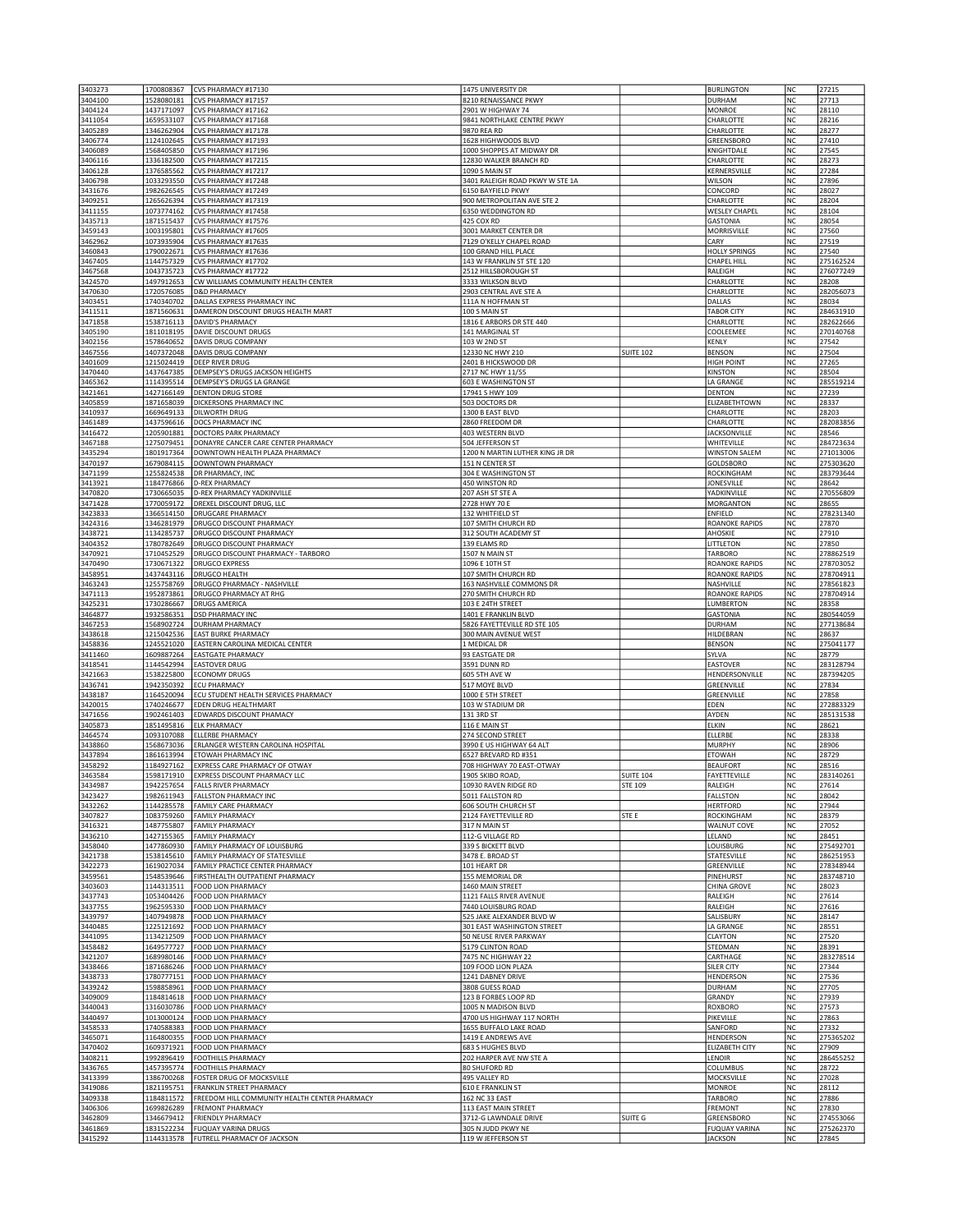| 3413426<br>3406332 | 1851538144<br>1619060845 | FUTRELL PHARMACY OF LITTLETON<br>FUTRELL PHARMACY OF RICH SQUARE | 123 E SOUTH MAIN ST<br>124 S MAIN ST                     |                  | LITTLETON<br><b>RICH SQUARE</b>           | NC<br>NC               | 27850<br>27869         |
|--------------------|--------------------------|------------------------------------------------------------------|----------------------------------------------------------|------------------|-------------------------------------------|------------------------|------------------------|
| 3461390            | 1831532944               | FUTRELL PHARMACY OF WARRENTON                                    | 108 B S MAIN ST                                          |                  | WARRENTON                                 | NC                     | 275891930              |
| 3405669            | 1366488389               | GALLOWAY SANDS PHARMACY                                          | 58 PHYSICIANS DR                                         | STE <sub>5</sub> | <b>SUPPLY</b>                             | NC                     | 28462                  |
| 3462897<br>3432490 | 1255762134<br>1780699322 | GALLOWAY-SANDS PHARMACY #2<br><b>GAMEWELL FAMILY DRUG</b>        | 1513 N HOWE ST STE 8<br>2655 MORGANTON BLVD              |                  | SOUTHPORT<br>LENOIR                       | NC<br><b>NC</b>        | 284612770<br>286458183 |
| 3472420            | 1154961290               | GARNER 5TH AVENUE PHARMACY INC.                                  | 1315 5TH AVE                                             |                  | GARNER                                    | NC                     | 275293637              |
| 3470870            | 1346724861               | <b>GARNER FAMILY PHARMACY</b>                                    | 1547 US 70 HWY W                                         |                  | GARNER                                    | NC<br>NC               | 275292555              |
| 3466388<br>3406851 | 1184072936<br>1407843584 | <b>GASTON PHARMACY</b><br><b>GATE CITY PHARMACY</b>              | 2605 S YORK RD<br>803-C FRIENDLY CENTER RD               |                  | <b>GASTONIA</b><br>GREENSBORO             | NC                     | 280526265<br>27408     |
| 3459953            | 1700154366               | <b>GATES PHARMACY</b>                                            | 364 N SOUTH STREET                                       |                  | <b>MOUNT AIRY</b>                         | NC                     | 27030                  |
| 3471303<br>3415709 | 1326503533<br>1356578470 | GIANT GENIE PHARMACY MATTHEWS<br><b>GIBSONVILLE PHARMACY</b>     | 2925 SENNA DR<br><b>220 BURLINGTON AVE</b>               |                  | <b>MATTHEWS</b><br><b>GIBSONVILLE</b>     | NC<br>NC               | 28105<br>272492402     |
| 3466427            | 1982050670               | GLENWOOD SOUTH PHARMACY MARKET                                   | 401 GLENWOOD AVE                                         | STE 101          | RALEIGH                                   | NC                     | 276031219              |
| 3461744            | 1457792160               | GORDON FAMILY PHARMACY                                           | 518 S BROAD ST                                           |                  | <b>BREVARD</b>                            | NC                     | 28712                  |
| 3459876<br>3465879 | 1518244425<br>1679938898 | <b>GOVERNORS PHARMACY</b><br><b>GPS PHARMACY</b>                 | 50241 GOVERNORS DR<br>163 SOUTH TRADE STREET             | SUITE A          | <b>CHAPEL HILL</b><br>MATTHEWS            | NC<br>NC               | 275178621<br>28105     |
| 3406647            | 1043350804               | <b>GRANITE DRUG CENTER</b>                                       | 21 FALLS AVE                                             |                  | <b>GRANITE FALLS</b>                      | <b>NC</b>              | 286301519              |
| 3461782<br>3419985 | 1194169615<br>1346566080 | GREYSTONE VILLAGE PHARMACY<br><b>GURLEYS PHARMACY</b>            | 7713 LEAD MINE RD STE 37<br>114 W MAIN ST                |                  | RALEIGH<br><b>DURHAM</b>                  | NC<br>NC               | 276154805<br>27701     |
| 3428489            | 1427131804               | <b>GUYS FAMILY PHARMACY INC</b>                                  | 817 RANDOLPH ST                                          |                  | THOMASVILLE                               | NC                     | 273605714              |
| 3409441            | 1275679888               | H AND W DRUG COMPANY                                             | 12 E 1ST ST                                              |                  | <b>NEWTON</b>                             | NC                     | 28658                  |
| 3411181<br>3412929 | 1457465437<br>1750308714 | HALSEY DRUG COMPANY<br><b>HARDINS DRUG</b>                       | 55 S MAIN ST<br>720 S CHURCH ST                          |                  | SPARTA<br><b>FOREST CITY</b>              | NC<br><b>NC</b>        | 28675<br>28043         |
| 3418654            | 1710049291               | <b>HARDINS DRUG</b>                                              | 1281 US HWY 221A                                         |                  | <b>FOREST CITY</b>                        | NC                     | 28043                  |
| 3464435<br>3408590 | 1831587476<br>1861600355 | <b>HARRIS TEETER #319</b><br>HARRIS TEETER PHARMACY              | 2051 W. MILLBROOK ROAD<br>2639 LAWNDALE DR               |                  | RALEIGH<br>GREENSBORO                     | NC<br>NC               | 27612<br>27408         |
| 3436234            | 1285726372               | HARRIS TEETER PHARMACY                                           | 2080 KILDAIRE FARM RD                                    |                  | CARY                                      | NC                     | 275117511              |
| 3402423            | 1467555300               | HARRIS TEETER PHARMACY                                           | 750 W WILLIAMS ST                                        |                  | APEX                                      | NC                     | 27509                  |
| 3402702<br>3404150 | 1114029311<br>1023101797 | HARRIS TEETER PHARMACY<br>HARRIS TEETER PHARMACY                 | 3679 SUNSET AVE<br>6805 PARKER FARM RD                   |                  | <b>ROCKY MOUNT</b><br><b>WILMINGTON</b>   | NC<br><b>NC</b>        | 27804<br>28405         |
| 3405380            | 1013001049               | HARRIS TEETER PHARMACY                                           | 1605 NEW GARDEN ROAD                                     |                  | GREENSBORO                                | NC                     | 27410                  |
| 3406166            | 1114936622               | HARRIS TEETER PHARMACY                                           | 5706 WYALONG DR<br>11109 US 15-501 HWY, UNIT 1804        |                  | CHARLOTTE                                 | NC<br>NC               | 28227<br>28315         |
| 3406421<br>3406813 | 1235242983<br>1366553737 | HARRIS TEETER PHARMACY<br>HARRIS TEETER PHARMACY                 | 112 S SHARON AMITY RD                                    |                  | ABERDEEN<br>CHARLOTTE                     | NC                     | 28211                  |
| 3410177            | 1700063435               | HARRIS TEETER PHARMACY                                           | 1151 TRYON VILLAGE DR                                    |                  | CARY                                      | NC                     | 27518                  |
| 3410684<br>3412727 | 1699946160<br>1871746537 | HARRIS TEETER PHARMACY<br>HARRIS TEETER PHARMACY                 | 16625 LANCASTER HWY<br>1501 HORTON RD                    |                  | CHARLOTTE<br><b>DURHAM</b>                | NC<br>NC               | 28277<br>27705         |
| 3414391            | 1922240100               | HARRIS TEETER PHARMACY                                           | 14520 JOHN REX BLVD                                      |                  | RALEIGH                                   | NC                     | 27614                  |
| 3431789            | 1033213442               | HARRIS TEETER PHARMACY                                           | 820 S COLLEGE RD                                         |                  | WILMINGTON                                | NC                     | 284038403<br>281058105 |
| 3432325<br>3436020 | 1700980117<br>1982706057 | HARRIS TEETER PHARMACY<br>HARRIS TEETER PHARMACY                 | 1811 MATTHEWS TOWNSHIP PKWY<br>10616 PROVIDENCE RD       |                  | MATTHEWS<br>CHARLOTTE                     | NC<br>NC               | 282778277              |
| 3436157            | 1164526307               | HARRIS TEETER PHARMACY                                           | 1817 MARTIN L KING JR PKWY                               |                  | <b>DURHAM</b>                             | <b>NC</b>              | 277077707              |
| 3439672<br>3440978 | 1831293265<br>1316041486 | HARRIS TEETER PHARMACY<br><b>HARRIS TEETER PHARMACY</b>          | 1955 N PEACEHAVEN RD<br>1589 SKEET CLUB RD               | <b>STE 140</b>   | <b>WINSTON SALEM</b><br><b>HIGH POINT</b> | <b>NC</b><br>NC        | 27106<br>27265         |
| 3440980            | 1295829117               | HARRIS TEETER PHARMACY                                           | 2720 W MALLARD CREEK CHURCH RD                           |                  | <b>CHARLOTTE</b>                          | NC                     | 28262                  |
| 3441982            | 1922102672               | HARRIS TEETER PHARMACY                                           | 5920 WEDDINGTON-MONROE RD                                |                  | <b>WESLEY CHAPEL</b>                      | NC                     | 28104                  |
| 3460158<br>3461895 | 1942563416<br>1538591722 | HARRIS TEETER PHARMACY<br>HARRIS TEETER PHARMACY                 | 7036 BRIGHTON PARK DRIVE<br>67 FLOWERS CROSSROADS WAY    |                  | MINT HILL<br>CLAYTON                      | NC<br>NC               | 28227<br>27527         |
| 3462479            | 1992132708               | HARRIS TEETER PHARMACY                                           | 2110 S ESTES DRIVE                                       |                  | <b>CHAPEL HILL</b>                        | NC                     | 27514                  |
| 3400823<br>3406178 | 1710070644<br>1598774002 | HARRIS TEETER PHARMACY<br>HARRIS TEETER PHARMACY                 | 8260 MARKET STREET<br>265 EASTCHESTER DR                 |                  | WILMINGTON<br><b>HIGH POINT</b>           | NC<br>NC               | 28411<br>27262         |
| 3406445            | 1629181383               | HARRIS TEETER PHARMACY                                           | 8101 FAYETTEVILLE RD                                     |                  | <b>FUQUAY VARINA</b>                      | NC                     | 27526                  |
| 3407245            | 1225108459               | HARRIS TEETER PHARMACY                                           | 3330 W FRIENDLY AVE                                      |                  | GREENSBORO                                | NC                     | 27410                  |
| 3407764<br>3407776 | 1699827261<br>1710025366 | HARRIS TEETER PHARMACY<br>HARRIS TEETER PHARMACY                 | 2120 E FIRETOWER RD<br>8157 KENSINGTON DR                | <b>STE 101</b>   | GREENVILLE<br>WAXHAW                      | <b>NC</b><br><b>NC</b> | 27858<br>28173         |
| 3408235            | 1871612705               | HARRIS TEETER PHARMACY                                           | 4010 BATTLEGROUND AVE                                    |                  | GREENSBORO                                | NC                     | 27410                  |
| 3408843            | 1750589156               | HARRIS TEETER PHARMACY                                           | 9900 POPLAR TENT RD                                      | <b>STE 124</b>   | CONCORD                                   | NC<br>NC               | 28027<br>28412         |
| 3408920<br>3410711 | 1518157064<br>1710158126 | HARRIS TEETER PHARMACY<br>HARRIS TEETER PHARMACY                 | 5920 CAROLINA BEACH RD<br>134 H TOWN CENTER DR           |                  | <b>WILMINGTON</b><br>MOORESVILLE          | NC                     | 28117                  |
| 3417498            | 1457685190               | <b>HARRIS TEETER PHARMACY</b>                                    | 636 SPARTANBURG HWY                                      |                  | HENDERSONVILLE                            | NC                     | 287925761              |
| 3434292<br>3435131 | 1649386616<br>1184716011 | <b>HARRIS TEETER PHARMACY</b><br>HARRIS TEETER PHARMACY          | 3333 PINEVILLE MATTHEWS RD<br>19815 N COVE RD            |                  | CHARLOTTE<br>CORNELIUS                    | NC<br>NC               | 28226<br>280318031     |
| 3439660            | 1013011675               | HARRIS TEETER PHARMACY                                           | 971 S MAIN ST                                            |                  | KERNERSVILLE                              | NC                     | 27284                  |
| 3439925            | 1104928456               | HARRIS TEETER PHARMACY<br>HARRIS TEETER PHARMACY                 | 116 W BARBEE CHAPEL RD                                   |                  | <b>CHAPEL HILL</b>                        | NC                     | 27517                  |
| 3440625<br>3441158 | 1285736223<br>1659484319 | HARRIS TEETER PHARMACY                                           | 270 GRANDE HEIGHTS DR<br>7823 COLONY RD                  |                  | CARY<br>CHARLOTTE                         | NC<br><b>NC</b>        | 27513<br>28226         |
| 3459167            | 1053690867               | HARRIS TEETER PHARMACY                                           | 400 MILL CREEK ROAD                                      |                  | CARTHAGE                                  | N <sub>C</sub>         | 28327                  |
| 3460146<br>3461617 | 1215299383               | HARRIS TEETER PHARMACY<br>1942649447  HARRIS TEETER PHARMACY     | 15080 IDLEWILD ROAD, SUITE P<br>1432 BRODGEN WOODS DRIVE |                  | <b>MATTHEWS</b><br><b>WAKE FOREST</b>     | NC<br>NC               | 28104<br>27587         |
| 3463332            | 1740608181               | HARRIS TEETER PHARMACY                                           | 7145 OKELLY CHAPEL RD                                    |                  | CARY                                      | NC                     | 275196849              |
| 3463736            | 1104235803               | HARRIS TEETER PHARMACY                                           | 885 WALNUT ST                                            |                  | CARY                                      | NC                     | 275114227              |
| 3402699<br>3403540 | 1306933510<br>1659475085 | HARRIS TEETER PHARMACY<br>HARRIS TEETER PHARMACY                 | 9925 ROSE COMMONS DR<br>6610 OLD MONROE RD               |                  | HUNTERSVILLE<br><b>INDIAN TRAIL</b>       | NC<br>NC               | 28078<br>28079         |
| 3405582            | 1346332350               | HARRIS TEETER PHARMACY                                           | 7715 REGENCY LAKE DR                                     |                  | HUNTERSVILLE                              | NC                     | 28078                  |
| 3405708<br>3406457 | 1093809022<br>1417060179 | HARRIS TEETER PHARMACY<br><b>HARRIS TEETER PHARMACY</b>          | 13639 PROVIDENCE RD<br>98 CORNERSTONE DR                 |                  | <b>WEDDINGTON</b><br>CARY                 | NC<br>NC               | 28104<br>27519         |
| 3432729            | 1346334943               | HARRIS TEETER PHARMACY                                           | 1245 CONCORD PKWY S                                      |                  | CONCORD                                   | NC                     | 28025                  |
| 3435686<br>3439999 | 1124114848<br>1003928524 | HARRIS TEETER PHARMACY<br>HARRIS TEETER PHARMACY                 | 1800 MARTIN LUTHER KING JR BLVD                          |                  | <b>CHAPEL HILL</b><br>GREENSBORO          | NC                     | 27514                  |
| 3440992            | 1194829523               | HARRIS TEETER PHARMACY                                           | 701 FRANCIS KING ST<br>9600 FALLS OF THE NEUSE RD        |                  | RALEIGH                                   | NC<br><b>NC</b>        | 27410<br>27615         |
| 3442023            | 1689777534               | HARRIS TEETER PHARMACY                                           | 358 GEORGE W LILES PKWY NW                               |                  | CONCORD                                   | NC                     | 28027                  |
| 3442047<br>3458139 | 1871696708<br>1770883407 | HARRIS TEETER PHARMACY<br>HARRIS TEETER PHARMACY                 | 3638 ROGERS RD<br>3040 EVANS STREET                      |                  | <b>WAKE FOREST</b><br>GREENVILLE          | NC<br>NC               | 27587<br>278343176     |
| 3460273            | 1740535715               | HARRIS TEETER PHARMACY                                           | 3050 TRAEMOOR DR                                         |                  | FAYETTEVILLE                              | NC                     | 28306                  |
| 3461441            | 1699119883               | HARRIS TEETER PHARMACY<br>HARRIS TEETER PHARMACY                 | 1704 CENTRAL AVE                                         |                  | CHARLOTTE                                 | NC                     | 282055108              |
| 3461629<br>3462455 | 1629416557<br>1770911588 | HARRIS TEETER PHARMACY                                           | 2120 WAYNE MEMORIAL DR<br>2107 HILLSBOROUGH ROAD         |                  | <b>GOLDSBORO</b><br><b>DURHAM</b>         | NC<br>NC               | 275341722<br>27705     |
| 3403538            | 1093817025               | HARRIS TEETER PHARMACY                                           | 4093 DAVIS DRIVE                                         |                  | <b>MORRISVILLE</b>                        | NC                     | 27560                  |
| 3404213<br>3405176 | 1770685158<br>1982797833 | HARRIS TEETER PHARMACY<br>HARRIS TEETER PHARMACY                 | 5277 SUNSET LAKE LANE<br>9759 SAM FURR RD                |                  | <b>HOLLY SPRINGS</b><br>HUNTERSVILLE      | NC<br>NC               | 27540<br>28078         |
| 3405683            | 1952419582               | HARRIS TEETER PHARMACY                                           | 9720 REA RD                                              |                  | CHARLOTTE                                 | NC                     | 28277                  |
| 3405897            | 1699877092               | HARRIS TEETER PHARMACY                                           | 5810 HIGHLAND SHOPPERS DR.                               |                  | CHARLOTTE                                 | <b>NC</b>              | 28269                  |
| 3406368<br>3406483 | 1609885375               | HARRIS TEETER PHARMACY<br>HARRIS TEETER PHARMACY                 | 88 CHATHAM DOWNS<br>3201 123 EDWARDS MILL RD             |                  | <b>CHAPEL HILL</b><br>RALEIGH             | NC<br>NC               | 27517<br>27612         |
|                    | 1942313606               |                                                                  | 118 ARGUS LANE                                           |                  | MOORESVILLE                               | NC                     | 28117                  |
| 3408906            | 1942400171               | HARRIS TEETER PHARMACY                                           |                                                          |                  |                                           |                        |                        |
| 3409910            | 1558545111               | HARRIS TEETER PHARMACY                                           | 431 PENINSULA DRIVE                                      |                  | DAVIDSON                                  | NC                     | 28036                  |
| 3409984<br>3410761 | 1992989552<br>1982875423 | HARRIS TEETER PHARMACY<br>HARRIS TEETER PHARMACY                 | 10140 GREEN LEVEL CHURCH RD<br>3401 RALEIGH RD PKWY W    | <b>STE 10A</b>   | CARY<br>WILSON                            | NC<br>NC               | 27519<br>27896         |
| 3411422            | 1083877591               | HARRIS TEETER PHARMACY                                           | 1125 WEST NC 54 HWY                                      |                  | <b>DURHAM</b>                             | NC                     | 27707                  |
| 3428871<br>3432692 | 1417055633<br>1639262363 | HARRIS TEETER PHARMACY<br>HARRIS TEETER PHARMACY                 | 6701 MORRISON BLVD<br>3565 M L KING JR BLVD              |                  | CHARLOTTE<br><b>NEW BERN</b>              | NC<br>NC               | 282118211<br>285622209 |
| 3434634<br>3435460 | 1275636755<br>1043312077 | HARRIS TEETER PHARMACY<br>HARRIS TEETER PHARMACY                 | 2727 S CHURCH ST<br>401 PISGAH CHURCH RD                 |                  | <b>BURLINGTON</b><br>GREENSBORO           | NC<br>NC               | 272155103<br>27455     |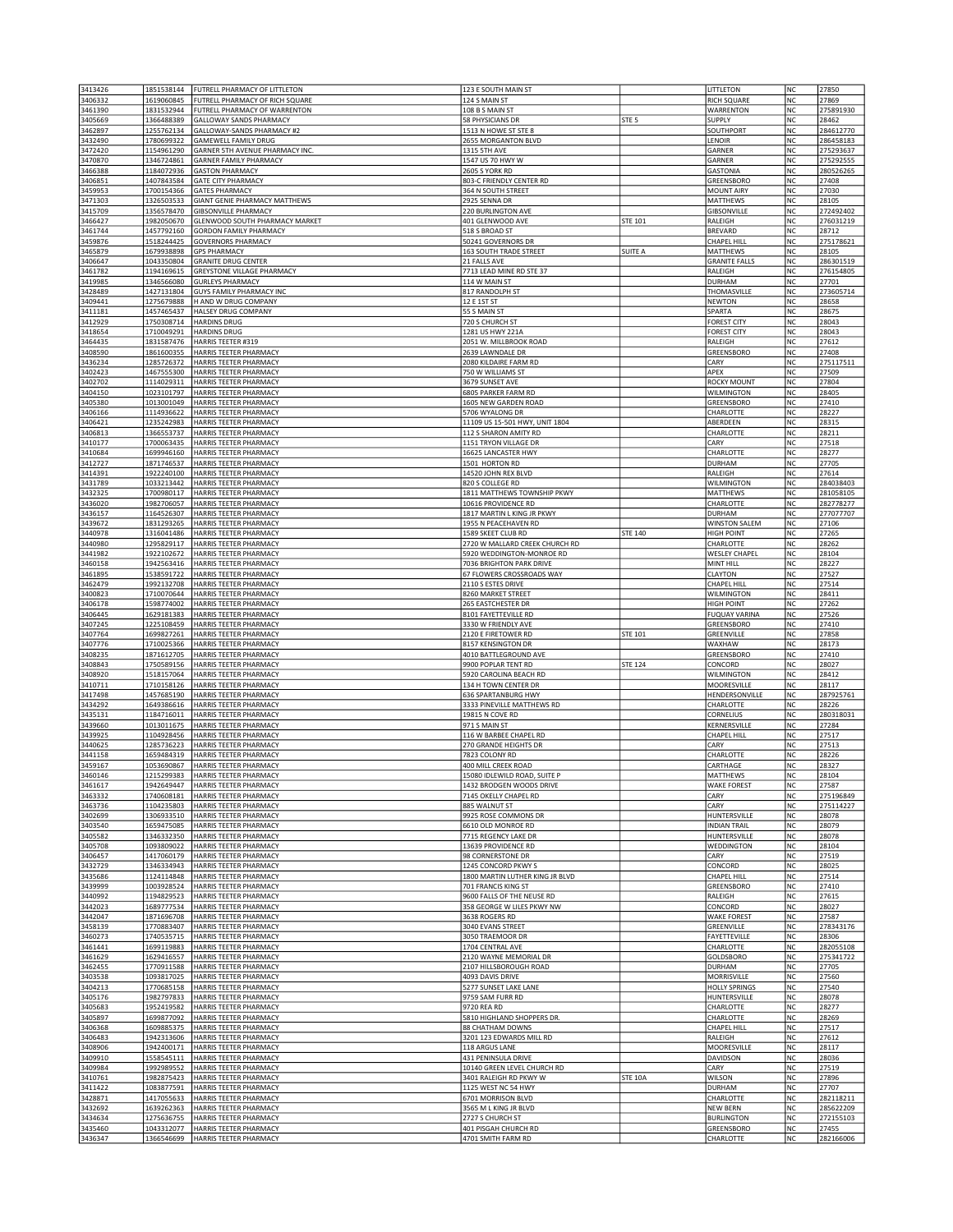| 3439177            | 1922100973               | HARRIS TEETER PHARMACY                                     | 7852 REA RD                                                |                  | CHARLOTTE                          | NC             | 28277                  |
|--------------------|--------------------------|------------------------------------------------------------|------------------------------------------------------------|------------------|------------------------------------|----------------|------------------------|
| 3439773            | 1902991375               | HARRIS TEETER PHARMACY                                     | 2281 CLOVERDALE AVE                                        |                  | <b>WINSTON SALEM</b>               | NC             | 27103                  |
| 3441146            | 1386746303               | HARRIS TEETER PHARMACY                                     | 13210 STRICKLAND RD                                        |                  | RALEIGH                            | NC             | 27613                  |
| 3441540            | 1275646945               | HARRIS TEETER PHARMACY                                     | 15007 JOHN J DELANEY DR                                    |                  | CHARLOTTE                          | <b>NC</b>      | 28277                  |
| 3441552            | 1881796993               | HARRIS TEETER PHARMACY                                     | 13000 SOUTH TRYON RD                                       |                  | CHARLOTTE                          | <b>NC</b>      | 282787652              |
| 3441994            | 1205948759               | HARRIS TEETER PHARMACY                                     | 150 GRANT HILL LN                                          |                  | <b>WINSTON SALEM</b>               | NC             | 27104                  |
| 3442059            | 1902909831               | HARRIS TEETER PHARMACY                                     | 9641 BROOKDALE DR                                          |                  | CHARLOTTE                          | NC             | 28215                  |
| 3460134            | 1578826962               | HARRIS TEETER PHARMACY                                     | 8445 DAVIS LAKE PARKWAY                                    |                  | CHARLOTTE                          | NC             | 28269                  |
| 3464613            | 1306239876<br>1497106694 | HARRIS TEETER PHARMACY                                     | 2835 REYNOLDA RD                                           |                  | <b>WINSTON SALEM</b>               | NC             | 271063110              |
| 3466491<br>3465146 | 1962886333               | HARRIS TEETER PHARMACY #003<br>HARRIS TEETER PHARMACY #064 | 4821 BEREWICK TOWN CENTER DR<br>5710-W WEST GATE CITY BLVD |                  | CHARLOTTE<br>GREENSBORO            | NC<br>NC       | 28278<br>27407         |
| 3465449            | 1689043556               | HARRIS TEETER PHARMACY #080                                | 305 IVEY LN                                                |                  | PINEHURST                          | NC             | 283749816              |
| 3465425            | 1770952715               | HARRIS TEETER PHARMACY #092                                | 12190 UNIVERSITY CITY BLVD                                 |                  | <b>HARRISBURG</b>                  | NC             | 280757406              |
| 3472165            | 1205471521               | HARRIS TEETER PHARMACY #09700021                           | 500 OBERLIN RD                                             |                  | RALEIGH                            | NC             | 276051318              |
| 3471668            | 1962061168               | HARRIS TEETER PHARMACY #09700491                           | 202 W NC HIGHWAY 54                                        |                  | <b>DURHAM</b>                      | NC             | 277137563              |
| 3471682            | 1669031571               | HARRIS TEETER PHARMACY #09700492                           | 3457 HILLSBOROUGH RD                                       |                  | <b>DURHAM</b>                      | NC             | 277053008              |
| 3471466            | 1821553306               | HARRIS TEETER PHARMACY #09700495                           | 8345 CREEDMOOR RD                                          |                  | RALEIGH                            | <b>NC</b>      | 276131385              |
| 3466592            | 1063966729               | HARRIS TEETER PHARMACY #135                                | 203 ALSTON BLVD                                            |                  | HAMPSTEAD                          | <b>NC</b>      | 284438099              |
| 3466504            | 1851742050               | HARRIS TEETER PHARMACY #139                                | 2032 WATERSCAPE WAY                                        |                  | <b>NEW BERN</b>                    | NC             | 28562                  |
| 3462265            | 1629405592               | HARRIS TEETER PHARMACY #204                                | 8538 PARK ROAD                                             |                  | CHARLOTTE                          | NC             | 28210                  |
| 3465172            | 1346623204               | HARRIS TEETER PHARMACY #225                                | 2021 OLDE REGENT WAY                                       |                  | LELAND                             | NC             | 284514192              |
| 3467772            | 1801307269               | HARRIS TEETER PHARMACY #265                                | 5000 US HWY 70 STE 100                                     |                  | MOREHEAD CITY                      | NC             | 28557                  |
| 3467518            | 1184148488               | HARRIS TEETER PHARMACY #273                                | 1351 CHESTNUT LN                                           |                  | MATTHEWS                           | NC             | 281046775              |
| 3466453<br>3467176 | 1528417276<br>1962942326 | HARRIS TEETER PHARMACY #281<br>HARRIS TEETER PHARMACY #304 | 3350 ROBINWOOD RD<br>4221 CORNERS PKWY                     |                  | <b>GASTONIA</b><br>RALEIGH         | NC<br>NC       | 280546689<br>276174306 |
| 3467075            | 1942740907               | HARRIS TEETER PHARMACY #305                                | 2717 SOUTH BLVD                                            |                  | CHARLOTTE                          | NC             | 282091109              |
| 3470616            | 1952895633               | HARRIS TEETER PHARMACY #311                                | 324 VILLAGE WALK DR                                        |                  | <b>HOLLY SPRINGS</b>               | NC             | 275407683              |
| 3465968            | 1659738151               | HARRIS TEETER PHARMACY #331                                | 3430 TEN TEN RD                                            |                  | CARY                               | NC             | 275186158              |
| 3466679            | 1609323203               | HARRIS TEETER PHARMACY #344                                | 6024 FALLS OF NEUSE RD                                     |                  | RALEIGH                            | NC             | 276093526              |
| 3467796            | 1992216220               | HARRIS TEETER PHARMACY #353                                | 13686 CAPITAL BLVD                                         |                  | <b>WAKE FOREST</b>                 | <b>NC</b>      | 275876607              |
| 3467695            | 1083138242               | HARRIS TEETER PHARMACY #386                                | 905 SOUTH POINT RD                                         |                  | <b>BELMONT</b>                     | NC             | 280129520              |
| 3465499            | 1669842076               | HARRIS TEETER PHARMACY #416                                | 21720 CATAWBA AVE                                          |                  | CORNELIUS                          | NC             | 28031                  |
| 3467811            | 1992216147               | HARRIS TEETER PHARMACY #422                                | 120 SAINT ALBANS DR STE 100                                |                  | RALEIGH                            | NC             | 276095987              |
| 3470363            | 1447752316               | HARRIS TEETER PHARMACY #440                                | 11135 GOLF LINKS DR                                        |                  | CHARLOTTE                          | NC             | 28277                  |
| 3470678            | 1467946558               | HARRIS TEETER PHARMACY #493                                | 5116 NORTH ROXBORO ROAD                                    |                  | <b>DURHAM</b>                      | NC             | 277041420              |
| 3470731            | 1821582834               | HARRIS TEETER PHARMACY #494                                | 1273 NW MAYNARD RD                                         |                  | CARY                               | NC             | 27513                  |
| 3470680            | 1134613250               | HARRIS TEETER PHARMACY #496<br>HARRIS TEETER PHARMACY #497 | 940 US HWY 64 W                                            |                  | APEX                               | NC             | 275237184              |
| 3470743            | 1649764655               | HARRIS TEETER PHARMACY #498                                | 1802 NORTH POINTE DRIVE                                    |                  | DURHAM                             | NC<br>NC       | 27705<br>27526         |
| 3470755<br>3404340 | 1366936387<br>1861430811 | HARRISBURG'S HOMETOWN PHARMACY, LLC                        | 1371 E BROAD ST<br>5006 HWY 49 SOUTH                       |                  | <b>FUQUAY VARINA</b><br>HARRISBURG | NC             | 28075                  |
| 3404908            | 1235294497               | HARVEST FAMILY HEALTH CENTER PHARMACY                      | 8250 SOUTH NC 58                                           |                  | <b>ELM CITY</b>                    | NC             | 27822                  |
| 3466631            | 1003262072               | HAW RIVER PHARMACY                                         | 740 E MAIN ST                                              |                  | <b>HAW RIVER</b>                   | <b>NC</b>      | 27258                  |
| 3409946            | 1174570840               | HAYES BARTON PHARMACY                                      | 2000 FAIRVIEW RD                                           |                  | RALEIGH                            | <b>NC</b>      | 27608                  |
| 3408881            | 1023136132               | HAYWOOD MONCURE HEALTH CENTER PHARMACY                     | 7228 MONCURE-PITTSBORO RD                                  |                  | <b>MONCURE</b>                     | NC             | 275590319              |
| 3413781            | 1528208782               | HAYWOOD PHARMACY                                           | 221 PARAGON PARKWAY                                        |                  | <b>CLYDE</b>                       | NC             | 28721                  |
| 3439189            | 1841211620               | HEALTH CARE CONNECTIONS                                    | 402 S MAIN ST                                              | <b>STE 100</b>   | RAEFORD                            | NC             | 28376                  |
| 3438567            | 1073651063               | HEALTH INNOVATIONS PHARMACY                                | 295 PINEHURST AVE BLDG 2                                   |                  | <b>SOUTHERN PINES</b>              | NC             | 28387                  |
| 3464788            | 1639565989               | HEALTH INNOVATIONS PHARMACY OF LAURINBURG                  | 901 S MAIN ST                                              |                  | LAURINBURG                         | NC             | 283524736              |
| 3470351            | 1710488333               | HEALTH MATTERS PHARMACY                                    | 5515 WALDOS BEACH RD                                       |                  | FAYETTEVILLE                       | <b>NC</b>      | 283065505              |
| 3407459            | 1679638167               | HEALTH PARK PHARMACY                                       | 8300 HEALTH PARK                                           | <b>STE 227</b>   | RALEIGH                            | NC             | 27615                  |
| 3465033            | 1568843688               | HEALTHKEEPERZ PHARMACY                                     | 812 CANDY PARK RD                                          |                  | PEMBROKE                           | NC             | 28372                  |
| 3472381            | 1487292967               | <b>HEALTHRIDGE PHARMACY</b>                                | 3130 US 70 HWY                                             |                  | <b>BLACK MOUNTAIN</b>              | NC             | 28711                  |
|                    |                          |                                                            |                                                            |                  |                                    |                |                        |
| 3438757            | 1457413965               | HEALTHSMART PHARMACY                                       | 108 LEANING OAK DR                                         |                  | MOORESVILLE                        | NC             | 28117                  |
| 3439038            | 1841355260               | HEALTHSMART PHARMACY                                       | 70 CRAPE MYRTLE DRIVE                                      | <b>SUITE 103</b> | <b>BENSON</b>                      | NC             | 27504                  |
| 3400998            | 1942377668               | HEALTHSMART PHARMACY                                       | 2001 S MAIN ST                                             |                  | <b>WAKE FOREST</b>                 | <b>NC</b>      | 27587                  |
| 3404910            | 1073685608               | HEALTHSMART PHARMACY                                       | 3119 N OXFORD ST                                           |                  | CLAREMONT                          | <b>NC</b>      | 28610                  |
| 3426168            | 1275605065               | HEALTHSMART PHARMACY                                       | 317 1ST STREET E                                           |                  | CONOVER                            | NC             | 28613                  |
| 3467227            | 1073044806               | HEALTHSMART PHARMACY                                       | 9197 CLEVELAND RD                                          |                  | CLAYTON                            | NC             | 275203676              |
| 3438276            | 1336222801               | HEALTHSMART PHARMACY (EAST)<br>HEALTHSMART PHARMACY NEWTON | 594 N MAIN ST                                              |                  | MOORESVILLE<br><b>NEWTON</b>       | NC<br>NC       | 28115                  |
| 3437767<br>3407500 | 1427124189<br>1194835876 | HEALTHSMART VIEWMONT PHARMACY                              | 401 WEST A STREET<br>53 13TH AVE NE                        |                  | <b>HICKORY</b>                     | NC             | 28658<br>28601         |
| 3436133            | 1104818475               | HEALTHWISE PHARMACY                                        | 615B S MEMORIAL DR                                         |                  | GREENVILLE                         | NC             | 27834                  |
| 3471985            | 1558827808               | HERSEY PHARMACY                                            | 4711 HOPE VALLEY RD                                        | SUITE 5F         | <b>DURHAM</b>                      | NC             | 277075651              |
| 3471923            | 1952960866               | HICKMAN'S PHARMACY                                         | 1132 NEW POINTE BLVD STE 3                                 |                  | LELAND                             | NC             | 284514257              |
| 3420243            | 1962595397               | HICKORY FAMILY PHARMACY LLC                                | 1501 TATE BLVD. S.E 102                                    |                  | <b>HICKORY</b>                     | NC             | 28602                  |
| 3411890            | 1740284298               | <b>HICKS PHARMACY</b>                                      | 1072 N MAIN ST                                             | <b>STE 103</b>   | <b>WALNUT COVE</b>                 | NC             | 27052                  |
| 3413135            | 1386891141               | HIGH POINT REGIONAL RETAIL PHARMACY                        | 601 N. ELM ST                                              |                  | <b>HIGH POINT</b>                  | N <sub>C</sub> | 27262                  |
| 3428364            | 1568517738               | <b>HIGHLANDS PHARMACY</b>                                  | 195 MAIN ST                                                |                  | <b>HIGHLANDS</b>                   | <b>NC</b>      | 28741                  |
| 3459030            | 1316232416               | HILLSBOROUGH PHARMACY & NUTRITION                          | 110 BOONE SQUARE ST STE 29                                 |                  | <b>HILLSBOROUGH</b>                | NC             | 272782665              |
| 3463510            | 1457763401               | <b>HOGAN'S PHARMACY</b>                                    | 815 WEST FRONT STREET                                      |                  | LILLINGTON                         | NC             | 27546                  |
| 3460374            | 1932458981               | <b>HOKE PHARMACY</b>                                       | 300 MEDICAL PAVILION DRIVE<br>3058 WAKE FOREST RD          | <b>SUITE 100</b> | RAEFORD                            | NC<br>NC       | 28376                  |
| 3418476<br>3464839 | 1700108115<br>1023495272 | <b>HOLLY PARK PHARMACY</b><br>HOLLY SPRINGS PHARMACY       | 648 HOLLY SPRINGS RD                                       |                  | RALEIGH<br><b>HOLLY SPRINGS</b>    | NC             | 276097844<br>275409030 |
| 3465259            | 1417331430               | HOME TOWN PHARMACY                                         | 101 S VANCE ST                                             |                  | SANFORD                            | <b>NC</b>      | 273304239              |
| 3416080            | 1972605327               | HOSPITAL DRIVE PHARMACY                                    | 409 ALTAPASS HWY                                           |                  | <b>SPRUCE PINE</b>                 | NC             | 287776508              |
| 3420041            | 1750315206               | HOSPITAL PHARMACY INC                                      | 200 N ELLIS AVE                                            |                  | <b>DUNN</b>                        | NC             | 283343807              |
| 3404883            | 1205991627               | HOUSER DRUG COMPANY INC                                    | 302 E MAIN ST                                              |                  | CHERRYVILLE                        | NC             | 28021                  |
| 3402411            | 1245384692               | HOWELL DRUG COMPANY INC                                    | 311 TEAL DRIVE                                             |                  | RAEFORD                            | NC             | 28376                  |
| 3401128            | 1740374974               | <b>INDIAN TRAIL PHARMACY</b>                               | 106 INDIAN TRAIL ROAD SOUTH                                |                  | <b>INDIAN TRAIL</b>                | NC             | 280799669              |
| 3410379            | 1669640223               | <b>INGLES PHARMACY</b>                                     | 124 CARBON CITY RD                                         |                  | <b>MORGANTON</b>                   | <b>NC</b>      | 28655                  |
| 3416787            | 1013140938               | <b>INGLES PHARMACY</b>                                     | 230 HWY 64 EAST                                            |                  | HAYESVILLE                         | NC             | 28904                  |
| 3438404            | 1396750246               | <b>INGLES PHARMACY</b>                                     | 915 MERRIMON AVE                                           |                  | <b>ASHEVILLE</b>                   | NC             | 28804                  |
| 3438719            | 1205841152               | <b>INGLES PHARMACY</b>                                     | 2299 HIGHWAY 70 EAST                                       |                  | SWANNANOA                          | NC             | 28778                  |
| 3441526            | 1669487518               | <b>INGLES PHARMACY</b>                                     | 140 WEAVER BLVD<br>3338 BOYLSTON HWY                       |                  | WEAVERVILLE                        | NC             | 28787                  |
| 3461338<br>3461946 | 1659614766<br>1871928325 | <b>INGLES PHARMACY</b><br><b>INGLES PHARMACY</b>           | 1818 W DIXON BLVD                                          |                  | MILLS RIVER<br>SHELBY              | NC<br>NC       | 28759<br>281524351     |
| 3409833            | 1386827582               | <b>INGLES PHARMACY</b>                                     | 29 TUNNEL RD                                               |                  | ASHEVILLE                          | NC             | 28805                  |
| 3412056            | 1770731515               | <b>INGLES PHARMACY</b>                                     | 2111 SHELBY RD                                             |                  | <b>KINGS MOUNTAIN</b>              | NC             | 28086                  |
| 3438896            | 1114932068               | <b>INGLES PHARMACY</b>                                     | 125 GREENWOOD RD                                           |                  | SPRUCE PINE                        | NC             | 28777                  |
| 3440245            | 1932114881               | <b>INGLES PHARMACY</b>                                     | 630 CHAMPION DR                                            |                  | CANTON                             | NC             | 28716                  |
| 3441590            | 1578578423               | <b>INGLES PHARMACY</b>                                     | 3643 HOWARD GAP RD                                         |                  | HENDERSONVILLE                     | NC             | 28739                  |
| 3466693            | 1104375625               | <b>INGLES PHARMACY</b>                                     | 863 BREVARD RD                                             |                  | ASHEVILLE                          | NC             | 288062205              |
| 3404326            | 1760497614               | <b>INGLES PHARMACY</b>                                     | 276 NC HWY 9                                               |                  | <b>LAKE LURE</b>                   | NC             | 28746                  |
| 3413591            | 1730327305               | <b>INGLES PHARMACY</b>                                     | 715 W TRADE ST                                             |                  | DALLAS                             | NC             | 28034                  |
| 3414303            | 1891938833               | <b>INGLES PHARMACY</b>                                     | 225 CARL ELLER RD                                          |                  | MARS HILL                          | NC             | 28754                  |
| 3438668            | 1003827247               | <b>INGLES PHARMACY</b>                                     | US HWY 64                                                  |                  | CASHIERS                           | NC             | 28717                  |
| 3438923            | 1912918152               | <b>INGLES PHARMACY</b>                                     | HWY 19 EAST                                                |                  | <b>BURNSVILLE</b>                  | NC             | 28714                  |
| 3440740            | 1841205796               | <b>INGLES PHARMACY</b>                                     | 575 NEW LEICESTER HWY                                      |                  | ASHEVILLE                          | NC             | 28806                  |
| 3461857            | 1912330937               | <b>INGLES PHARMACY</b>                                     | 60 ASHEMONT DR                                             |                  | <b>WEST JEFFERSON</b>              | NC             | 286949514              |
| 3465300            | 1598149635               | <b>INGLES PHARMACY</b><br><b>INGLES PHARMACY</b>           | 1572 SAND HILL RD<br>301 LONG SHOALS RD                    |                  | CANDLER<br>ARDEN                   | NC             | 28715<br>28704         |
| 3400140<br>3402891 | 1942215892<br>1851306708 | <b>INGLES PHARMACY</b>                                     | 684 NORTH BROAD ST                                         |                  | <b>BREVARD</b>                     | NC<br>NC       | 28712                  |
| 3405291            | 1679588529               | <b>INGLES PHARMACY</b>                                     | 5580 HWY 25 70                                             |                  | MARSHALL                           | NC             | 28753                  |
| 3408499<br>3408730 | 1164644969               | <b>INGLES PHARMACY</b><br>1518161363  INGLES PHARMACY      | 2630 CONNELLY SPRINGS RD<br>1865 HENDERSONVILLE RD         |                  | <b>GRANITE FALLS</b><br>ASHEVILLE  | NC<br>NC       | 28630<br>28803         |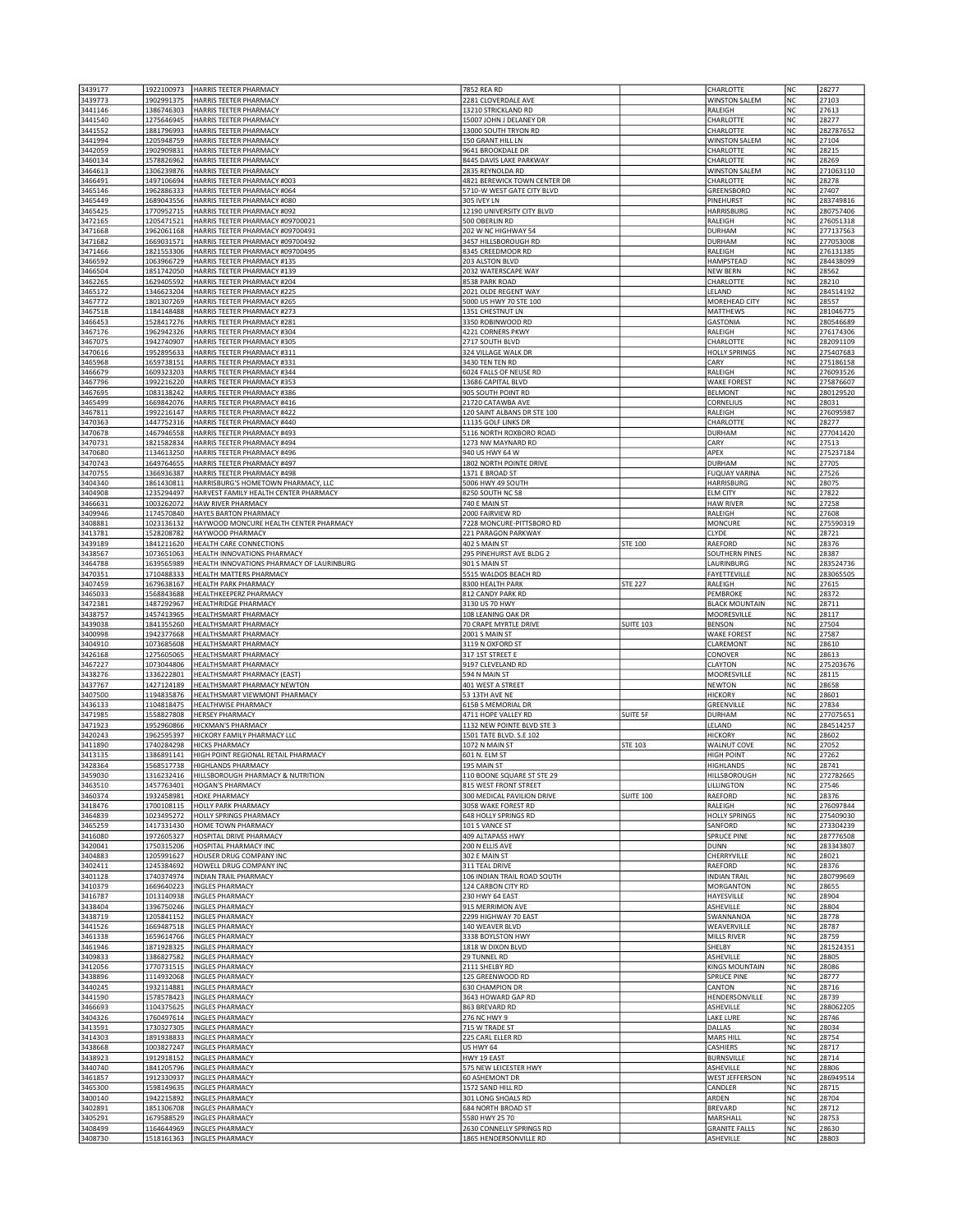| 3437806            | 1588679435               | <b>INGLES PHARMACY</b>                                                     | 2901 HENDERSONVILLE RD                                    |                  | <b>FLETCHER</b>                 | NC              | 28732                  |
|--------------------|--------------------------|----------------------------------------------------------------------------|-----------------------------------------------------------|------------------|---------------------------------|-----------------|------------------------|
| 3439165            | 1023023975               | <b>INGLES PHARMACY</b>                                                     | 1141 TUNNEL RD                                            |                  | ASHEVILLE                       | NC              | 28805                  |
| 3441297            | 1750396602               | <b>INGLES PHARMACY</b>                                                     | 756 S CHURCH ST                                           |                  | <b>FOREST CITY</b>              | NC              | 28043                  |
| 3441603            | 1487669339               | <b>INGLES PHARMACY</b>                                                     | 220 HIGHLAND LAKE RD                                      |                  | <b>FLAT ROCK</b>                | <b>NC</b>       | 28731                  |
| 3441615            | 1033125489               | <b>INGLES PHARMACY</b>                                                     | 1980 HWY 25 NORTH                                         |                  | HENDERSONVILLE                  | <b>NC</b>       | 28792                  |
| 3463875            | 1033510029               | <b>INGLES PHARMACY</b>                                                     | 2130 E MAIN ST                                            |                  | <b>LINCOLNTON</b>               | NC              | 280923921              |
| 3466681            | 1528516382               | <b>INGLES PHARMACY</b>                                                     | 259 BARBER BLVD                                           |                  | WAYNESVILLE                     | NC              | 287863686              |
| 3467823            | 1861903023               | <b>INGLES PHARMACY</b>                                                     | 1257 GEORGIA RD                                           |                  | FRANKLIN                        | NC              | 287349275              |
| 3467936            | 1093228009               | <b>INGLES PHARMACY</b>                                                     | 1670 BROWN AVE                                            |                  | WAYNESVILLE                     | NC              | 287864980              |
| 3467241<br>3470375 | 1275064016<br>1538668496 | <b>INGLES PHARMACY</b><br><b>INGLES PHARMACY</b>                           | 625 SPARTANBURG HWY<br>2060 HIGHWAY 19                    |                  | HENDERSONVILLE<br>MURPHY        | NC<br><b>NC</b> | 287925762<br>28906     |
| 3470262            | 1831604891               | <b>INGLES PHARMACY</b>                                                     | 722 SULLIVAN RD                                           |                  | STATESVILLE                     | NC              | 286773440              |
| 3471555            | 1578128880               | <b>INGLES PHARMACY</b>                                                     | <b>151 SMOKEY PARK HWY</b>                                |                  | ASHEVILLE                       | NC              | 288061138              |
| 3460449            | 1992056261               | <b>INGLES PHARMACY</b>                                                     | 780 HENDERSONVILLE RD                                     |                  | ASHEVILLE                       | NC              | 288032900              |
| 3472507            | 1144851460               | <b>INGLES PHARMACY</b>                                                     | 625 W HENDERSON ST                                        |                  | <b>MARION</b>                   | NC              | 287527890              |
| 3418818            | 1225143266               | <b>ISLAND PHARMACY</b>                                                     | 210 S HWY 64                                              |                  | MANTEO                          | NC              | 27954                  |
| 3406419            | 1861406118               | <b>ISLAND PHARMACY</b>                                                     | 2181-A OLD MOUNTAIN RD                                    |                  | STATESVILLE                     | <b>NC</b>       | 28625                  |
| 3462239            | 1770911414               | JAY'S HOMETOWN PHARMACY                                                    | 612 S STERLING ST                                         |                  | <b>MORGANTON</b>                | NC              | 286553575              |
| 3407839            | 1619987385               | JEFFERSON DRUG STORE                                                       | 418 E MAIN                                                |                  | <b>JEFFERSON</b>                | NC              | 28640                  |
| 3401344            | 1558318683               | JOHNSON DRUG COMPANY INC                                                   | 714 NEW BRIDGE ST                                         |                  | <b>JACKSONVILLE</b>             | NC              | 28540                  |
| 3461465            | 1598101826               | JOHNSON DRUG HAMPSTEAD                                                     | 17230 US HWY 17N, SUITE 222                               |                  | HAMPSTEAD                       | NC              | 28443                  |
| 3416890            | 1164529004               | JOHNSON DRUG WESTPARK                                                      | 3060 RICHLANDS HIGHWAY                                    |                  | <b>JACKSONVILLE</b>             | NC              | 28540                  |
| 3436359            | 1336246271               | JOHNSON DRUG WILLIAMSBURG<br>JOHNSTON HEALTH OUTPATIENT PHARMACY           | 2200 GUMBRANCH RD                                         |                  | <b>JACKSONVILLE</b>             | <b>NC</b>       | 28540                  |
| 3464029<br>3409035 | 1588069181<br>1922153170 | JONES DRUGS INC                                                            | 509 N BRIGHTLEAF BLVD<br>208 AVERY AVE                    |                  | SMITHFIELD<br><b>MORGANTON</b>  | NC<br>NC        | 27577                  |
| 3439658            | 1780777110               | JONESTOWN PHARMACY                                                         | 300 JONESTOWN ROAD                                        | STE <sub>5</sub> | <b>WINSTON SALEM</b>            | NC              | 286550626<br>27104     |
| 3458329            | 1316240435               | JOSEFS PHARMACY                                                            | 2100 NEW BERN AVE                                         |                  | RALEIGH                         | NC              | 27610                  |
| 3463849            | 1114328739               | JOSEFS PHARMACY                                                            | 3421 N ROXBORO ST                                         |                  | DURHAM                          | NC              | 277043257              |
| 3462075            | 1366878571               | JULIAN T PIERCE HEALTH CENTER PHARMACY                                     | 307 E WARDELL DR                                          |                  | PEMBROKE                        | NC              | 283727998              |
| 3470224            | 1689188286               | <b>JUSTICE PHARMACY</b>                                                    | 301 S WILLIS DR                                           | <b>UNIT 112</b>  | SHALLOTTE                       | <b>NC</b>       | 28470                  |
| 3405138            | 1386659985               | KAITLYNS PHARMACY                                                          | 9100 S TRYON ST STE A                                     |                  | CHARLOTTE                       | NC              | 28273                  |
| 3470577            | 1104310028               | <b>KEEVER PHARMACY</b>                                                     | 1814 E MAIN ST                                            |                  | LINCOLNTON                      | NC              | 28092                  |
| 3411472            | 1952408668               | <b>KELSAVE DRUGS</b>                                                       | 38 E MAIN ST                                              |                  | SYLVA                           | NC              | 28779                  |
| 3461706            | 1467893370               | KENANSVILLE PHARMACY                                                       | 134 LIBERTY SQUARE                                        | SUITE B          | KENANSVILLE                     | NC              | 28349                  |
| 3440308            | 1801829221               | KENLY DRUG & PHARMACY INC                                                  | 104 E 2ND ST                                              |                  | KENLY                           | NC              | 27542                  |
| 3419543            | 1467770644               | <b>KERNERSVILLE PHARMACY</b>                                               | 841 OLD WINSTON RD STE 90                                 |                  | KERNERSVILLE                    | NC              | 272847145              |
| 3410088            | 1477737237               | KIMS PHARMACY                                                              | 479 DELLWOOD RD                                           |                  | WAYNESVILLE                     | NC              | 28786                  |
| 3407966            | 1629189899               | KING DRUG COMPANY                                                          | 142 S MAIN ST                                             |                  | KING                            | NC<br>NC        | 270210426              |
| 3426865            | 1790823870               | <b>KING'S PHARMACY</b>                                                     | <b>30 PEACHTREE ST</b>                                    |                  | <b>MURPHY</b>                   |                 | 289062918              |
| 3463712<br>3413628 | 1063821312<br>1619060555 | KING'S PHARMACY HAYESVILLE<br>KINSTON CLINIC PHARMACY NORTH                | 16 WAYNE BROOKS LN<br>701 DOCTORS DR                      | <b>SUITE P</b>   | HAYESVILLE<br><b>KINSTON</b>    | NC<br>NC        | 289049602<br>285011506 |
| 3467809            | 1477079283               | KINTEGRA ADULT & PEDIATRIC MEDICINE - XRAY DRIVE PHARMACY                  | 2721 X RAY DR                                             |                  | <b>GASTONIA</b>                 | <b>NC</b>       | 280547491              |
| 3420154            | 1174767073               | KINTEGRA FAMILY MEDICINE - HIGHLAND PHARMACY                               | 609 N HIGHLAND ST                                         |                  | <b>GASTONIA</b>                 | <b>NC</b>       | 280522179              |
| 3405722            | 1215932215               | KINTEGRA FAMILY MEDICINE - HUDSON PHARMACY                                 | 991 W HUDSON BLVD                                         |                  | <b>GASTONIA</b>                 | NC              | 28052                  |
| 3460437            | 1215288642               | KINTEGRA FAMILY MEDICINE - LEXINGTON PHARMACY                              | 420 N SALISBURY ST                                        |                  | LEXINGTON                       | NC              | 272923548              |
| 3418630            | 1710209473               | KINTEGRA FAMILY MEDICINE - LINCOLNTON PHARMACY                             | 212 GAMBLE DR                                             |                  | LINCOLNTON                      | NC              | 280924411              |
| 3409807            | 1326235821               | KINTEGRA FAMILY MEDICINE - STATESVILLE PHARMACY                            | 1022 SHELTON AVE                                          |                  | STATESVILLE                     | NC              | 28677                  |
| 3407081            | 1962440859               | <b>KM PHARMACY</b>                                                         | 1106 SHELBY RD                                            |                  | <b>KINGS MOUNTAIN</b>           | NC              | 28086                  |
| 3459648            | 1851660807               | KNIGHTDALE PHARMACY                                                        | 6602 KNIGHTDALE BLVD                                      |                  | KNIGHTDALE                      | <b>NC</b>       | 275456525              |
| 3404441            | 1003923673               | KOONCE DRUG COMPANY INC                                                    | 112 E 7TH AVE                                             |                  | CHADBOURN                       | NC              | 28431                  |
| 3424366            | 1487799011               | LAFAYETTE STREET PHARMACY                                                  | 620 SOUTH LAFAYETTE STREET                                |                  | SHELBY                          | NC              | 28150                  |
| 3470541            | 1245723725               | LAKESIDE PHARMACY                                                          | 9615 SHERRILL ESTATES RD STE B                            |                  | HUNTERSVILLE                    | NC              | 280786552              |
|                    |                          |                                                                            |                                                           |                  |                                 |                 |                        |
| 3438341            | 1265475560               | LAYNES PHARMACY                                                            | 509 S VAN BUREN RD                                        |                  | EDEN                            | NC              | 27288                  |
| 3406041            | 1669589230               | LEO JENKINS CANCER CENTER PHARMACY                                         | 600 MOYE BLVD                                             | <b>ROOM 240</b>  | <b>GREENVILLE</b>               | NC              | 27834                  |
| 3458381            | 1891090601               | LE'S PHARMACY                                                              | 1600 PURSER DR                                            |                  | CHARLOTTE                       | <b>NC</b>       | 282152935              |
| 3402738            | 1710084652               | LEWISVILLE DRUG COMPANY                                                    | 6715 SHALLOWFORD RD                                       |                  | LEWISVILLE                      | NC              | 27023                  |
| 3470399            | 1326545617               | <b>LEXINGTON DRUG</b>                                                      | 405 EAST CENTER ST                                        |                  | LEXINGTON                       | NC              | 27292                  |
| 3462900            | 1437570652               | LEXINGTON FAMILY PHARMACY                                                  | 800 E CENTER ST                                           |                  | LEXINGTON                       | NC              | 272924402              |
| 3405532            | 1538253828               | LINCOLN COMMUNITY HEALTH CENTER PHARMACY                                   | 1301 FAYETTEVILLE ST                                      |                  | DURHAM                          | NC              | 27707                  |
| 3424241            | 1427069087               | LLOYDS PHARMACY                                                            | 118 W KING ST                                             | STE A            | <b>HILLSBOROUGH</b>             | NC              | 272782544              |
| 3458064            | 1568770857               | LONG VIEW DRUG                                                             | 2637 1ST AVE SW                                           |                  | <b>HICKORY</b>                  | <b>NC</b>       | 286021912              |
| 3411333<br>3441970 | 1881815181               | LOWRY DRUG COMPANY INC<br>LUMBERTON DRUG COMPANY                           | 750 HARTNESS RD<br>4307 FAYETTEVILLE RD                   |                  | STATESVILLE<br><b>LUMBERTON</b> | NC<br>NC        | 286773400<br>28358     |
|                    | 1972600815<br>1922351519 | LUMBERTON DRUG WEST                                                        |                                                           |                  | LUMBERTON                       | NC              | 28358                  |
| 3460502<br>3461693 | 1083053359               | LUMBERTON HEALTH CENTER PHARMACY                                           | 104 WEST 27TH STREET<br>1309 E 5TH ST                     |                  | LUMBERTON                       | NC              | 283585563              |
| 3418464            | 1407188451               | M L K PHARMACY                                                             | 1489 NEW WALKERTOWN RD                                    |                  | <b>WINSTON SALEM</b>            | NC              | 271013319              |
| 3407118            | 1730253832               | MABRY'S DRUG & HOME CARE                                                   | 41 W MAIN ST                                              |                  | HAMLET                          | <b>NC</b>       | 28345                  |
| 3439355            | 1245367838               | MADISON PHARMACY & GIFTS INC                                               | 4401 US HWY 25 70                                         |                  | MARSHALL                        | <b>NC</b>       | 28753                  |
| 3441374            | 1750446175               | MADISON PHARMACY AND HOMECARE                                              | 125 W MURPHY ST                                           |                  | <b>MADISON</b>                  | NC              | 27025                  |
| 3418642            | 1144374596               | MAIN STREET PHARMACY                                                       | 213 W MAIN ST STE A                                       |                  | <b>DURHAM</b>                   | NC              | 27701                  |
| 3426663            | 1851388219               | MAPLE HILL PHARMACY                                                        | 4811 NC HIGHWAY 50                                        |                  | MAPLE HILL                      | NC              | 28454                  |
| 3408689            | 1932212925               | MARION PHARMACY INC                                                        | 232 S MAIN ST                                             |                  | <b>MARION</b>                   | NC              | 287524551              |
| 3461960            | 1447684766               | <b>MARION PHARMACY WEST</b>                                                | 2293 SUGAR HILL RD                                        |                  | <b>MARION</b>                   | NC              | 287527787              |
| 3471315            | 1740745603               | MARKET STREET PHARMACY                                                     | 1612 MARKET STREET                                        |                  | <b>WILMINGTON</b>               | <b>NC</b>       | 284014953              |
| 3458165<br>3467506 | 1740582774<br>1477086627 | MARK'S HEALTH MART PHARMACY<br>MARK'S HEALTHMART PHARMACY                  | 836 ASHEVILLE HIGHWAY<br>97 KENT LN                       |                  | SYLVA<br>WAYNESVILLE            | NC<br>NC        | 287795114<br>287866099 |
| 3441045            | 1376640201               | MARLEY DRUG INC                                                            | 5008 PETERS CREEK PKWY                                    |                  | <b>WINSTON SALEM</b>            | NC              | 27127                  |
| 3458925            | 1316230287               | MARMAC PHARMACY                                                            | 110 FIVE POINTS RD                                        |                  | GOLDSBORO                       | NC              | 275300916              |
| 3418894            | 1174847586               | MARSHVILLE PHARMACY AND SURGICAL                                           | 6330 W MARSHVILLE BLVD                                    |                  | MARSHVILLE                      | NC              | 28103                  |
| 3406091            | 1174650998               | MASSEY DRUG CO                                                             | 1072 SOUTHERN AVE                                         |                  | FAYETTEVILLE                    | <b>NC</b>       | 28306                  |
| 3407219            | 1235205873               | MAST FAMILY DRUG                                                           | 418 DABNEY DR                                             |                  | <b>HENDERSON</b>                | NC              | 27536                  |
| 3417804            | 1609942366               | <b>MAST PHARMACY</b>                                                       | 307 WEST BLVD                                             |                  | WILLIAMSTON                     | NC              | 27892                  |
| 3405001            | 1265554497               | MATTHEWS DRUG STORE                                                        | 408 NORTHEAST BLVD                                        |                  | <b>CLINTON</b>                  | NC              | 28328                  |
| 3471416            | 1104397694               | MCDOWELL COMMUNITY PHARMACY                                                | 401 NEBO SCHOOL RD                                        |                  | <b>NEBO</b>                     | NC              | 28761                  |
| 3467392            | 1952849317               | MCDOWELL FAMILY PHARMACY                                                   | 40 W MAIN ST                                              |                  | <b>OLD FORT</b>                 | NC              | 287628932              |
| 3410848            | 1538222153               | MCDOWELLS PHARMACY                                                         | 1004 MAIN ST                                              |                  | <b>SCOTLAND NECK</b>            | NC              | 27874                  |
| 3426310            | 1548368426               | MCNEILLS PHARMACY                                                          | 620 JEFFERSON ST                                          |                  | WHITEVILLE                      | NC              | 28472                  |
| 3417993            | 1235466061               | MEDCARE PHARMACY                                                           | 7892 IDLEWILD RD                                          |                  | <b>INDIAN TRAIL</b>             | NC              | 280798675              |
| 3459573            | 1982973293               | MEDCENTER HIGH POINT OUTPATIENT PHARMACY                                   | 2630 WILLARD DAIRY RD STE B                               |                  | <b>HIGH POINT</b>               | NC              | 272658354              |
| 3407221<br>3410949 | 1720191661<br>1720039316 | MEDICAL ARTS PHARMACY<br>MEDICAL ARTS PHARMACY                             | 253 RUIN CREEK RD<br>108 E GROVER ST                      |                  | <b>HENDERSON</b><br>SHELBY      | NC<br>NC        | 27536<br>281503804     |
|                    | 1356488308               | MEDICAL ARTS PHARMACY OF LENOIR                                            | 328 MULBERRY ST                                           |                  | LENOIR                          | NC              | 286455717              |
| 3441932            | 1770587644               | MEDICAL CENTER PHARMACY                                                    | 805 S LONG DR                                             |                  | ROCKINGHAM                      | NC              | 28379                  |
| 3413818<br>3402726 | 1942231535               | MEDICAL CENTER PHARMACY                                                    | 607 E ACADEMY ST                                          |                  | CHERRYVILLE                     | NC              | 280213494              |
| 3417044            | 1740203413               | MEDICAL CENTER PHARMACY                                                    | 515 COX ROAD                                              |                  | <b>GASTONIA</b>                 | NC              | 28054                  |
| 3427261            | 1477611663               | MEDICAL CENTER PHARMACY                                                    | 912 S 16TH ST                                             |                  | <b>WILMINGTON</b>               | NC              | 284016647              |
| 3471327            | 1194296681               | MEDICAL CENTER PHARMACY                                                    | 509 BILTMORE AVE                                          | A158             | ASHEVILLE                       | NC              | 288014601              |
| 3407435            | 1033228911               | MEDICAL CENTER PHARMACY INC OF HICKORY                                     | 126 N CENTER ST                                           |                  | <b>HICKORY</b>                  | NC              | 286016215              |
| 3423338            | 1780672469               | MEDICAL PARK PHARMACY                                                      | 2316 S MAIN ST                                            |                  | LEXINGTON                       | NC              | 272929816              |
| 3404744            | 1396886701               | MEDICAL PARK PHARMACY EAST                                                 | 1513 LIVE OAK ST                                          |                  | <b>BEAUFORT</b>                 | NC              | 28516                  |
| 3434735            | 1528062403               | MEDICAL PARK PHARMACY OF ROCKINGHAM                                        | 921 LONG DRIVE                                            | <b>STE 105</b>   | <b>ROCKINGHAM</b>               | NC              | 28379                  |
| 3403259            | 1629175567               | MEDICAL PHARMACY OF ALBEMARLE                                              | 320 YADKIN ST                                             |                  | ALBEMARLE                       | <b>NC</b>       | 280013447              |
| 3407853            | 1184841280               | MEDICAL PHARMACY OF LOCUST                                                 | 236 MARKET ST                                             | STE 100          | LOCUST                          | NC              | 28097                  |
| 3461352<br>3460160 | 1932442514               | MEDICAL PHARMACY OF UWHARRIE<br>1649546094 MEDICAL PLAZA-CLEMMONS PHARMACY | 1420 US HIGHWAY 52 N STE C<br>2311 LEWISVILLE-CLEMMONS RD |                  | ALBEMARLE<br><b>CLEMMONS</b>    | NC<br>NC        | 280012622<br>270128905 |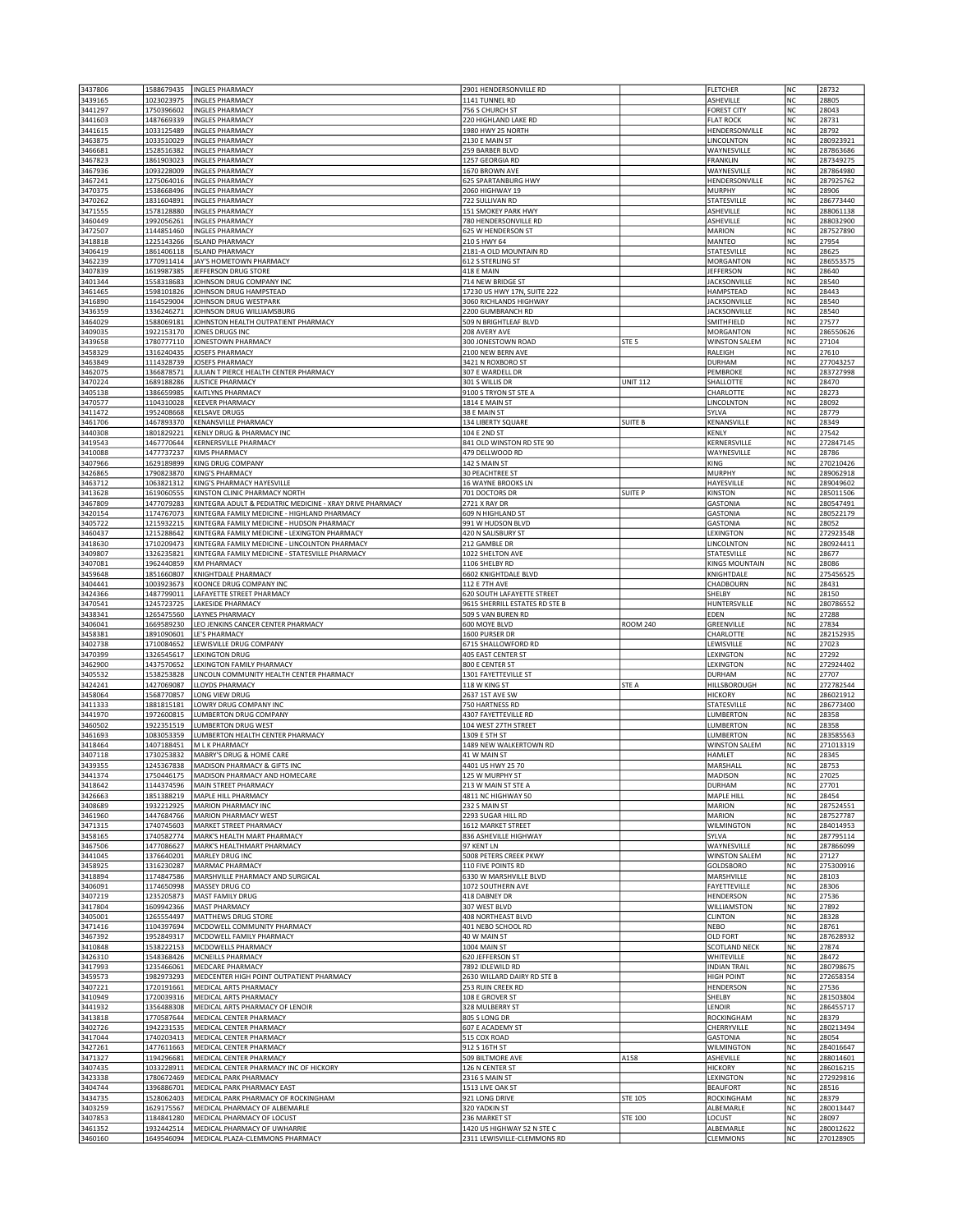| 3404237                       | 1194874123               | MEDICAL VILLAGE APOTHECARY                                                       | 1610 VAUGHN RD                                         |                                      | <b>BURLINGTON</b>                           | NC              | 27217                  |
|-------------------------------|--------------------------|----------------------------------------------------------------------------------|--------------------------------------------------------|--------------------------------------|---------------------------------------------|-----------------|------------------------|
| 3421219                       | 1053356360               | MEDICAL VILLAGE PHARMACY                                                         | 517 LAUCHWOOD DRIVE                                    |                                      | LAURINBURG                                  | NC              | 283525595              |
| 3466073                       | 1639535156               | MEDICAL VILLAGEPHARMACY                                                          | 815 FAIRGROVE CHURCH ROAD SE                           |                                      | CONOVER                                     | NC<br>NC        | 28613                  |
| 3438985<br>3471769            | 1710059506<br>1992357032 | MEDICAP PHARMACY<br>MEDICAP PHARMACY                                             | 6635 FALLS OF NEUSE RD<br>361 GEORGE W LILES PKWY NW   |                                      | RALEIGH<br>CONCORD                          | NC              | 27615<br>28027         |
| 3418399                       | 1194737734               | MEDICINE BOX PHARMACY                                                            | 664 S BROADWAY                                         |                                      | <b>FOREST CITY</b>                          | NC              | 28043                  |
| 3437301                       | 1447276506               | MEDICINE BOX PHARMACY OF RUTHERFORD                                              | 200 CHARLOTTE RD                                       |                                      | RUTHERFORDTON                               | <b>NC</b>       | 28139                  |
| 3420053                       | 1801924162               | MEDICINE CENTER                                                                  | 1402 W CUMBERLAND ST                                   |                                      | <b>DUNN</b>                                 | NC              | 28334                  |
| 3471973                       | 1558918243               | MEDICINE PARK PHARMACY                                                           | 100 PARK AVE                                           |                                      | SANFORD                                     | NC              | 27330                  |
| 3429948<br>3420635            | 1538297106<br>1548229933 | MEDNORTH HEALTH CENTER PHARMACY<br>MEDSOURCE PHARMACY                            | 925 N 4TH ST<br>505 W VERNON AVE                       | <b>STE 100</b>                       | <b>WILMINGTON</b><br><b>KINSTON</b>         | NC<br>NC        | 284013450<br>28501     |
| 3460095                       | 1578826327               | MEDSOURCE PHARMACY                                                               | 2202 HIGHWAY 258N                                      |                                      | <b>KINSTON</b>                              | NC              | 285047223              |
| 3458254                       | 1144523424               | MELANIE'S HOMETOWN PHARMACY                                                      | 120 CEDAR VALLEY RD                                    |                                      | <b>HUDSON</b>                               | <b>NC</b>       | 28638                  |
| 3417789                       | 1831263227               | MIDDLESEX PHARMACY INC                                                           | 10196 S NASH STREET                                    |                                      | MIDDLESEX                                   | NC              | 27557                  |
| 3420798                       | 1770620205               | MILLERS CREEK PHARMACY                                                           | 2924 N NC HWY 16                                       |                                      | MILLERS CREEK                               | NC              | 286518884              |
| 3466869                       | 1053855510               | MINT HILL PHARMACY                                                               | 7200 MATTHEWS MINT HILL RD                             |                                      | MINT HILL                                   | NC              | 282277593              |
| 3471339<br>3471391            | 1376014761<br>1275004665 | MISSION COMMUNITY PHARMACY<br>MISSION MY CARE PLUS- CANDLER                      | 2 MEDICAL PARK DR STE 100<br>1388 SAND HILL RD         | <b>SUITE 100</b>                     | ASHEVILLE<br>CANDLER                        | NC<br>NC        | 28803<br>287158937     |
| 3471341                       | 1164993556               | MISSION PARDEE HEALTH CAMPUS PHARMACY                                            | 2695 HENDERSONVILLE RD                                 |                                      | ARDEN                                       | <b>NC</b>       | 287048576              |
| 3471404                       | 1578034054               | MISSION PHARMACY- BLUE RIDGE                                                     | 189 HOSPITAL DR                                        |                                      | <b>SPRUCE PINE</b>                          | NC              | 287773035              |
| 3471365                       | 1669943098               | MISSION PHARMACY- CANCER PHARMACY                                                | 21 HOSPITAL DRIVE                                      | <b>FIRST FLOOR</b>                   | ASHEVILLE                                   | NC              | 28801                  |
| 3419757                       | 1437170628               | MITCHELLS DISCOUNT DRUGS INC                                                     | 544 MORGAN ROAD                                        |                                      | EDEN                                        | NC              | 272882524              |
| 3430953<br>3460259            | 1366411050<br>1174888689 | MIZELLE'S DISCOUNT DRUG CO<br>MONROE FAMILY PHARMACY                             | 925 E MEMORIAL DR<br>108 E SUNSET DR                   |                                      | AHOSKIE<br><b>MONROE</b>                    | NC<br>NC        | 279103915<br>281126057 |
| 3472076                       | 1467010017               | MONTGOMERY HEALTH CENTER PHARMACY                                                | 103 COTTON CREEK RD                                    |                                      | <b>STAR</b>                                 | NC              | 273567954              |
| 3409237                       | 1932219888               | MOOSE DRUG COMPANY                                                               | 8374 W FRANKLIN ST                                     |                                      | MT PLEASANT                                 | NC              | 28124                  |
| 3407916                       | 1194862177               | MOOSE PHARMACY OF KANNAPOLIS                                                     | 1113 N MAIN ST                                         |                                      | KANNAPOLIS                                  | NC              | 280812256              |
| 3435307                       | 1588768543               | MOOSE PHARMACY OF LOCUST                                                         | 1750 WEST MAIN STREET                                  |                                      | LOCUST                                      | NC              | 28097                  |
| 3472418<br>3470476            | 1497386403<br>1437648334 | MOOSE PHARMACY OF MONROE<br>MOOSE PHARMACY OF MT. HOLLY                          | 215 E JEFFERSON ST<br>125 W CENTRAL AVENUE             |                                      | <b>MONROE</b><br>MOUNT HOLLY                | NC<br>NC        | 28112<br>28120         |
| 3412587                       | 1669626164               | MOOSE PHARMACY OF SALISBURY                                                      | 1408 WEST INNES STREET                                 |                                      | SALISBURY                                   | <b>NC</b>       | 28144                  |
| 3426245                       | 1043317027               | MOOSE PROFESSIONAL PHARMACY                                                      | 270 COPPERFIELD BLVD STE 101                           |                                      | CONCORD                                     | NC              | 28025                  |
| 3408956                       | 1952414757               | MOREHEAD CITY DRUG COMPANY                                                       | 1704 ARENDELL ST                                       |                                      | MOREHEAD CITY                               | NC              | 285574040              |
| 3419240                       | 1114064276               | MORGANTON DRUG, INC.                                                             | 500 S STERLING ST                                      |                                      | <b>MORGANTON</b>                            | NC              | 28655                  |
| 3409388                       | 1851588339               | MORRISVILLE PHARMACY AND COMPOUNDING                                             | 3500 DAVIS DRIVE                                       |                                      | MORRISVILLE                                 | NC              | 27560                  |
| 3413250<br>3471149            | 1942447321<br>1356822076 | MOSES CONE OUTPATIENT PHARMACY<br>MOSES CONE TRANSITIONS OF CARE PHARMACY        | 1131 D N CHURCH ST<br>1200 NORTH ELM STREET            | ROOM 2C306 MCMH                      | GREENSBORO<br>GREENSBORO                    | NC<br>NC        | 27401<br>274011004     |
| 3401205                       | 1528021375               | <b>MOSS DRUG</b>                                                                 | 701 W FRANKLIN BLVD                                    |                                      | <b>GASTONIA</b>                             | NC              | 28052                  |
| 3434898                       | 1447316716               | MOUNTAIN ST PHARMACY INC                                                         | 709 W MOUNTAIN ST                                      |                                      | <b>KINGS MOUNTAIN</b>                       | NC              | 28086                  |
| 3439963                       | 1225138118               | MT AIRY DRUG INC                                                                 | 725 W INDEPENDENCE BLVD                                |                                      | MT AIRY                                     | NC              | 27030                  |
| 3440776                       | 1669556478               | MT OLIVE PHARMACY                                                                | 615 N BREAZEALE AVE                                    |                                      | MT OLIVE                                    | NC              | 28365                  |
| 3471048                       | 1295204246               | MYSCRIPTS PHARMACY                                                               | 502 MCKNIGHT DR STE 100                                |                                      | KNIGHTDALE                                  | NC              | 275457050              |
| 3421358<br>3421687            | 1114234903<br>1639281900 | N C A&T STATE UNIVERSITY STUDENT HEALTH CENTER PHARMACY<br><b>NALLE PHARMACY</b> | 112 N BENBOW RD<br>1918 RANDOLPH RD                    | <b>STE 120</b>                       | GREENSBORO<br>CHARLOTTE                     | NC<br>NC        | 274013202<br>28207     |
| 3431234                       | 1487977799               | NCCU HEALTH SERVICES PHARMACY                                                    | 1801 FAYETTEVILLE ST                                   |                                      | <b>DURHAM</b>                               | NC              | 277079491              |
| 3464005                       | 1831593953               | NEW HOPE PHARMACY                                                                | 2211 N NEW HOPE RD                                     |                                      | <b>GASTONIA</b>                             | NC              | 280542787              |
| 3409489                       | 1699878538               | NEWTON GROVE DRUG CO INC                                                         | 305 WEEKS CIRCLE                                       |                                      | <b>NEWTON GROVE</b>                         | NC              | 28366                  |
| 3464598                       | 1093107864               | NH NHRMC ED NORTH PHARMACY                                                       | 151 SCOTTS HILL MEDICAL DR                             |                                      | WILMINGTON                                  | NC              | 284117983              |
| 3471771                       | 1720633084               | NH NHRMC EMPLOYEE PHARMACY                                                       | 2250 SHIPYARD BLVD STE 12                              |                                      | WILMINGTON                                  | NC              | 284038070              |
| 3442097<br>3471808            | 1366585200<br>1083269351 | NH NHRMC OUTPATIENT PHARMACY<br>NH NHRMC SPECIALTY PHARMACY                      | 2131 S 17TH ST<br>2250 SHIPYARD BLVD STE 12            |                                      | <b>WILMINGTON</b><br><b>WILMINGTON</b>      | NC<br>NC        | 28401<br>284038070     |
| 3471947                       | 1851933089               | <b>NOLANS FAMILY PHARMACY</b>                                                    | 2513 EASTCHESTER DR STE 119                            |                                      | <b>HIGH POINT</b>                           | NC              | 272651448              |
| 3471252                       | 1760956080               | NORTH MAIN PHARMACY                                                              | 901 N MAIN ST                                          |                                      | <b>MOUNT AIRY</b>                           | NC              | 270303746              |
| 3464156                       | 1881001311               | NORTH STATE PHARMACY                                                             | 3434 EDWARDS MILL ROAD                                 | <b>SUITE 100</b>                     | RALEIGH                                     | NC              | 27612                  |
| 3412549                       | 1932328192               | NORTH TOWER PHARMACY                                                             | MEDICAL CENTER BLVD                                    |                                      | <b>WINSTON SALEM</b>                        | NC              | 27157                  |
| 3416218<br>3407790            | 1194744342<br>1568425098 | NORTH VILLAGE PHARMACY<br>NORTHWOODS DRUG COMPANY INC                            | 1493 MAIN STREET<br>344 HENDERSON DR                   |                                      | YANCEYVILLE<br><b>JACKSONVILLE</b>          | <b>NC</b><br>NC | 27379<br>285405606     |
|                               |                          |                                                                                  | 8401 UNIVERSITY EXEC PARK DR STE 127                   |                                      | CHARLOTTE                                   | NC              | 282621358              |
|                               |                          |                                                                                  |                                                        |                                      |                                             |                 | 27103                  |
| 3471834<br>3460312            | 1598312118<br>1073861118 | NOVANT HEALTH PHARMACY<br>NOVANT HEALTH SPECIALTY PHARMACY                       | 1381 WESTGATE CENTER DR                                |                                      | <b>WINSTON SALEM</b>                        | NC              |                        |
| 3466338                       | 1972958361               | NUESTRA FARMACIA LLC                                                             | 516 WAUGHTOWN ST                                       |                                      | <b>WINSTON SALEM</b>                        | NC              | 271272236              |
| 3472406                       | 1861957292               | OAKHURST PHARMACY                                                                | 1630 OAKHURST COMMONS DR STE 206                       |                                      | CHARLOTTE                                   | NC              | 282056382              |
| 3471151                       | 1639646532               | OAKRIDGE PHARMACY                                                                | 2406 BLUE RIDGE RD STE 180                             |                                      | RALEIGH                                     | NC              | 276076692              |
| 3401964                       | 1942226097               | OAKWOOD PHARMACY                                                                 | 329 N FAIRVIEW RD                                      |                                      | <b>ROCKY MOUNT</b>                          | NC              | 278016000              |
| 3415165<br>3470591            | 1649693359<br>1902396732 | OFFICE PRACTICE OF PHARMACY LLC<br>OIC PHARMACY                                  | 24 COMMERCE DR<br>300 N GRACE ST                       | <b>SUITE 150</b>                     | TAYLORSVILLE<br><b>ROCKY MOUNT</b>          | NC<br>NC        | 286816524<br>278045345 |
| 3471961                       | 1548816176               | OIC PHARMACY - FAIRVIEW                                                          | 111 S FAIRVIEW RD                                      | <b>SUITE 150</b>                     | <b>ROCKY MOUNT</b>                          | NC              | 278016971              |
| 3466996                       | 1821535816               | OLD MAIN PHARMACY                                                                | 407 W 3RD ST                                           |                                      | PEMBROKE                                    | NC              | 28372                  |
| 3464904                       | 1467406736               | ONCOLOGY SPECIALISTS OF CHARLOTTE                                                | 2630 E 7TH ST STE 210                                  |                                      | CHARLOTTE                                   | NC              | 282044319              |
| 3438543                       | 1710085691               | ONEALS DRUG STORE                                                                | 633 NC HIGHWAY 33 E                                    |                                      | CHOCOWINITY                                 | NC              | 27817<br>278893408     |
| 3411965<br>3403766            | 1538266473               | 1396755401   ONEALS DRUG STORE<br>ONEALS DRUG STORE INC                          | 601 E 12TH ST<br>820 W MAIN ST                         |                                      | WASHINGTON<br><b>BELHAVEN</b>               | ΝC<br>NC        | 27810                  |
| 3464803                       | 1073909701               | <b>ONERX PHARMACY</b>                                                            | 8490 HONEYCUTT RD STE 103                              |                                      | RALEIGH                                     | NC              | 276152263              |
| 3458088                       | 1558671446               | PAMLICO PHARMACY                                                                 | 11326 NC 55 HWY E                                      |                                      | <b>GRANTSBORO</b>                           | NC              | 285299451              |
| 3459422                       | 1326315102               | PARDEE OUTPATIENT PHARMACY                                                       | 800 N JUSTICE ST                                       |                                      | HENDERSONVILLE                              | NC              | 287913410              |
| 3440574                       | 1902941818               | PARKER DRUG COMPANY                                                              | 113 NW CENTER ST                                       |                                      | MT OLIVE                                    | NC              | 28365                  |
| 3466629<br>3472494            | 1649724733<br>1609409564 | PARKER PHARMACY<br>PARKWEST PHARMACY                                             | 5829 US HIGHWAY 301 S<br>4900 NC HIGHWAY 55 STE 160    |                                      | <b>FOUR OAKS</b><br><b>DURHAM</b>           | NC<br>NC        | 275249327<br>277137810 |
| 3466782                       | 1588115463               | PEMBROKE DRUG                                                                    | 205 W 3RD ST                                           |                                      | PEMBROKE                                    | NC              | 283728768              |
| 3412107                       | 1285728097               | PEOPLES DRUG                                                                     | 423 E 2ND ST                                           |                                      | <b>WEST JEFFERSON</b>                       | NC              | 286949757              |
| 3413565                       | 1073537494               | PEOPLES DRUG STORE                                                               | 255 NC HWY 16 S                                        |                                      | TAYLORSVILLE                                | NC              | 286813034              |
| 3463596                       | 1831500032               | PERSON STREET PHARMACY LLC                                                       | 702 N PERSON ST                                        |                                      | RALEIGH                                     | NC              | 27604                  |
| 3466287                       | 1437505880               | PHARMACY EAST                                                                    | 1850 W ARLINGTON BLVD STE 100-MAIN                     |                                      | GREENVILLE                                  | <b>NC</b>       | 278345704              |
| 3424049<br>3417929            | 1548288996<br>1538496179 | PHARMACY PLUS OF NEW BERN<br>PIEDMONT DRUG                                       | 1204 D SOUTH GLENBURNIE RD<br>4620 WOODY MILL RD STE B |                                      | <b>NEW BERN</b><br>GREENSBORO               | NC<br>NC        | 285622695<br>274068779 |
| 3429013                       | 1073732376               | PIEDMONT PLAZA PHARMACY                                                          | 1920 W 1ST ST                                          | MAIN FLOOR PIEDMONT PL WINSTON SALEM |                                             | NC              | 271044220              |
| 3419430                       | 1811990146               | PIKE'S PHARMACY, INC.                                                            | 2133 SHAMROCK DR                                       |                                      | CHARLOTTE                                   | NC              | 28205                  |
| 3458189                       | 1760784359               | PINEHURST MEDICAL CLINIC PHARMACY                                                | 15 REGIONAL DR                                         | 2ND FLOOR LOBBY                      | PINEHURST                                   | NC              | 28374                  |
| 3471480                       | 1366900276               | PINEVILLE PHARMACY                                                               | 311 S POLK ST STE 80                                   |                                      | PINEVILLE                                   | NC              | 281348631              |
| 3471860<br>3409782            | 1376196063<br>1902848500 | PITTMAN'S PHARMACY<br>PLEASANT GARDEN DRUG STORE                                 | 305 WEST GRANVILLE STREET<br>4822 PLEASANT GARDEN RD   |                                      | WINDSOR<br>PLEASANT GARDEN                  | NC<br>NC        | 27983<br>27313         |
| 3465285                       | 1568843241               | PREMIER PHARMACY AND WELLNESS CENTER                                             | 3010 MONROE RD STE 101                                 |                                      | CHARLOTTE                                   | NC              | 282057533              |
| 3458521                       | 1437456084               | PREMIER PHARMACY, INC                                                            | 107 ESTATOA AVE                                        |                                      | NEWLAND                                     | NC              | 28657                  |
| 3415052                       | 1194881078               | PRESCRIPTIONS PLUS                                                               | 1614 W FRANKLIN BLVD                                   |                                      | <b>GASTONIA</b>                             | NC              | 280521423              |
| 3406255                       | 1154352607               | PRESCRIPTIONS PLUS                                                               | 703-1 EAST KING STREET                                 |                                      | <b>KINGS MOUNTAIN</b>                       | <b>NC</b>       | 28086                  |
| 3462796                       | 1922433374               | PREVO DRUG                                                                       | 363 SUNSET AVE                                         |                                      | ASHEBORO                                    | NC              | 27203                  |
| 3413642<br>3460893            | 1396984522<br>1174860993 | PRICE PHARMACY<br>PRICE PHARMACY                                                 | 422 N HWY 29<br>110 EAST BANK ST                       |                                      | <b>CHINA GROVE</b><br><b>GRANITE QUARRY</b> | NC<br>NC        | 28023<br>28072         |
| 3459028                       | 1023305125               | PRIMECARE PHARMACY                                                               | 1948 PERFECTION AVE                                    |                                      | <b>BELMONT</b>                              | NC              | 280122173              |
| 3430636                       | 1720044720               | PROFESSIONAL PHARMACY                                                            | 140 ROXBORO RD                                         |                                      | <b>OXFORD</b>                               | NC              | 27565                  |
| 3435496                       | 1073564928               | PROFESSIONAL PHARMACY                                                            | 128 N MAIN ST                                          |                                      | SHELBY                                      | NC              | 281527700              |
| 3409857                       | 1558492439               | PROSPECT HILL HEALTH CENTER PHARMACY                                             | 322 MAIN STREET                                        |                                      | PROSPECT HILL                               | NC              | 27314                  |
| 3412690                       | 1821030628               | PSA CLINIC PHARMACY                                                              | 2294 US HIGHWAY 70                                     |                                      | SWANNANOA                                   | NC              | 287782907              |
| 3461023<br>3403780<br>3407714 | 1427395649<br>1588795488 | <b>PSP PHARMACY</b><br>PUNGO RIVER PHARMACY INC                                  | 4111 NEW BERN AVE<br>892 US HWY 264 E BYPASS           |                                      | RALEIGH<br>BELHAVEN                         | NC<br>NC        | 276101372<br>27810     |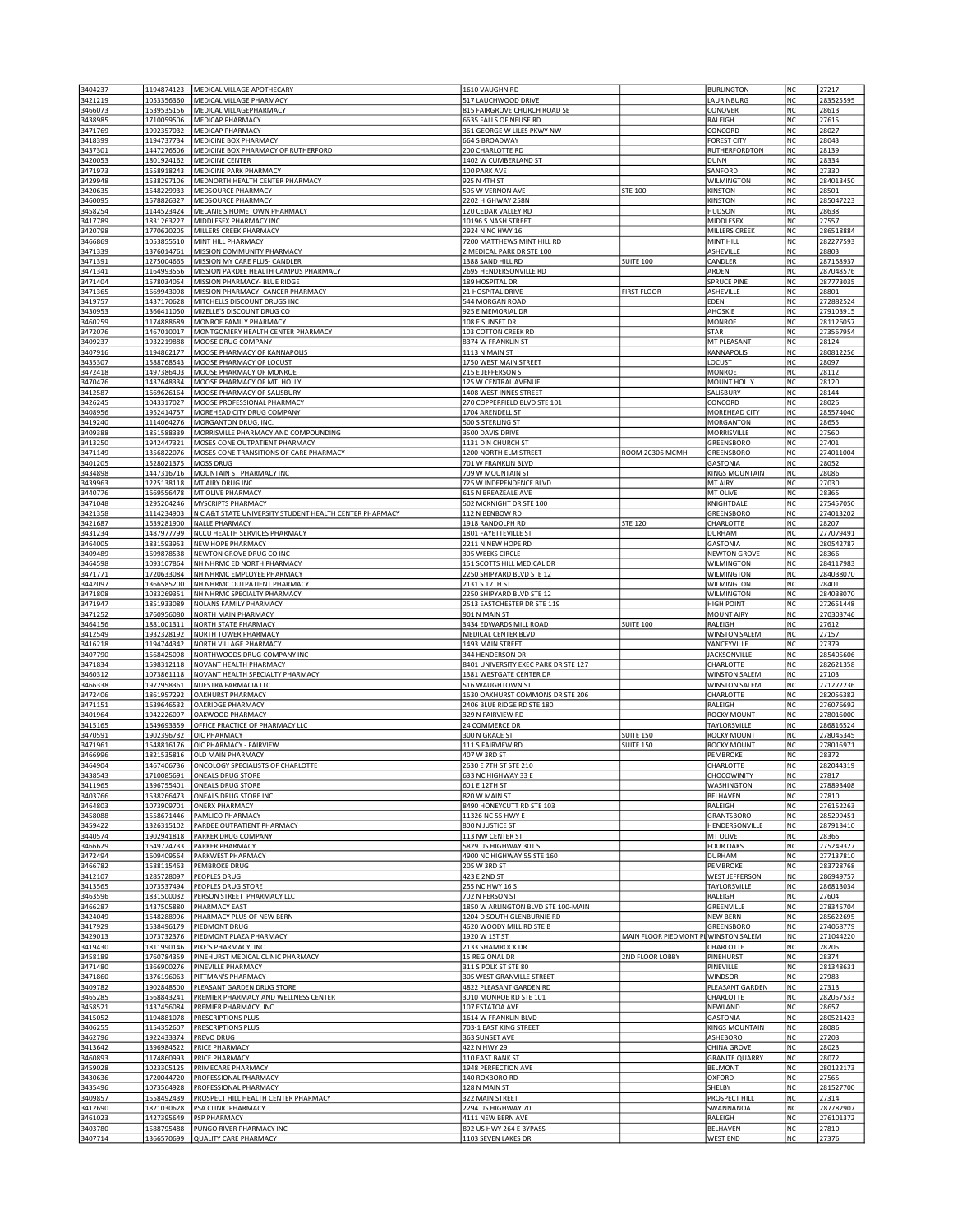| 3458470            | 1861799199               | QUALITY CARE PHARMACY OF PINEHURST                                   | <b>65 PARKER LN</b>                                    |                      | PINEHURST                                   | NC              | 283747919              |
|--------------------|--------------------------|----------------------------------------------------------------------|--------------------------------------------------------|----------------------|---------------------------------------------|-----------------|------------------------|
| 3466100            | 1013384668               | <b>QWIKMED PHARMACY</b>                                              | 204 WESTWOOD SHOPPING CTR                              |                      | FAYETTEVILLE                                | NC              | 283141528              |
| 3460639            | 1477898468               | RALEIGH NEUROLOGY PHARMACY                                           | 1540 SUNDAY DR                                         | <b>FIRST FLOOR</b>   | RALEIGH                                     | NC              | 276076010              |
| 3463609            | 1346657129               | RALEIGH PHARMACY                                                     | 927 W MORGAN ST STE 100                                |                      | RALEIGH                                     | <b>NC</b>       | 276031600              |
| 3440411<br>3403057 | 1396832598<br>1083739254 | RANDLEMAN DRUG<br>RANDOLPH MEDICAL PHARMACY                          | 600 W ACADEMY ST<br>3541 RANDOLPH RD                   | <b>SUITE 104</b>     | RANDLEMAN<br>CHARLOTTE                      | <b>NC</b><br>NC | 27317<br>282111032     |
| 3462760            | 1164850806               | RCCHC PHARMACY                                                       | 120 HEALTH CENTER DR                                   |                      | AHOSKIE                                     | NC              | 279108161              |
| 3419454            | 1164442992               | REALO DISCOUNT DRUG                                                  | 300 N QUEEN STREET                                     |                      | <b>KINSTON</b>                              | NC              | 28501                  |
| 3438339            | 1144241993               | REALO DISCOUNT DRUG STORE                                            | 1302 W VERNON AVE                                      |                      | <b>KINSTON</b>                              | NC              | 28504                  |
| 3416802            | 1952634115               | REALO DISCOUNT DRUG STORE OF TRENTON                                 | 155 W JONES ST                                         |                      | <b>TRENTON</b>                              | NC              | 285857599              |
| 3435078            | 1184722068               | REALO DISCOUNT DRUG STORES OF PINK HILL, INC.                        | 107 WEST BROADWAY ST                                   |                      | <b>PINK HILL</b>                            | NC              | 28572                  |
| 3419098            | 1184949810               | REALO DISCOUNT DRUGS                                                 | 104 PARKWOOD DR                                        |                      | <b>SNOW HILI</b>                            | NC              | 285801336              |
| 3470907            | 1528543972               | REALO DISCOUNT DRUGS                                                 | 3724 RALEIGH ROAD PKWY W STE A                         |                      | WILSON                                      | NC              | 278969742              |
| 3460881<br>3418705 | 1902142649<br>1447573969 | REALO DISCOUNT DRUGS<br>REALO DISCOUNT DRUGS                         | 15441 US HWY 17<br>423 YOPP RD STE 200                 | <b>SUITE 801</b>     | HAMPSTEAD<br><b>JACKSONVILLE</b>            | NC<br>NC        | 28443<br>285403594     |
| 3435054            | 1912926023               | REALO DISCOUNT DRUGS                                                 | 1301 COMMERCE DR                                       |                      | <b>NEW BERN</b>                             | <b>NC</b>       | 28562                  |
| 3462001            | 1790111961               | REALO DISCOUNT DRUGS                                                 | 5655 S NC 41 HWY                                       |                      | WALLACE                                     | <b>NC</b>       | 284666095              |
| 3466744            | 1093266082               | REALO DISCOUNT DRUGS                                                 | 3900 NASH STREET N                                     |                      | WILSON                                      | NC              | 27896                  |
| 3471757            | 1346707262               | REALO DISCOUNT DRUGS                                                 | 461 WESTERN BLVD                                       | <b>STE 122A</b>      | <b>JACKSONVILLE</b>                         | NC              | 28546                  |
| 3463281            | 1609295716               | REALO DISCOUNT DRUGS                                                 | 6030 US HIGHWAY 301 S                                  |                      | <b>FOUR OAKS</b>                            | NC              | 275247420              |
| 3411802            | 1174779607               | REALO DISCOUNT DRUGS                                                 | 1913 E FIRETOWER RD                                    | SUITE K              | GREENVILLE                                  | NC              | 27858                  |
| 3440029            | 1720007610               | REALO DISCOUNT DRUGS                                                 | 2680 HENDERSON DR                                      |                      | <b>JACKSONVILLE</b>                         | NC              | 28546                  |
| 3440269            | 1699797431               | REALO DISCOUNT DRUGS                                                 | 2602 DR M L KING JR BLVD                               |                      | <b>NEW BERN</b>                             | <b>NC</b>       | 28562                  |
| 3458583<br>3459751 | 1386943785<br>1720361199 | REALO DISCOUNT DRUGS<br>REALO DISCOUNT DRUGS                         | 835 PINEY GREEN RD<br>1802 JAMES SLAUGHTER RD          |                      | <b>JACKSONVILLE</b><br><b>FUQUAY VARINA</b> | NC<br>NC        | 285468573<br>27526     |
| 3460350            | 1407104284               | REALO DISCOUNT DRUGS                                                 | 322 PRITCHARD RD                                       |                      | <b>CLAYTON</b>                              | NC              | 275276511              |
| 3440865            | 1063521086               | REALO DISCOUNT DRUGS                                                 | 181 ENTERPRISE AVE                                     |                      | <b>CAPE CARTERET</b>                        | NC              | 28584                  |
| 3465451            | 1083083950               | REALO DISCOUNT DRUGS                                                 | 502 W THURMAN RD                                       |                      | <b>NEW BERN</b>                             | NC              | 285627020              |
| 3411080            | 1154483220               | REALO DISCOUNT DRUGS                                                 | 601 NORTH 8TH STREET                                   | SUITE D              | SMITHFIELD                                  | <b>NC</b>       | 27577                  |
| 3441057            | 1508886029               | REALO DISCOUNT DRUGS OF EASTERN NC INC                               | 137 BRIDGE TOWN BLVD                                   |                      | <b>NEW BERN</b>                             | <b>NC</b>       | 28560                  |
| 3458634            | 1093005217               | REALO DISCOUNT DRUGS OF POLLOCKSVILLE                                | 9041 US HIGHWAY 17                                     |                      | POLLOCKSVILLE                               | NC              | 285739507              |
| 3464776            | 1730573098               | REALO SPECIALTY CARE PHARMACY                                        | 3800 GATEWAY CENTRE BLVD STE 308B                      |                      | MORRISVILLE                                 | NC              | 275606220              |
| 3466821            | 1073962718               | RED SPRINGS OLD MAIN                                                 | 300 S MAIN ST                                          |                      | <b>RED SPRINGS</b>                          | NC              | 283771624              |
| 3461237            | 1407117948               | REGIONAL MEDICAL ONCOLOGY ASSOCIATES                                 | 2624 ORTHO DR                                          |                      | WILSON                                      | NC              | 278933484              |
| 3424683            | 1104986710               | REIDSVILLE PHARMACY INC                                              | 924 S SCALES ST<br>110 DUTCHMAN'S COURT                |                      | REIDSVILLE                                  | NC              | 273205318<br>286212237 |
| 3461922<br>3435105 | 1588099022<br>1174624803 | REVIVAL A DEPARTMENT OF NORTHERN HOSPITAL<br>REX PHARMACY OF RALEIGH | 4420 LAKE BOONE TRL                                    |                      | ELKIN<br>RALEIGH                            | NC<br>NC        | 27607                  |
| 3466441            | 1518316785               | RHG PHARMACY                                                         | 100 DURHAM STREET                                      |                      | <b>STOVALL</b>                              | NC              | 27582                  |
| 3412866            | 1699924621               | <b>RHG PHARMACY</b>                                                  | 110 DIVISION STREET                                    |                      | <b>NORLINA</b>                              | NC              | 27563                  |
| 3408968            | 1922290527               | <b>RHG PHARMACY</b>                                                  | 204 EVANS RD                                           |                      | <b>HOLLISTER</b>                            | NC              | 27844                  |
| 3426358            | 1588764559               | RIEGELWOOD MUTUAL DRUG                                               | 27449 ANDREW JACKSON HWY EAST                          |                      | DELCO                                       | NC              | 28436                  |
| 3458343            | 1992000533               | ROBBINSVILLE PHARMACY                                                | 238 RODNEY ORR BYP                                     |                      | ROBBINSVILLE                                | <b>NC</b>       | 287718420              |
| 3458608            | 1437448701               | ROBINHOOD FAMILY PHARMACY LLC                                        | 3424 ROBINHOOD RD                                      |                      | <b>WINSTON SALEM</b>                        | NC              | 27106                  |
| 3411725            | 1962584755               | ROCK DRUG STORE                                                      | 240 W MAIN STREET                                      |                      | VALDESE                                     | NC              | 28690                  |
| 3428035            | 1659423903               | ROCK MOUNT MEDICAL PARK PHARM                                        | 901 N WINSTEAD AVE                                     | STE 100              | ROCKY MOUNT                                 | NC              | 278048760              |
| 3467671            | 1508398991               | ROCKFISH PHARMACY                                                    | 221 FLAGSTONE LN                                       |                      | RAEFORD                                     | NC              | 28376                  |
| 3471187            | 1033686175               | ROCKY POINT PAVILION PHARMACY                                        | 7910 US HWY 117                                        | <b>SUITE 110</b>     | <b>ROCKY POINT</b>                          | NC<br><b>NC</b> | 28457                  |
| 3466934<br>3466972 | 1417409350<br>1285171728 | ROSEWOOD PHARMACY<br>ROWLAND OLD MAIN PHARMACY                       | 514 NC 581 HWY S<br>101 S BOND ST                      |                      | GOLDSBORO<br><b>ROWLAND</b>                 | NC              | 275307854<br>28383     |
| 3470983            | 1730671629               | RUSSELL'S PHARMACY & SHOPPE LLC                                      | 2116 ANGIER AVE                                        |                      | <b>DURHAM</b>                               | NC              | 277034260              |
| 3459939            | 1093071698               | RX CARE PHARMACY                                                     | 11304 HAWTHORNE DR STE #120                            |                      | MINT HILL                                   | NC              | 282279425              |
| 3459840            | 1336413160               | RX CARE PHARMACY                                                     | 6018 THE PLAZA                                         |                      | CHARLOTTE                                   | NC              | 282152450              |
| 3471707            | 1013576693               | RX CLINIC PHARMACY                                                   | 10508 PARK RD.                                         | <b>SUITE 130</b>     | CHARLOTTE                                   | NC              | 28210                  |
| 3466439            | 1396195913               | RX CLINIC PHARMACY                                                   | 6010 E W T HARRIS BLVD                                 |                      | CHARLOTTE                                   | <b>NC</b>       | 282154084              |
| 3440803            | 1407873672               | SAMS PHARMACY 10-4797                                                | 2421 SUPERCENTER DRIVE NE                              |                      | KANNAPOLIS                                  | <b>NC</b>       | 280836426              |
| 3440310            | 1871510040               | SAMS PHARMACY 10-4798                                                | 284 SUMMIT SQUARE BLVD                                 |                      | <b>WINSTON SALEM</b>                        | NC              | 271051461              |
| 3441944            | 1043237217               | SAMS PHARMACY 10-4831                                                | 4005 DURHAM CHAPEL HILL BLVD                           |                      | <b>DURHAM</b>                               | NC              | 277072516              |
| 3462823            | 1376972307               | SAM'S PHARMACY 10-4917                                               | 646 RIVER HWY                                          |                      | MOORESVILLE                                 | NC              | 281179055              |
| 3407548            | 1134284391               | SAMS PHARMACY 10-4946                                                | 300 TARRYTOWN CENTER                                   |                      | <b>ROCKY MOUNT</b>                          | NC              | 278041780              |
| 3406609<br>3408805 | 1306930458<br>1174722797 | SAMS PHARMACY 10-4950<br>SAMS PHARMACY 10-6216                       | 300 HIGHLANDS SQUARE DRIVE<br>4240 WINTERVILLE PARKWAY |                      | HENDERSONVILLE<br>WINTERVILLE               | NC<br>NC        | 287925732<br>285900000 |
| 3437868            | 1336166503               | SAMS PHARMACY 10-6348                                                | 11425 CAROLINA PLACE PARKWAY                           |                      | PINEVILLE                                   | NC              | 281348816              |
| 3439204            | 1265450001               | SAMS PHARMACY 10-6355                                                | 2435 US HIGHWAY 70 SE                                  |                      | <b>HICKORY</b>                              | NC              | 286028301              |
| 3440550            | 1780601955               | SAMS PHARMACY 10-6402                                                | 4418 W WENDOVER AVE                                    |                      | GREENSBORO                                  | NC              | 274072600              |
| 3439228            |                          |                                                                      |                                                        |                      |                                             |                 | 280566297              |
| 3461376            | 1417974684               | SAMS PHARMACY 10-6414                                                | 3540 EAST FRANKLIN BLVD                                |                      | <b>GASTONIA</b>                             | NC              |                        |
|                    | 1336582097               | SAM'S PHARMACY 10-6443                                               | 2811 N PARK DR                                         |                      | <b>GOLDSBORO</b>                            | <b>NC</b>       | 275347485              |
| 3438175            | 1154348324               | SAMS PHARMACY 10-6452                                                | <b>645 PATTON AVENUE</b>                               |                      | <b>ASHEVILLE</b>                            | <b>NC</b>       | 288063834              |
| 3439610            | 1235156407               | SAMS PHARMACY 10-6540                                                | 8909 JW CLAY BLVD                                      |                      | CHARLOTTE                                   | NC              | 282625415              |
| 3438240            | 1063439230               | SAMS PHARMACY 10-6570                                                | 3001 CALVARY DRIVE                                     |                      | RALEIGH                                     | NC              | 276042801              |
| 3418692            | 1376866343               | SAMS PHARMACY 10-6573                                                | 1170 WESTERN BLVD                                      |                      | <b>JACKSONVILLE</b>                         | NC              | 285466651              |
| 3466415            | 1164870366               | SAM'S PHARMACY 10-6976                                               | 11460 ROYALL COTTON ROAD                               |                      | <b>WAKE FOREST</b>                          | NC              | 275873974              |
| 3439191            | 1508883778               | SAMS PHARMACY 10-8129                                                | 412 S COLLEGE RD STE 62                                |                      | <b>WILMINGTON</b>                           | NC<br>NC        | 284031715              |
| 3403920<br>3439836 | 1083631220<br>1962429134 | SAMS PHARMACY 10-8218<br>SAMS PHARMACY 10-8219                       | 1450 SKIBO ROAD<br>1801 WINDSOR SQUARE DR              |                      | FAYETTEVILLE<br>MATTHEWS                    | NC              | 283033411<br>281054662 |
| 3442073            | 1861419038               | SAMS PHARMACY 10-8223                                                | 2537 SOUTH SAUNDERS STREET                             |                      | RALEIGH                                     | NC              | 276032843              |
| 3439115            | 1881611051               | SAMS PHARMACY 10-8228                                                | 930 HANES MALL BLVD                                    |                      | <b>WINSTON SALEM</b>                        | NC              | 271035527              |
| 3467708            | 1376069112               | SANFORD PHARMACY                                                     | 1720 S HORNER BLVD                                     |                      | SANFORD                                     | NC              | 273305717              |
| 3408172            | 1942397146               | SCOTLAND DRUG COMPANY                                                | 140 S MAIN STREET                                      |                      | LAURINBURG                                  | NC              | 28352                  |
| 3472088            | 1992363543               | SCOTLAND HEALTH CENTER PHARMACY                                      | 507 LAUCHWOOD DR                                       |                      | LAURINBURG                                  | <b>NC</b>       | 283525502              |
| 3465932            | 1841674041               | SCOTLAND ONCOLOGY PHARMACY                                           | 500 LAUCHWOOD DR                                       |                      | LAURINBURG                                  | NC              | 283525501              |
| 3472317            | 1770123887               | SCOTLAND PHARMACY - LAURINBURG                                       | 700 PROGRESS PL                                        |                      | LAURINBURG                                  | NC              | 283525545              |
| 3467900            | 1912428616               | SCOTLAND PHARMACY - PEMBROKE                                         | 410 D SOUTH JONES STREET                               | SCOTLAND PHARMACY PE | <b>N PEMBROKE</b>                           | NC              | 28372                  |
| 3414620            | 1184865388               | SCOTT COMMUNITY HEALTH CENTER PHARMACY                               | 5270 UNION RIDGE RD                                    |                      | <b>BURLINGTON</b>                           | NC              | 27217                  |
| 3410862            | 1477531473               | <b>SEALEVEL PHARMACY</b><br><b>SEASHORE DRUGS</b>                    | 440 HIGHWAY 70 E<br>10227 BEACH DR SW                  |                      | <b>SEA LEVEL</b><br>CALABASH                | NC<br>NC        | 285779801<br>28467     |
| 3419822<br>3408437 | 1629123807<br>1356375273 | <b>SENTRY DRUG CENTER</b>                                            | 2622 E MAIN ST                                         |                      | LINCOLNTON                                  | NC              | 280924319              |
| 3421788            | 1700810645               | <b>SENTRY DRUG CENTER</b>                                            | 1446 E GASTON ST                                       |                      | LINCOLNTON                                  | NC              | 280923750              |
| 3432096            | 1871677906               | SENTRY DRUG CENTER 3 LLC                                             | 110 E DALLAS RD                                        |                      | STANLEY                                     | NC              | 28164                  |
| 3436361            | 1215942834               | SEVEN LAKES PRESCRIPTION SHOPPE INC                                  | 120 MAC DOUGALL DR                                     |                      | <b>WEST END</b>                             | NC              | 273769342              |
| 3461871            | 1740613140               | SHARON LAKES PHARMACY                                                | 7701 SHARON LAKES RD STE H                             |                      | CHARLOTTE                                   | NC              | 282107429              |
| 3410800            | 1972776573               | SHELBY DRUGSTORE INC                                                 | 701 E GROVER ST                                        |                      | SHELBY                                      | NC              | 28150                  |
| 3401584            | 1669500450               | SILER CITY COMMUNITY HEALTH CENTER PHARMACY                          | 224 S 10TH AVE                                         |                      | <b>SILER CITY</b>                           | <b>NC</b>       | 27344                  |
| 3441538            | 1003863689               | SILER CITY PHARMACY                                                  | 202A E RALEIGH ST                                      |                      | <b>SILER CITY</b>                           | NC              | 27344                  |
| 3467013            | 1982142626               | SKYLAND PHARMACY                                                     | 1800 HENDERSONVILLE RD STE 8                           |                      | ASHEVILLE                                   | NC              | 288033262              |
| 3461453            | 1881038230               | SMART PHARMACY                                                       | 60 GEORGIA RD                                          |                      | <b>FRANKLIN</b>                             | NC<br>NC        | 28734                  |
| 3406217<br>3405253 | 1033243621<br>1750486494 | SMITHS DRUG OF FOREST CITY INC<br>SNEADS FERRY FAMILY PHARMACY       | 139 E MAIN ST<br>1016 OLD FOLKSTONE RD STE 214         |                      | <b>FOREST CITY</b><br><b>SNEADS FERRY</b>   | NC              | 28043<br>28460         |
| 3463255            | 1659798361               | SONA PHARMACY + CLINIC                                               | 805 FAIRVIEW RD STE 100                                |                      | <b>ASHEVILLE</b>                            | NC              | 288031011              |
| 3464067            | 1538564596               | SONA PHARMACY HENDERSONVILLE                                         | 600 CAROLINA VILLAGE RD STE Z                          |                      | HENDERSONVILLE                              | NC              | 287921800              |
| 3465235            | 1164803698               | SONA SPECIALTY PHARMACY                                              | 1070 TUNNEL RD BLDG 3                                  |                      | ASHEVILLE                                   | NC              | 288052014              |
| 3406611            | 1255351078               | SOUTH COURT DRUG COMPANY                                             | 210 E ELM ST A                                         |                      | <b>GRAHAM</b>                               | NC              | 272533302              |
| 3461605            | 1295173573               | SOUTH PARK FAMILY PHARMACY                                           | 1215 A WEST CLEMMONSVILLE RD                           |                      | <b>WINSTON SALEM</b>                        | NC              | 27127                  |
| 3464916            | 1275969487               | SOUTH ROBESON MEDICAL CENTER PHARMACY                                | 1212 S WALNUT ST                                       |                      | <b>FAIRMONT</b>                             | NC              | 283401848              |
| 3466352<br>3402346 | 1811343502<br>1306828678 | SOUTHEAST FAMILY PHARMACY<br>SOUTHEASTERN MEDICAL ONCOLOGY CENTER    | 223 NC HWY 111 S<br>203 COX BLVD                       |                      | GOLDSBORO<br><b>GOLDSBORO</b>               | NC<br>NC        | 27534<br>27534         |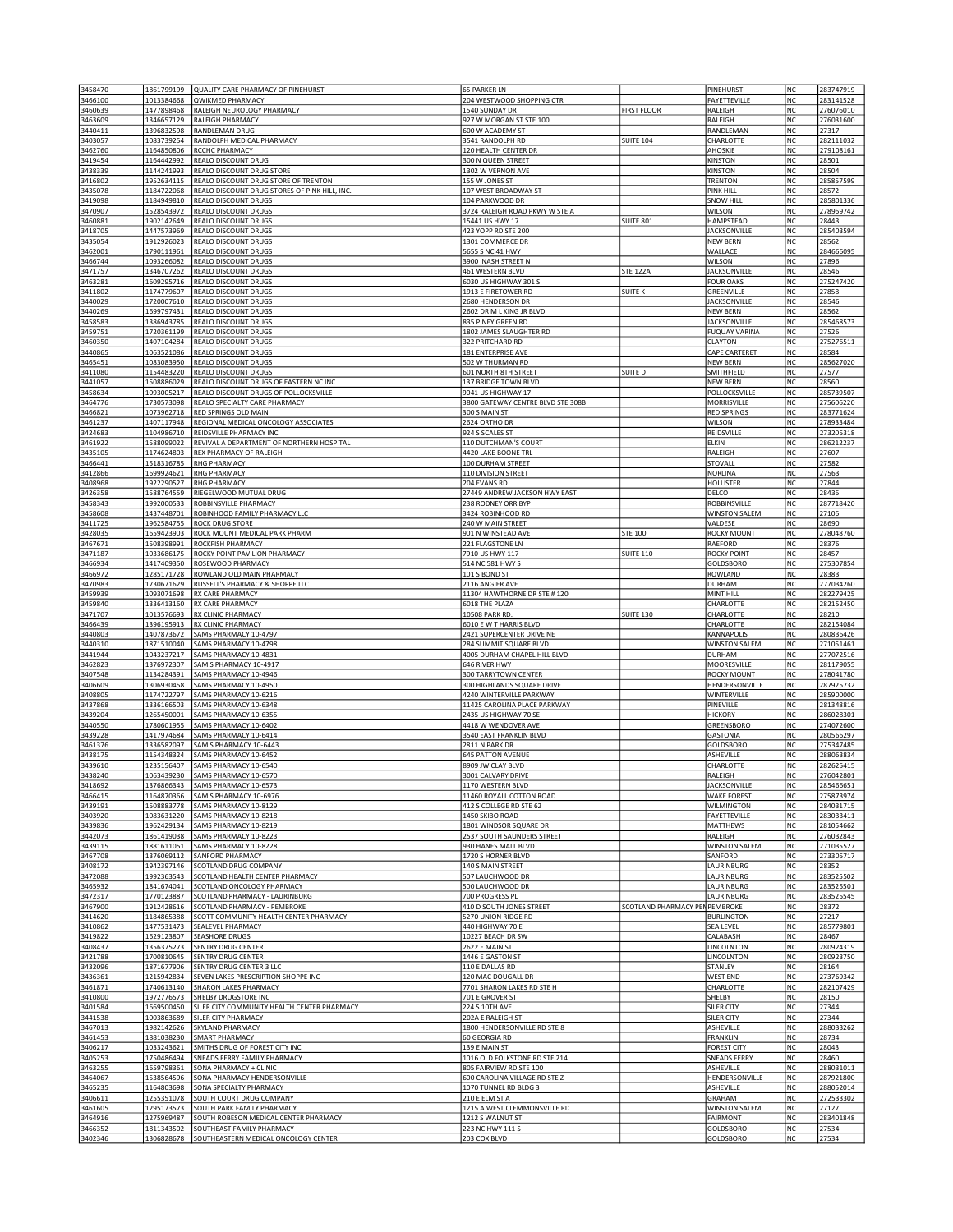| 3460386            | 1225315666               | SOUTHEASTERN MEDICAL ONCOLOGY CENTER                          | 211 BEAMAN ST                             |                  | CLINTON                                 | NC        | 283282905              |
|--------------------|--------------------------|---------------------------------------------------------------|-------------------------------------------|------------------|-----------------------------------------|-----------|------------------------|
|                    | 1528317724               | SOUTHEASTERN MEDICAL ONCOLOGY CENTER                          | 239 STATION ST                            |                  | <b>JACKSONVILLE</b>                     | NC        | 285466304              |
| 3414492            | 1568761963               | SOUTHEASTERN PHARMACY                                         | 300 W 27TH ST                             |                  | LUMBERTON                               | NC        | 28358                  |
| 3459799<br>3470806 | 1821361346<br>1558879965 | SOUTHEASTERN PHARMACY 2<br>SOUTHERN ONCOLOGY SPECIALISTS PLLC | 2934 N ELM ST<br>9930 KINCEY AVENUE       | <b>SUITE 165</b> | LUMBERTON<br>HUNTERSVILLE               | NC<br>NC  | 283582981<br>280787545 |
| 3461225            | 1033456371               | SOUTHERN VILLAGE PHARMACY                                     | 300 MARKET STREET                         | <b>SUITE 114</b> | CHAPEL HILL                             | NC        | 27516                  |
| 3470642            | 1477039253               | SOUTHPOINT PHARMACY                                           | 6216 FAYETTEVILLE RD                      | <b>SUITE 105</b> | DURHAM                                  | NC        | 27713                  |
| 3463293            | 1134548415               | SOUTHSIDE DISCOUNT PHARMACY                                   | 3085 WAUGHTOWN ST                         |                  | <b>WINSTON SALEM</b>                    | NC        | 271071634              |
| 3412931            | 1235222662               | SOUTHSIDE DRUG COMPANY                                        | 1005 NICHOLAS ST                          |                  | HENDERSON                               | NC        | 27536                  |
| 3411218            | 1124112412               | SOUTHSIDE PHARMACY                                            | 98 DODD ST                                |                  | <b>SPRING HOPE</b>                      | NC        | 27882                  |
| 3420217            | 1932287448               | SPEARS PHARMACY INC                                           | 405 BECKER DR                             |                  | <b>ROANOKE RAPIDS</b>                   | NC        | 278703301              |
| 3411206            | 1346347283               | SPINDALE DRUG COMPANY                                         | 109 W MAIN ST                             |                  | SPINDALE                                | NC        | 28160                  |
| 3411674            | 1700903416               | STANDARD DRUG                                                 | 522 ALLEN STREET                          | <b>STE 102</b>   | <b>TROY</b>                             | NC        | 27371                  |
| 3414707            | 1659512879               | STANLEYVILLE FAMILY PHARMACY                                  | 475 SUMMIT SQUARE BLVD                    |                  | <b>WINSTON SALEM</b>                    | NC        | 271051476              |
| 3465007            | 1639559966               | STAR BRIGHT PHARMACY                                          | 231 MT HOLLY HUNTERSVILLE RD              | ROAD SUITE 160   | CHARLOTTE                               | NC<br>NC  | 282149316              |
| 3470793            | 1114411444<br>1417499252 | STAR BRIGHT PHARMACY                                          | 4920-4922 ALBEMARLE RD                    |                  | CHARLOTTE<br>GREENSBORO                 |           | 28205<br>274071231     |
| 3466819<br>3423097 | 1023084985               | STARMOUNT PHARMACY LLC<br>STEDMAN DRUG CENTER                 | 4601 W MARKET ST<br>7445 CLINTON RD       |                  | STEDMAN                                 | NC<br>NC  | 283910625              |
| 3407978            | 1043318918               | <b>STOKES PHARMACY</b>                                        | 533 S MAIN ST                             |                  | KING                                    | NC        | 270219016              |
| 3415759            | 1750489639               | STOKES PHARMACY OF DANBURY                                    | 111 CRAWFORD ST                           |                  | <b>DANBURY</b>                          | NC        | 27016                  |
| 3465653            | 1235514860               | STUDENT STORES PHARMACY                                       | 207 SOUTH RD                              |                  | CHAPEL HILL                             | NC        | 27599                  |
| 3466720            | 1649720483               | SUMMIT PHARMACY & SURGICAL SUPPLY                             | 930 SUMMIT AVE                            |                  | GREENSBORO                              | NC        | 274057918              |
| 3461061            | 1952655425               | SUNSHINE FAMILY PHARMACY LTD                                  | 1187 DUCK ROAD                            |                  | <b>DUCK</b>                             | NC        | 27949                  |
| 3410660            | 1588832497               | <b>SUNSHINE PHARMACY</b>                                      | 206 E STATE STREET                        | STE <sub>1</sub> | <b>BLACK MOUTAIN</b>                    | NC        | 28711                  |
| 3465754            | 1932572294               | SWIFT CREEK PHARMACY                                          | 2703 JONES FRANKLIN RD STE 104            |                  | CARY                                    | <b>NC</b> | 275187172              |
| 3471442            | 1871059295               | TABLE ROCK PHARMACY                                           | 200 W FLEMING DR                          |                  | <b>MORGANTON</b>                        | NC        | 28655                  |
| 3428150            | 1912013889               | TABOR CITY MEDICINE MART, INC                                 | 220 S MAIN STREET                         |                  | <b>TABOR CITY</b>                       | NC        | 28463                  |
| 3459244            | 1376822619               | <b>TALLULAH PHARMACY</b>                                      | 409 TALLULAH ROAD                         |                  | <b>ROBBINSVILLE</b>                     | NC        | 28771                  |
| 3402017            | 1164560009               | TAR HEEL DRUG                                                 | 300 MIDDLETON ST                          |                  | <b>ROBBINS</b>                          | NC        | 27325                  |
| 3406623            | 1033215421               | TARHEEL DRUG                                                  | 316 S MAIN ST                             |                  | GRAHAM                                  | NC        | 272533320              |
| 3438389            | 1649325184               | TARHEEL PHARMACY INC                                          | 902 ROANOKE AVE                           |                  | <b>ELIZABETH CITY</b>                   | <b>NC</b> | 27909                  |
| 3467532            | 1598295784               | TARHEEL TOWN PHARMACY<br><b>TAS DRUG</b>                      | 370 E MAIN STREET<br>500 W CHURCH ST      | <b>SUITE 160</b> | CARRBORO                                | <b>NC</b> | 27510                  |
| 3428655<br>3427184 | 1760591796<br>1679633812 | <b>TAS DRUG MAIDEN</b>                                        | 201 D ISLAND FORD RD                      |                  | CHERRYVILLE<br>MAIDEN                   | NC<br>NC  | 28021<br>28650         |
| 3458949            | 1417240334               | TAS DRUG WEST LINCOLN                                         | 4417 WEST NC HWY 27                       |                  | VALE                                    | NC        | 28168                  |
| 3435701            | 1447476999               | THE COMPOUNDING PHARMACY                                      | 750 4TH ST SW                             |                  | <b>HICKORY</b>                          | NC        | 28602                  |
| 3440601            | 1548378300               | THE DRUG STORE                                                | 104 N HENRY ST                            |                  | STONEVILLE                              | NC        | 27048                  |
| 3408401            | 1972528586               | THE DRUG STORE                                                | 626 CENTER DR                             |                  | LINCOLNTON                              | <b>NC</b> | 28092                  |
| 3406635            | 1750486510               | THE DRUG STORE VALE                                           | 9576 NC HWY 10 W                          |                  | VALE                                    | NC        | 28168                  |
| 3411193            | 1548332331               | THE MEDICINE SHOPPE                                           | 1357 W INNES ST                           |                  | SALISBURY                               | NC        | 28144                  |
| 3413349            | 1316052350               | THE MEDICINE SHOPPE PHARMACY                                  | 530 GROVE ST                              |                  | FAYETTEVILLE                            | NC        | 283015140              |
| 3435129            | 1043200363               | THE MEDICINE SHOPPE PHARMACY                                  | 102 N PATTERSON                           |                  | <b>MAXTON</b>                           | NC        | 28364                  |
| 3417602            | 1912231309               | THE MEDICINE SHOPPE PHARMACY                                  | 807 DAVIDSON DR NW                        |                  | CONCORD                                 | NC        | 280254351              |
| 3416282            | 1659356525               | THE MEDICINE SHOPPE PHARMACY                                  | 102 S MAIN ST                             |                  | <b>BLADENBORO</b>                       | <b>NC</b> | 28320                  |
| 3405467            | 1447273305               | THE PAVILION PHARMACY                                         | 6387 RAMSEY ST                            | <b>STE 130</b>   | FAYETTEVILLE                            | <b>NC</b> | 28311                  |
| 3463320            | 1225457344               | THE PHARMACY @ 321                                            | 555 NORTH CHESTER ST                      |                  | <b>GASTONIA</b>                         | NC        | 28052                  |
| 3458622            | 1407145014               | THE PRESCRIPTION PAD OF BURNSVILLE                            | 730 E MAIN ST                             |                  | <b>BURNSVILLE</b>                       | NC        | 287143102              |
| 3471074            | 1679043384               | THE PRESCRIPTION PAD OF MARION                                | 1211 N MAIN ST                            |                  | MARION                                  | NC        | 287526367              |
| 3410571            | 1629153911               | THOMAS AND OAKLEY DRUG STORE                                  | 109 N MAIN ST                             |                  | <b>ROXBORO</b>                          | NC        | 27573                  |
| 3405366            | 1356448294               | THOMAS DRUG STORE                                             | 609 E CUMBERLAND ST                       |                  | <b>DUNN</b>                             | NC        | 28334                  |
| 3401697            | 1912986001               | THOMAS DRUG STORE                                             | 309-B NASH ST W                           |                  | WILSON                                  | NC        | 27893                  |
| 3438365            | 1366597874               | <b>THOMAS DRUGS</b>                                           | 7917 E OAK ISLAND DR                      |                  | OAK ISLAND                              | NC        | 28465                  |
| 3410913            | 1023186855               | <b>THOMAS DRUGS</b>                                           | 4750 MAIN STREET                          |                  | SHALLOTTE                               | NC        | 28470                  |
| 3460425            | 1740538545               | THOMASVILLE FAMILY PHARMACY                                   | 1116 LEXINGTON AVE                        |                  | THOMASVILLE                             | NC        | 273603415              |
| 3411561            | 1487752416               | THORNE DRUG COMPANY                                           | 2900 N MAIN ST                            |                  | TARBORO                                 | NC        | 27886                  |
| 3471896            | 1871000554               | <b>TIPTON PHARMACY</b>                                        | 175 EAST MAIN STREET                      | <b>SUITE A</b>   | FRANKLIN                                | NC        | 28734                  |
| 3441069            | 1033203328               | TODDS PHARMACY OF GATES COUNTY                                | 504 MAIN ST                               |                  | GATESVILLE                              | <b>NC</b> | 27938                  |
| 3461833<br>3411597 | 1386077634<br>1598700718 | TOTAL CARE PHARMACY<br>TOWN AND COUNTRY DRUGS                 | 2479 S CHURCH ST<br>53 E MAIN AVE         |                  | <b>BURLINGTON</b><br>TAYLORSVILLE       | NC<br>NC  | 272155201<br>28681     |
| 3427425            | 1801958517               | TRENT EAST PHARMACY INC                                       | 937 HWY 70 E                              |                  | <b>NEW BERN</b>                         | NC        | 285606535              |
| 3462051            | 1306270574               | TRIAD CHOICE PHARMACY LLC                                     | 658 WAUGHTOWN ST                          |                  | <b>WINSTON SALEM</b>                    | NC        | 27107                  |
|                    |                          |                                                               | 1700 E HIGHWAY 54                         |                  |                                         | NC        | 27713                  |
|                    |                          |                                                               |                                           |                  |                                         |           |                        |
| 3413046            | 1740377613               | <b>TRIANGLE PHARMACY</b>                                      |                                           |                  | <b>DURHAM</b>                           |           |                        |
| 3465336            | 1730181538               | TRIANGLE UROLOGY ASSOCIATES PA                                | 205 FRASIER ST                            |                  | <b>DURHAM</b>                           | NC        | 277042125              |
| 3465312<br>3467950 | 1588048714<br>1649784646 | TRUECARE PHARMACY<br><b>TRUEMED PHARMACY</b>                  | 760 CABARRUS AVE W<br>1509 S. CANNON BLVD |                  | CONCORD<br>KANNAPOLIS                   | NC<br>NC  | 280276851<br>28083     |
| 3403324            | 1063593069               | <b>TURNER DISCOUNT DRUGS</b>                                  | 451 W MAIN ST                             |                  | ANDREWS                                 | NC        | 28901                  |
| 3465881            | 1891160008               | TWO RIVERS PHARMACY                                           | 101 BROADFOOT AVE                         |                  | FAYETTEVILLE                            | NC        | 283055001              |
| 3415189            | 1033343082               | TYRO FAMILY PHARMACY                                          | 4320 S. NC HIGHWAY 150                    |                  | LEXINGTON                               | NC        | 27295                  |
| 3433012            | 1356362305               | U SAVE IT PHARMACY FRANKLIN                                   | 20 FRANKLIN PLAZA DR                      |                  | FRANKLIN                                | NC        | 287343204              |
| 3404504            |                          | 1205840857 LUNC CENTRAL OUTPATIENT PHARMACY                   | 101 MANNING DR                            |                  | CHAPEL HILL                             | ΝC        | 27514                  |
| 3427538            | 1215018049               | UNC CHARLOTTE STUDENT HEALTH CENTER PHARMACY                  | 9201 UNIVERSITY CITY BLVD                 |                  | CHARLOTTE                               | NC        | 28223                  |
| 3464815            | 1831576982               | UNC HILLSBOROUGH OUTPATIENT PHARMACY                          | 430 WATERSTONE DR                         |                  | HILLSBOROUGH                            | NC        | 272789078              |
| 3459193            | 1538450242               | UNC HOMECARE SPECIALISTS                                      | 4400 EMPEROR BLVD                         | <b>STE 100</b>   | <b>DURHAM</b>                           | NC        | 27703                  |
| 3408110            | 1053334912               | UNC HOSPITALS AMBULATORY CARE CENTER PHARMACY                 | 102 MASON FARM RD                         |                  | CHAPEL HILL                             | NC        | 27599                  |
| 3462013            | 1669808564               | UNC HOSPITALS EMPLOYEE PHARMACY                               | 101 MANNING DR                            |                  | CHAPEL HILL                             | NC        | 275144220              |
| 3461415            | 1801231642               | UNC SHARED SERVICES CENTER PHARMACY, A DEPARTMENT OF UNC HEA  | 4400 EMPEROR BLVD                         | <b>SUITE 200</b> | <b>DURHAM</b>                           | NC        | 277038420              |
| 3461819            | 1447683578               | <b>UNION DRUGS</b>                                            | 1546 UNION RD STE B                       |                  | <b>GASTONIA</b>                         | NC        | 280545521              |
| 3405619            | 1518005545               | UPCHURCH DRUGS                                                | 5108 N ROXBORO RD                         |                  | <b>DURHAM</b>                           | NC        | 27704                  |
| 3471745            | 1790269165               | <b>UPSTREAM PHARMACY</b>                                      | 1100 REVOLUTION MILL DR STE 10            |                  | GREENSBORO                              | NC        | 27405                  |
| 3462873            | 1609207356<br>1669404208 | URGENT HEALTHCARE PHARMACY                                    | 197 NC HWY 42 NORTH, SUITE C              |                  | ASHEBORO                                | NC        | 27203                  |
| 3465095            |                          | UROLOGY SPECIALISTS OF THE CAROLINAS PLLC                     | 325 HAWTHORNE LN                          | <b>STE 300</b>   | CHARLOTTE                               | NC        | 282042433              |
| 3439064<br>3404112 | 1104819143<br>1457461238 | <b>VALLEY PHARMACY</b><br>VALUE RX PHARMACY                   | 1638 OWEN DR<br>103 S DUDLEY ST           |                  | FAYETTEVILLE<br><b>BURGAW</b>           | NC<br>NC  | 28304<br>28425         |
| 3409299            | 1801083449               | <b>VALUE RX PHARMACY</b>                                      | 107 S PINE ST                             |                  |                                         | NC        | 283781924              |
| 3416799            | 1215957808               | VANCEBORO PHARMACY                                            | 421 FARM LIFE AVE                         |                  | WARSAW<br>VANCEBORO                     | NC        | 285867797              |
| 3468825            | 1598272379               | VIDANT CANCER CARE PHARMACY                                   | 2100 STANTONSBURG RD                      | ROOM 1CC-1105    | GREENVILLE                              | NC        | 27834                  |
| 3471276            | 1285198283               | VIDANT MEDICAL CENTER OUTPATIENT PHARMACY                     | 2100 STANTONSBURG RD                      |                  | GREENVILLE                              | NC        | 278342818              |
| 3464637            | 1639153448               | VIDANT MEDICAL GROUP LLC                                      | 275 BETHESDA DR                           |                  | GREENVILLE                              | NC        | 278347217              |
| 3413820            | 1336137496               | <b>VILLAGE PHARMACY</b>                                       | 108 S MAIN ST                             |                  | ROBERSONVILLE                           | NC        | 278711087              |
| 3403956            | 1033256953               | <b>VILLAGE PHARMACY</b>                                       | 200 SHOPPES ON THE PARKWAY ROAD           | SUITE 54         | <b>BLOWING ROCK</b>                     | NC        | 28605                  |
| 3411814            | 1609024595               | <b>VILLAGE PHARMACY</b>                                       | 14057 HWY 17                              | <b>SUITE 100</b> | HAMPSTEAD                               | NC        | 28443                  |
| 3405392            | 1932144912               | <b>VILLAGE PHARMACY</b>                                       | 5106 HWY 87 S                             | <b>STE 100</b>   | FAYETTEVILLE                            | NC        | 28306                  |
| 3417208            | 1649402017               | VILLAGE PHARMACY OF WAKE FOREST                               | 900 S FRANKLIN STREET                     | <b>SUITE 102</b> | <b>WAKE FOREST</b>                      | NC        | 27587                  |
| 3467126            | 1285172197               | VILLAGE PRESCRIPTION CENTER                                   | 108 OLD E HWY 74/76                       |                  | LAKE WACCAMAW                           | NC        | 284500148              |
| 3467164            | 1912446709               | <b>WAKEMED EMPLOYEE PHARMACY</b>                              | 3024 NEW BERN AVE                         |                  | RALEIGH                                 | NC        | 27610                  |
| 3428631            | 1285665521               | WAKEMED OUTPATIENT PHARMACY                                   | 3000 NEW BERN AVE                         |                  | RALEIGH                                 | NC        | 27610                  |
| 3407613            | 1659426153               | WALGREENS #10253                                              | 10 PITTS SCHOOL RD NW                     |                  | CONCORD                                 | NC        | 280270302              |
| 3400138            | 1659386738               | WALGREENS #1253                                               | 340 N MAIN ST                             |                  | KERNERSVILLE                            | NC        | 272842881              |
| 3400099            | 1831104918               | WALGREENS #2453                                               | 3101 E 10TH ST                            |                  | GREENVILLE                              | NC        | 278584203              |
| 3436296            | 1194730291               | WALGREENS #4548                                               | 6848 ALBEMARLE RD                         |                  | CHARLOTTE                               | NC        | 282123854              |
| 3436955            | 1821003922               | WALGREENS #4870                                               | 735 CABARRUS AVE W                        |                  | CONCORD                                 | NC        | 280276850              |
| 3439040            | 1336156397               | WALGREENS #6616                                               | 2105 E FIRE TOWER RD                      |                  | GREENVILLE                              | NC        | 278588014              |
| 3440752<br>3442011 | 1841205945<br>1013922012 | WALGREENS #7505<br>WALGREENS #7859                            | 301 N MAIN ST<br>2975 UNION RD            |                  | <b>HOLLY SPRINGS</b><br><b>GASTONIA</b> | NC<br>NC  | 275409196<br>280546023 |
| 3404960            | 1831104934               | WALGREENS #9348                                               | 1600 GUM BRANCH RD                        |                  | <b>JACKSONVILLE</b>                     | NC        | 285405201              |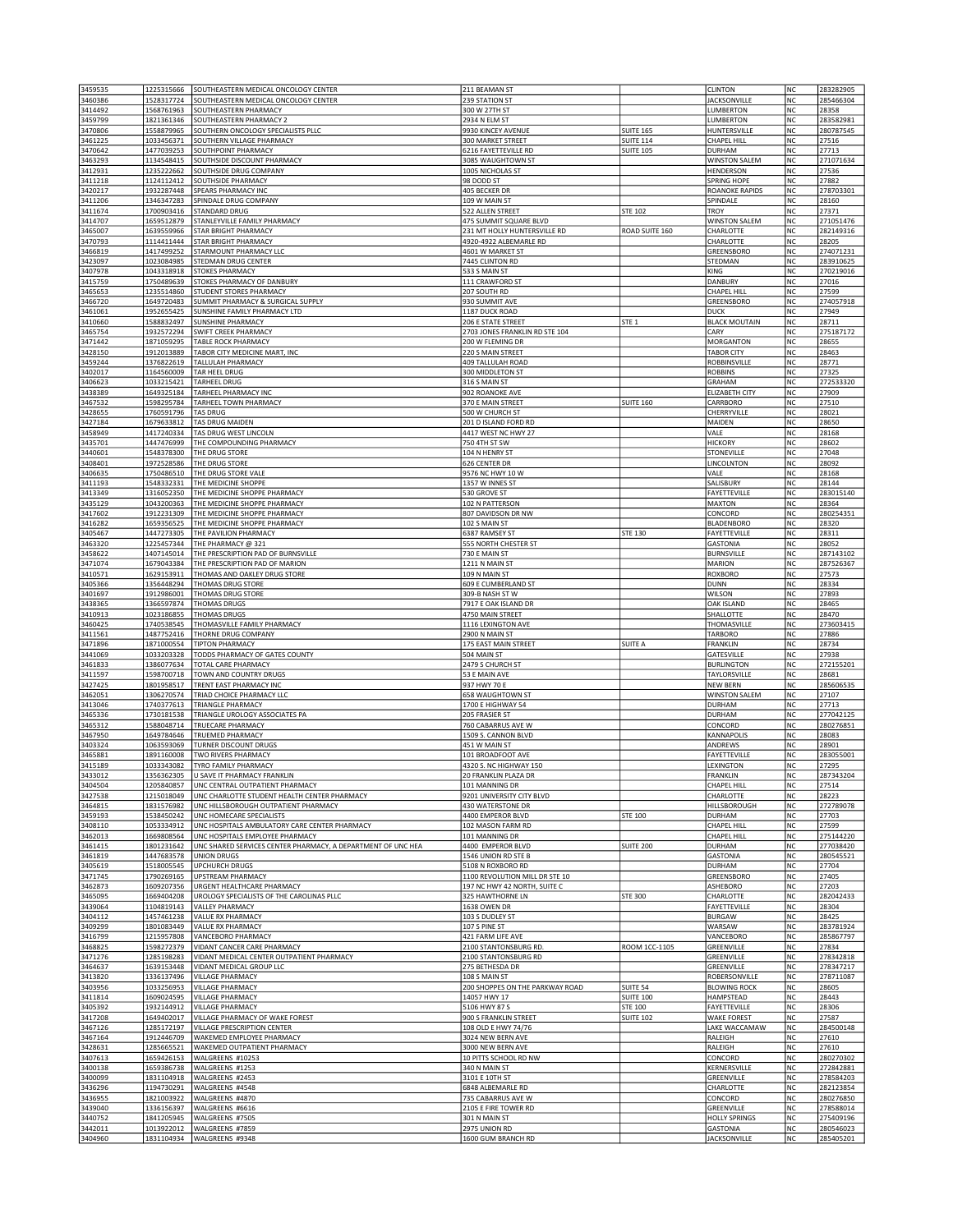| 3403401<br>3403639 | 1386659472<br>1104831205 | WALGREENS #9434<br>WALGREENS #9730   | 424 N BRIGHTLEAF BLVD<br>207 N FAYETTEVILLE ST            |               | SMITHFIELD<br>ASHEBORO                | NC<br>NC             | 275774674<br>272035529 |
|--------------------|--------------------------|--------------------------------------|-----------------------------------------------------------|---------------|---------------------------------------|----------------------|------------------------|
| 3406279            | 1669498325               | WALGREENS #9897                      | 2201 N HERRITAGE ST                                       |               | KINSTON                               | NC                   | 285012256              |
| 3405342            | 1477569853               | WALGREENS #9987                      | 3601 RODGERS RD                                           |               | <b>WAKE FOREST</b>                    | NC                   | 275877634              |
| 3408653<br>3408704 | 1245431675<br>1588866065 | WALGREENS #10085<br>WALGREENS #10086 | 825 TIMBER DR<br>2069 ROCKFORD ST                         |               | GARNER<br>MT AIRY                     | NC<br><b>NC</b>      | 275294849<br>270305203 |
| 3410052            | 1740463405               | WALGREENS #10087                     | 3911 CAPITAL BLVD                                         |               | RALEIGH                               | NC                   | 276043411              |
| 3408160<br>3410191 | 1548489016<br>1962688598 | WALGREENS #10088<br>WALGREENS #10089 | 5717 S NC 41 HWY<br>1327 MEADOWLARK DR                    |               | WALLACE<br><b>WINSTON SALEM</b>       | NC<br><b>NC</b>      | 284669220<br>271069817 |
| 3408766            | 1134326978               | WALGREENS #10090                     | 12311 N NC HIGHWAY 150                                    |               | <b>WINSTON SALEM</b>                  | NC                   | 271279730              |
| 3409566            | 1043491780               | WALGREENS #10132                     | 1700 W EHRINGHAUS ST                                      |               | ELIZABETH CITY                        | NC                   | 279094554              |
| 3407649<br>3408932 | 1033239330<br>1518158351 | WALGREENS #10133<br>WALGREENS #10154 | 1505 E INNES ST<br>6010 S NC 16 HWY                       |               | SALISBURY<br>MAIDEN                   | NC<br>NC             | 281466018<br>286508114 |
| 3406433            | 1992881619               | WALGREENS #10212                     | 91 S TUNNEL RD                                            |               | ASHEVILLE                             | NC                   | 288052218              |
| 3409679            | 1699957381               | WALGREENS #10255                     | 5975 WEDDINGTON MONROE RD                                 |               | <b>WESLEY CHAPEL</b>                  | NC                   | 281046273              |
| 3410103<br>3408879 | 1780868513<br>1831380971 | WALGREENS #10274<br>WALGREENS #10275 | 382 ASHVILLE HWY<br>5040 BEATTIES FORD RD                 |               | <b>BREVARD</b><br>CHARLOTTE           | NC<br>NC             | 287124646<br>282162835 |
| 3409453            | 1093902652               | WALGREENS #10276                     | 3601 DAVIS DR                                             |               | MORRISVILLE                           | <b>NC</b>            | 275608845              |
| 3408196<br>3409693 | 1215156708<br>1760664460 | WALGREENS #10287<br>WALGREENS #10431 | 9848 GILEAD RD<br>201 WB MCLEAN DR                        |               | HUNTERSVILLE<br>CAPE CARTERET         | NC<br>NC             | 280787511<br>285848515 |
| 3466580            | 1689128647               | WALGREENS #10432                     | 1670 MARTIN LUTHER KING JR BLVD                           |               | <b>CHAPEL HILL</b>                    | NC                   | 275141602              |
| 3406926            | 1063586311               | WALGREENS #10434                     | 2202 ARENDELL ST                                          |               | MOREHEAD CITY                         | NC                   | 285573922              |
| 3406940<br>3415571 | 1982735981<br>1275769481 | WALGREENS #10436<br>WALGREENS #1051  | 702 W CORBETT AVE<br>4577 MAIN ST                         |               | SWANSBORO<br>SHALLOTTE                | NC<br>NC             | 285848452<br>284704447 |
| 3408552            | 1487864096               | WALGREENS #10541                     | 1210 KILDAIRE FARM RD                                     |               | CARY                                  | NC                   | 275115524              |
| 3402055            | 1558376632               | WALGREENS #1056                      | 3003 FAYETTEVILLE RD                                      |               | LUMBERTON                             | NC                   | 283582781              |
| 3407182<br>3407904 | 1932271053<br>1538280912 | WALGREENS #10566<br>WALGREENS #10608 | 901 YADKINVILLE RD<br>1002 DALLAS CHERRYVILLE HWY         |               | MOCKSVILLE<br>DALLAS                  | NC<br>NC             | 270282033<br>280349221 |
| 3410064            | 1508040536               | WALGREENS #10619                     | 840 NC 24 27 BYPASS E                                     |               | ALBEMARLE                             | NC                   | 280015350              |
| 3408007<br>3413464 | 1598988503<br>1962640060 | WALGREENS #10674<br>WALGREENS #10675 | 5322 US HWY 158<br>4568 US HWY 220 N                      |               | ADVANCE<br>SUMMERFIELD                | NC<br><b>NC</b>      | 270066907<br>273589412 |
| 3409869            | 1437332574               | WALGREENS #10707                     | 1600 SPRING GARDEN ST                                     |               | GREENSBORO                            | NC                   | 274032335              |
| 3414125            | 1922249259               | WALGREENS #10886                     | 1148 ASHEVILLE HWY                                        |               | HENDERSONVILLE                        | NC                   | 287913642              |
| 3410432<br>3415204 | 1083882377<br>1528293768 | WALGREENS #10891<br>WALGREENS #11088 | 231 DIXON BLVD<br>1500 E BROAD AVE                        |               | SHELBY<br>ROCKINGHAM                  | NC<br>NC             | 281526765<br>283794908 |
| 3417020            | 1225261795               | WALGREENS #11200                     | 3793 GUESS RD                                             |               | <b>DURHAM</b>                         | NC                   | 277056910              |
| 3410773            | 1467622357               | WALGREENS #11201                     | 1209 N BRIDGE ST                                          |               | ELKIN                                 | NC                   | 286212301              |
| 3409340<br>3415874 | 1952596868<br>1275761199 | WALGREENS #11202<br>WALGREENS #11251 | 1620 S STRATFORD RD<br>2531 CUTHBERTSON RD                |               | <b>WINSTON SALEM</b><br>WAXHAW        | NC<br>NC             | 271032924<br>281738111 |
| 3416105            | 1942430343               | WALGREENS #11266                     | 19631 W CATAWBA AVE                                       |               | CORNELIUS                             | NC                   | 280314002              |
| 3410468            | 1457529208               | WALGREENS #11352<br>WALGREENS #11353 | 1019 GRANDIFLORA DR                                       |               | LELAND                                | NC                   | 284517453              |
| 3409706<br>3418363 | 1407038862<br>1326378332 | WALGREENS #11396                     | 1523 E 11TH ST<br>2200 W SUGAR CREEK RD                   |               | SILER CITY<br>CHARLOTTE               | NC<br><b>NC</b>      | 273442821<br>282623143 |
| 3418969            | 1972828226               | WALGREENS #11424                     | 9432 MT HOLLY-HUNTERSVILLE RD                             |               | HUNTERSVILLE                          | <b>NC</b>            | 280789738              |
| 3459218<br>3459852 | 1588944748<br>1275807935 | WALGREENS #11504<br>WALGREENS #11547 | 6821 OLD JENKS RD<br>1500 E FRANKLIN ST                   |               | APEX<br><b>CHAPEL HILL</b>            | NC<br>NC             | 275238257<br>275142884 |
| 3460110            | 1386906014               | WALGREENS #11550                     | 4501 MARKET ST                                            |               | <b>WILMINGTON</b>                     | NC                   | 284053419              |
| 3410115            | 1952586364               | WALGREENS #11629                     | 2427 SPRINGS RD NE                                        |               | <b>HICKORY</b>                        | NC                   | 286013069              |
| 3415040<br>3416030 | 1548494628<br>1669601068 | WALGREENS #11667<br>WALGREENS #11691 | 1590 BENVENUE RD<br>110 GROVE ST                          |               | <b>ROCKY MOUNT</b><br>FAYETTEVILLE    | NC<br>NC             | 278046342<br>283014944 |
| 3416092            | 1033349345               | WALGREENS #11692                     | 500 FINCHER ST                                            |               | <b>MONROE</b>                         | NC                   | 281125113              |
| 3413414            | 1780820209               | WALGREENS #11693                     | 200 N BRAGG BLVD                                          |               | SPRING LAKE                           | NC                   | 283903350              |
| 3410901<br>3412450 | 1114193349<br>1356593396 | WALGREENS #11712<br>WALGREENS #11713 | 2501 HENDERSONVILLE RD<br>12530 CLEVELAND RD.             |               | ARDEN<br>GARNER                       | NC<br>NC             | 287049576<br>275297934 |
| 3458242            | 1275835928               | WALGREENS #11765                     | 1230 E MAIN ST                                            |               | LINCOLNTON                            | NC                   | 280923848              |
| 3420596<br>3414226 | 1023321015<br>1366684656 | WALGREENS #11803<br>WALGREENS #11837 | 801 MEBANE OAKS RD<br>1138 SABBATH HOME RD SW             |               | MEBANE<br>SUPPLY                      | <b>NC</b><br>NC      | 273027643<br>284625364 |
| 3410963            | 1669639902               | WALGREENS #11838                     | 25 BURKE BLVD                                             |               | LOUISBURG                             | NC                   | 275492478              |
| 3415963            | 1114156510               | WALGREENS #11892                     | 1114 BRAWLEY SCHOOL RD                                    |               | MOORESVILLE                           | NC                   | 281175937              |
| 3413286<br>3416775 | 1902042708<br>1467685552 | WALGREENS #11893<br>WALGREENS #11894 | 115 W MAIN ST<br>1109 W NC HIGHWAY 54                     |               | BEULAVILLE<br><b>DURHAM</b>           | NC<br>NC             | 285188803<br>277075548 |
| 3413969            | 1093955155               | WALGREENS #11895                     | 5053 HWY 70 W                                             |               | MOREHEAD CITY                         | NC                   | 285574503              |
| 3412943            | 1346485547               | WALGREENS #12045<br>WALGREENS #12046 | 2825 S CHURCH ST<br>4211 WINTERVILLE PKWY                 |               | <b>BURLINGTON</b>                     | NC                   | 272155203              |
| 3415862<br>3459268 | 1720216641<br>1619259025 | WALGREENS #12047                     | 2758 S MAIN ST                                            |               | WINTERVILLE<br><b>HIGH POINT</b>      | NC<br>NC             | 285907969<br>272631939 |
| 3415824            | 1366670952               | WALGREENS #12063                     | 101 W GANNON AVE                                          |               | ZEBULON                               | NC                   | 275972623              |
| 3459282<br>3415002 | 1548543762<br>1255565347 | WALGREENS #12077<br>WALGREENS #12078 | 11801 VOGEL ST<br>2286 JEFFERSON DAVIS HWY                |               | RALEIGH<br>SANFORD                    | NC<br>N <sub>C</sub> | 276176510<br>273308972 |
| 3464752            | 1235524299               | WALGREENS #12132                     | 104 SHERRON RD                                            |               | <b>DURHAM</b>                         | NC                   | 277039508              |
| 3420370            | 1013229517               | WALGREENS #12133                     | 3069 RICHLANDS HWY                                        |               | JACKSONVILLE                          | NC                   | 285402976              |
| 3416167<br>3412119 | 1083845259<br>1629226634 | WALGREENS #12283<br>WALGREENS #12349 | 300 E CORNWALLIS DR<br>603 S SCALES ST                    |               | GREENSBORO<br>REIDSVILLE              | NC<br>NC             | 274085104<br>273205023 |
| 3416319            | 1144452640               | WALGREENS #12350                     | 5455 POTTERS RD                                           |               | <b>STALLINGS</b>                      | NC                   | 281045990              |
| 3417486            | 1215262597               | WALGREENS #12437                     | 1250 FAIRVIEW DR                                          |               | <b>LEXINGTON</b><br><b>HICKORY</b>    | NC                   | 272925332              |
| 3416585<br>3418109 | 1093948184<br>1306174230 | WALGREENS #12484<br>WALGREENS #12562 | 2700 S NC 127 HWY<br>2912 MAIN ST                         |               | WALKERTOWN                            | NC<br>NC             | 286029130<br>270519324 |
| 3416129            | 1235360181               | WALGREENS #12630                     | 201 HILLSBORO ST                                          |               | OXFORD                                | NC                   | 275653256              |
| 3417133<br>3416977 | 1699008516<br>1679806731 | WALGREENS #12728<br>WALGREENS #12730 | 2104 E NC HIGHWAY 54<br>11201 DURANT RD                   |               | <b>DURHAM</b><br>RALEIGH              | NC<br>NC             | 277132206<br>276149752 |
| 3416028            | 1023247426               | WALGREENS #12779                     | 578 NEW LEICESTER HWY                                     |               | ASHEVILLE                             | NC                   | 288062123              |
| 3415622            | 1588890297               | WALGREENS #12780                     | 3062 HICKORY BLVD                                         |               | HUDSON                                | <b>NC</b>            | 286382659              |
| 3420609<br>3421118 | 1487967477<br>1407161722 | WALGREENS #12781<br>WALGREENS #12853 | 440 BLOWING ROCK BLVD<br>5900 CAROLINA BEACH RD           |               | LENOIR<br>WILMINGTON                  | NC<br>NC             | 286454408<br>284122703 |
| 3458317            | 1447553698               | WALGREENS #12895                     | 1501 W CUMBERLAND ST                                      |               | <b>DUNN</b>                           | NC                   | 283344505              |
| 3459016<br>3411585 | 1376830729<br>1265694228 | WALGREENS #13036<br>WALGREENS #1319  | 7385 NC 73 HWY<br>2130 S 17TH ST                          |               | DENVER<br><b>WILMINGTON</b>           | NC<br>NC             | 280379188<br>284017408 |
| 3420130            | 1487974234               | WALGREENS #13465                     | 717 N BROAD ST                                            |               | EDENTON                               | NC                   | 279321430              |
| 3404958            | 1922013028               | WALGREENS #1376                      | 6649 MORRISON BLVD                                        |               | CHARLOTTE                             | NC                   | 282113516              |
| 3458848<br>3419327 | 1356633531<br>1306161534 | WALGREENS #13854<br>WALGREENS #13960 | 1103 N BREAZEALE AVE<br>106 W DR MARTIN LUTHER KING JR DR |               | MOUNT OLIVE<br>MAXTON                 | NC<br>NC             | 283651120<br>283641764 |
| 3460033            | 1376802959               | WALGREENS #13985                     | 7828 PINEVILLE MATTHEWS RD                                |               | CHARLOTTE                             | NC                   | 282263910              |
| 3460211            | 1831454040               | WALGREENS #15008                     | 101 S TRYON ST<br>5496 UNIVERSITY PKWY                    | <b>STE 22</b> | CHARLOTTE                             | NC<br>NC             | 282800002              |
| 3461201<br>3460324 | 1497094346<br>1326396714 | WALGREENS #15009<br>WALGREENS #15019 | 2201 W MILLBROOK RD                                       |               | <b>WINSTON SALEM</b><br>RALEIGH       | NC                   | 271051366<br>276122297 |
| 3460057            | 1184984213               | WALGREENS #15070                     | 3880 BRIAN JORDAN PL                                      |               | <b>HIGH POINT</b>                     | NC                   | 272658043              |
| 3460045<br>3460297 | 1043579824<br>1548516586 | WALGREENS #15110<br>WALGREENS #15151 | 900 SHELBY RD<br>6330 RAEFORD RD                          |               | <b>KINGS MOUNTAIN</b><br>FAYETTEVILLE | NC<br>NC             | 280862738<br>283042862 |
| 3461198            | 1134468184               | WALGREENS #15152                     | 7950 FAYETTEVILLE RD                                      |               | RALEIGH                               | NC                   | 276035632              |
| 3460514            | 1548512122               | WALGREENS #15251                     | 700 CATHERINE CREEK RD S                                  |               | AHOSKIE                               | NC                   | 279103906              |
| 3463041<br>3460526 | 1760806947<br>1831441419 | WALGREENS #15252<br>WALGREENS #15253 | 111 ADVENT CT<br>525 N CANNON BLVD                        |               | CARY<br>KANNAPOLIS                    | NC<br>NC             | 275187072<br>280833801 |
| 3464233            | 1518364827               | WALGREENS #15273                     | 403 S POPLAR ST                                           |               | ELIZABETHTOWN                         | NC                   | 283375073              |
| 3463508            | 1932513090               | WALGREENS #15392                     | 4625 HYLAS LANE                                           |               | HUNTERSVILLE                          | NC                   | 280789643              |
| 3400962<br>3462695 | 1477568558<br>1477989325 | WALGREENS #15440<br>WALGREENS #15474 | 5005 MACKAY RD<br>900 SPRINGFIELD COMMONS DR              |               | <b>JAMESTOWN</b><br>RALEIGH           | NC<br>NC             | 272829398<br>276098526 |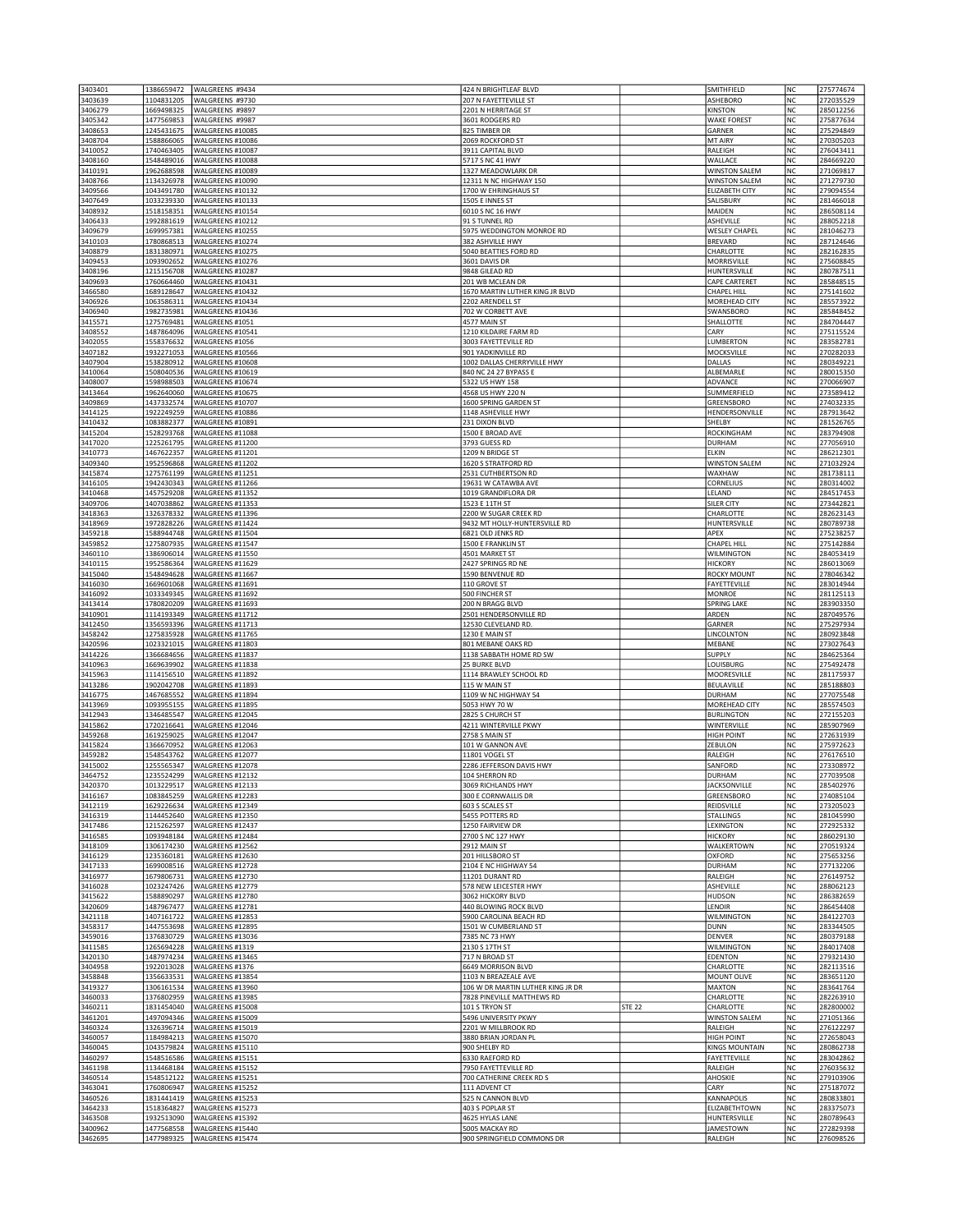| 3463077            | 1457775454               | WALGREENS #15475                     | 1519 N MAIN ST                                        |                 | <b>TARBORO</b>                 | <b>NC</b>              | 278862519              |
|--------------------|--------------------------|--------------------------------------|-------------------------------------------------------|-----------------|--------------------------------|------------------------|------------------------|
| 3462683            | 1386070233               | WALGREENS #15487                     | 3205 AVENT FERRY RD                                   |                 | RALEIGH                        | <b>NC</b>              | 276062720              |
| 3466148            | 1730541913               | WALGREENS #15499                     | 13301 STRICKLAND RD                                   |                 | RALEIGH                        | <b>NC</b>              | 276135221              |
| 3461580            | 1013355098               | WALGREENS #15511                     | 4003 W VERNON AVE                                     |                 | <b>KINSTON</b>                 | <b>NC</b>              | 285049674              |
| 3464764            | 1780079756               | WALGREENS #15552                     | 1116 US 70 HWY W                                      |                 | GARNER                         | <b>NC</b>              | 275292546              |
| 3463938            | 1972905560               | WALGREENS #15568                     | 456 CONOVER BLVD W                                    |                 | CONOVER                        | NC                     | 286132729              |
| 3442213            | 1245245240               | WALGREENS #1560                      | 3720 S COLLEGE RD                                     |                 | WILMINGTON                     | <b>NC</b><br><b>NC</b> | 284122004<br>283523410 |
| 3462671<br>3465867 | 1104252774<br>1295100790 | WALGREENS #15648<br>WALGREENS #16087 | 821 WESTWOOD WAY<br>9428 STEELE CREEK RD              |                 | LAURINBURG<br>CHARLOTTE        | NC                     | 282733299              |
| 3462114            | 1588090443               | WALGREENS #16103                     | HWY 19 AND SLOPE                                      |                 | <b>BRYSON CITY</b>             | <b>NC</b>              | 287139501              |
| 3462126            | 1528494184               | WALGREENS #16105                     | 19 SAWMILL VILLAGE LANE                               |                 | <b>FRANKLIN</b>                | <b>NC</b>              | 287344753              |
| 3462176            | 1750717690               | WALGREENS #16107                     | 44 HWY 64 WEST                                        |                 | HAYESVILLE                     | NC                     | 289049655              |
| 3400114            | 1740295823               | WALGREENS #1611                      | 4309 WAKE FOREST RD                                   |                 | RALEIGH                        | <b>NC</b>              | 276096276              |
| 3462203            | 1760818330               | WALGREENS #16110                     | 219 RODNEY ORR BYP                                    |                 | ROBBINSVILLE                   | <b>NC</b>              | 287718420              |
| 3462215            | 1295161131               | WALGREENS #16112                     | 722 W INDEPENDENCE BLVD                               |                 | MT AIRY                        | NC                     | 270303574              |
| 3462227            | 1659707222               | WALGREENS #16119                     | 503 EAST THIRD STREET                                 |                 | PEMBROKE                       | <b>NC</b>              | 283727989              |
| 3462708<br>3462253 | 1477989044<br>1902232572 | WALGREENS #16120                     | 533 N MAIN ST<br>1106 ENVIRON WAY                     |                 | TROUTMAN                       | <b>NC</b>              | 281668526<br>275174418 |
| 3462277            | 1992131569               | WALGREENS #16122<br>WALGREENS #16123 | 101 EAST ATKINS ST                                    |                 | CHAPEL HILL<br><b>DOBSON</b>   | NC<br><b>NC</b>        | 270178700              |
| 3462289            | 1831525773               | WALGREENS #16124                     | 3001 EAST MARKET ST                                   |                 | GREENSBORO                     | <b>NC</b>              | 274057525              |
| 3462291            | 1740616689               | WALGREENS #16128                     | 200 US HWY 70 EAST                                    |                 | HILLSBOROUGH                   | NC                     | 272787500              |
| 3462304            | 1134555717               | WALGREENS #16129                     | 407 WEST MAIN ST                                      |                 | <b>JAMESTOWN</b>               | <b>NC</b>              | 272829558              |
| 3462582            | 1306272828               | WALGREENS #16130                     | 11 US HWY 64 EAST                                     |                 | PLYMOUTH                       | <b>NC</b>              | 279622200              |
| 3462316            | 1659707594               | WALGREENS #16131                     | 6525 JORDAN ROAD                                      |                 | RAMSEUR                        | NC                     | 273169528              |
| 3462328            | 1003242686               | WALGREENS #16133                     | 454 SOUTH MAIN ST                                     |                 | SPARTA                         | NC                     | 286759606              |
| 3462342<br>3462354 | 1982030573<br>1154757748 | WALGREENS #16135<br>WALGREENS #16136 | 116 WEST DEPOT STREET<br>1006 MONROE ST               |                 | ANGIER<br>CARTHAGE             | <b>NC</b><br>NC        | 275016696<br>283277387 |
| 3462366            | 1871929463               | WALGREENS #16137                     | 1812 HOLLOWAY ST                                      | VILLAGE S/C     | <b>DURHAM</b>                  | <b>NC</b>              | 277032210              |
| 3462378            | 1861828451               | WALGREENS #16138                     | 3905 N ROXBORO ST                                     |                 | <b>DURHAM</b>                  | <b>NC</b>              | 277042117              |
| 3462380            | 1013343961               | WALGREENS #16139                     | 1821 HILLANDALE RD                                    | <b>STE 23</b>   | <b>DURHAM</b>                  | <b>NC</b>              | 277052671              |
| 3462392            | 1831525781               | WALGREENS #16140                     | 3422 US HWY 1                                         |                 | <b>FRANKLINTON</b>             | NC                     | 275258435              |
| 3462417            | 1740616333               | WALGREENS #16142                     | 321 EAST ST                                           |                 | PITTSBORO                      | <b>NC</b>              | 273128227              |
| 3462429            | 1003242694               | WALGREENS #16143                     | 8385 CREEDMOOR HWY                                    | TOWNE NORTH PLZ | RALEIGH                        | <b>NC</b>              | 276131385              |
| 3462443            | 1306272901               | WALGREENS #16147<br>WALGREENS #16148 | 4441 SIX FORKS RD<br>9650 STRICKLAND RD               | STE 110         | RALEIGH                        | NC                     | 276095729              |
| 3462467<br>3462481 | 1760818363<br>1003242959 | WALGREENS #16149                     | 1050 S HORNER BLVD                                    | STE 105         | RALEIGH<br>SANFORD             | <b>NC</b><br><b>NC</b> | 276151903<br>273305323 |
| 3462493            | 1477989077               | WALGREENS #16150                     | 126 E MACON ST                                        |                 | WARRENTON                      | NC                     | 275892018              |
| 3462506            | 1376979971               | WALGREENS #16152                     | 710 FAYETTEVILLE STREET                               |                 | <b>DURHAM</b>                  | NC                     | 277013911              |
| 3462164            | 1396171237               | WALGREENS #16153                     | 2901 WAKEFIELD PINES DRIVE                            |                 | RALEIGH                        | <b>NC</b>              | 276149826              |
| 3462518            | 1912333865               | WALGREENS #16154                     | 140 NC HWY 102 WEST                                   |                 | AYDEN                          | NC                     | 285138792              |
| 3462520            | 1255767869               | WALGREENS #16155                     | 418 HWY 264 BYPASS                                    |                 | BELHAVEN                       | NC                     | 278109291              |
| 3462532            | 1841626462               | WALGREENS #16156                     | 403 E MAIN ST                                         |                 | <b>BENSON</b>                  | NC                     | 275041530              |
| 3462544            | 1821424771               | WALGREENS #16158                     | 206 US HWY 117 SOUTH                                  |                 | <b>BURGAW</b>                  | NC                     | 284257799              |
| 3462568<br>3462570 | 1235565755<br>1225464746 | WALGREENS #16161<br>WALGREENS #16164 | 414 NORTH WALNUT ST<br>703 EAST WASHINGTON ST         |                 | <b>FAIRMONT</b><br>NASHVILLE   | NC<br>NC               | 283402038<br>278561713 |
| 3462594            | 1760818280               | WALGREENS #16166                     | 9005 RICHLANDS HWY                                    |                 | RICHLANDS                      | NC                     | 285746380              |
| 3462607            | 1467888313               | WALGREENS #16168                     | 218 W MARTIN LUTHER KING BLVD                         |                 | ROSEBORO                       | <b>NC</b>              | 28382                  |
| 3462621            | 1528494549               | WALGREENS #16170                     | 1531 NORTH HOWE STREET                                |                 | SOUTHPORT                      | <b>NC</b>              | 284612608              |
| 3462633            | 1467888990               | WALGREENS #16171                     | 419 WEST BROAD ST                                     |                 | <b>ST PAULS</b>                | NC                     | 283841537              |
| 3462710            | 1376979229               | WALGREENS #16172                     | 807 EAST 5TH ST                                       |                 | <b>TABOR CITY</b>              | NC                     | 284632200              |
| 3462190            | 1063848620               | WALGREENS #16253                     | 1630 ANDREWS ROAD                                     |                 | <b>MURPHY</b>                  | NC                     | 289065100              |
| 3462758            | 1871929224               | WALGREENS #16313                     | 2816 ERWIN RD                                         | <b>STE 105</b>  | DURHAM                         | <b>NC</b>              | 277054577              |
| 3465677<br>3467998 | 1902277239<br>1518483635 | WALGREENS #16405<br>WALGREENS #17014 | 1500 E 3RD ST<br>3534 MT HOLLY HUNTERSVILLE ROAD      | STE A           | CHARLOTTE<br>CHARLOTTE         | <b>NC</b><br><b>NC</b> | 282043232<br>282168644 |
| 3468368            | 1164949764               | WALGREENS #17015                     | 4059 NC HIGHWAY 105 SOUTH                             |                 | <b>SUGAR MOUNTAIN</b>          | <b>NC</b>              | 286048629              |
| 3468748            | 1083131684               | WALGREENS #17017                     | 8450 BELHAVEN BOULEVARD                               |                 | CHARLOTTE                      | NC                     | 282166103              |
| 3469283            | 1902322050               | WALGREENS #17018                     | 5016 OLD TAR ROAD                                     |                 | WINTERVILLE                    | <b>NC</b>              | 285908436              |
| 3468750            | 1275050973               | WALGREENS #17027                     | 2215 WEST ARROWOOD ROAD                               |                 | CHARLOTTE                      | NC                     | 282177939              |
| 3468849            | 1306363486               | WALGREENS #17067                     | 250 IVEY LANE                                         |                 | PINEHURST                      | NC                     | 283749818              |
| 3468851<br>3468003 | 1467979161<br>1831616598 | WALGREENS #17073<br>WALGREENS #17076 | 4133 PARK ROAD<br>121 RAILROAD AVENUE                 |                 | CHARLOTTE<br>RUTHERFORDTON     | <b>NC</b><br>NC        | 282092229<br>281392936 |
| 3468875            | 1568981553               | WALGREENS #17087                     | 1618 DAWSON STREET                                    |                 | WILMINGTON                     | NC                     | 284018034              |
| 3468762            | 1457878159               | WALGREENS #17155                     | 109 MARKET PLACE DR                                   |                 | NORTH WILKESBORO               | NC                     | 286593152              |
| 3468015            | 1750808622               | WALGREENS #17234                     | 21500 CATAWBA AVENUE                                  |                 | CORNELIUS                      | NC                     | 280316577              |
| 3468407            | 1194244194               | WALGREENS #17235                     | 3095 WAUGHTOWN ST                                     |                 | <b>WINSTON SALEM</b>           | NC                     | 271071634              |
| 3470046            | 1992223853               | WALGREENS #17237                     | 2294 N CHURCH ST                                      |                 | <b>BURLINGTON</b>              | NC                     | 272173111              |
| 3468421            | 1275059990               | WALGREENS #17240                     | 305 W US HIGHWAY 64                                   |                 | LEXINGTON                      | NC                     | 272952505              |
| 3468027<br>3468039 | 1962928689<br>1598282972 | WALGREENS #17250<br>WALGREENS #17251 | 1728 SOUTH BLVD<br>41 WESTRIDGE MARKET PLACE          |                 | CHARLOTTE<br>CANDLER           | NC<br><b>NC</b>        | 282034728<br>287159174 |
| 3468180            | 1194244947               | WALGREENS #17288                     | 510 NC 9 HWY                                          |                 | <b>BLACK MOUNTAIN</b>          | NC                     | 287113829              |
| 3468041            | 1033638044               | WALGREENS #17292                     | 1170 EAST MARION STREET                               |                 | SHELBY                         | <b>NC</b>              | 281504611              |
| 3469815            | 1386161818               | WALGREENS #17325                     | 830 SPRING LAN                                        |                 | SANFORD                        | NC                     | 273303461              |
| 3469346            | 1265951263               |                                      |                                                       |                 |                                |                        |                        |
| 3468623            |                          | WALGREENS #17331                     | 1560 US HIGHWAY 17                                    |                 | WILLIAMSTON                    | NC                     | 278928200              |
| 3468053            | 1538688387               | WALGREENS #17348                     | 749 EAST MAIN STREET                                  |                 | <b>JEFFERSON</b>               | NC                     | 286409280              |
|                    | 1356867097               | WALGREENS #17368                     | 617 HIGHLAND STREET                                   |                 | MT HOLLY                       | NC                     | 281202185              |
| 3468065            | 1538686399               | WALGREENS #17386                     | 3716 J W T HARRIS BLVD WEST                           |                 | CHARLOTTE                      | NC                     | 28269                  |
| 3469740            | 1841719754               | WALGREENS #17395                     | 1200 NORTH WEST MAYNARD ROAD                          |                 | CARY                           | NC                     | 27513                  |
| 3468887<br>3469334 | 1932626561<br>1740706118 | WALGREENS #17407<br>WALGREENS #17469 | 101 PLAZA ROAD<br>101 WEST MAIN STREET                |                 | LAURINBURG<br>HAVELOCK         | NC<br>NC               | 283526001<br>285322655 |
| 3469358            | 1992224935               | WALGREENS #17516                     | 5312 VIRGINIA DARE TRAIL N                            |                 | <b>KITTY HAWK</b>              | <b>NC</b>              | 279495917              |
| 3468483            | 1447776521               | WALGREENS #17618                     | 995 BETHANIA RURAL HALL ROAD                          |                 | <b>RURAL HALL</b>              | NC                     | 27045                  |
| 3468914            | 1982121562               | WALGREENS #17632                     | 2401 N COLLEGE RD                                     |                 | WILMINGTON                     | NC                     | 284058814              |
| 3468091            | 1639698624               | WALGREENS #17641                     | 230 EAST PLAZA DRIVE                                  |                 | MOORESVILLE                    | <b>NC</b>              | 281158097              |
| 3468104            | 1487171906               | WALGREENS #17660                     | 12830 SOUTH TRYON STREET                              |                 | CHARLOTTE                      | NC                     | 282736949              |
| 3469827            | 1275059115               | WALGREENS #17798                     | 3520 WADE AVENUE                                      |                 | RALEIGH                        | NC                     | 276074048              |
| 3469841            | 1043737588               | WALGREENS #17838                     | 7440 CREEDMOOR ROAD                                   |                 | RALEIGH                        | <b>NC</b>              | 276131663              |
| 3468940<br>3468116 | 1033636550<br>1922527886 | WALGREENS #17862<br>WALGREENS #17863 | 2605 RAEFORD ROAD<br><b>601 EAST KINGS STREET</b>     |                 | FAYETTEVILLE<br>KINGS MOUNTAIN | NC<br>NC               | 283035433<br>280863113 |
| 3468952            | 1437676822               | WALGREENS #17880                     | 508 HIGHWAY 29 NORTH                                  |                 | <b>CHINA GROVE</b>             | <b>NC</b>              | 28023                  |
| 3469853            | 1942727482               | WALGREENS #17900                     | 3465 SOUTH CHURCH STREET                              |                 | <b>BURLINGTON</b>              | NC                     | 272159111              |
| 3468510            | 1134646680               | WALGREENS #17901                     | 650 S MAIN ST                                         |                 | KING                           | NC                     | 27021                  |
| 3469423            | 1740707058               | WALGREENS #17902                     | 3500 ML KING JR BLVD                                  |                 | <b>NEW BERN</b>                | <b>NC</b>              | 285622226              |
| 3469865            | 1730606120               | WALGREENS #17918                     | 1910 FALLS VALLEY DRIVE                               |                 | RALEIGH                        | NC                     | 276153445              |
| 3469877            | 1124545298               | WALGREENS #17919                     | 1900 CAMERON ST                                       |                 | RALEIGH                        | NC                     | 276051307              |
| 3469891            | 1609393164               | WALGREENS #17971                     | 1505 BROAD STREET                                     |                 | <b>DURHAM</b>                  | NC                     | 27705                  |
| 3469459            | 1154840049               | WALGREENS #18038                     | 7505 LOUISBURG ROAD                                   |                 | RALEIGH                        | NC                     | 276166452              |
| 3468976<br>3469930 | 1215454384<br>1366969305 | WALGREENS #18053<br>WALGREENS #18080 | 6231 FAIRVIEW ROAD<br>2998 NORTHLINE AVENUE           |                 | CHARLOTTE<br>GREENSBORO        | <b>NC</b><br><b>NC</b> | 282103262<br>274087800 |
| 3468990            | 1518484559               | WALGREENS #18107                     | 610 SOUTH BENNETT STREET                              |                 | STATESVILLE                    | NC                     | 283874306              |
| 3468522            | 1457878779               | WALGREENS #18115                     | 1716 EAST BROAD STREET                                |                 | STATESVILLE                    | NC                     | 286254306              |
| 3468142            | 1255850079               | WALGREENS #18121                     | 2400 LITTLE ROCK ROAD                                 |                 | CHARLOTTE                      | NC                     | 282142752              |
| 3469954            | 1659898831               | WALGREENS #18132                     | 2403 RANDLEMAN ROAD                                   |                 | GREENSBORO                     | NC                     | 274064309              |
| 3468154            | 1093234825               | WALGREENS #18220                     | 1707 BREVARD HWY                                      |                 | HENDERSONVILLE                 | NC                     | 28791                  |
| 3469031<br>3468546 | 1871012690<br>1831618669 | WALGREENS #18352<br>WALGREENS #18367 | 334 SOUTH SHARON AMITY ROAD<br>6475 OLD US HIGHWAY 52 |                 | CHARLOTTE<br>LEXINGTON         | <b>NC</b><br>NC        | 282112806<br>272955334 |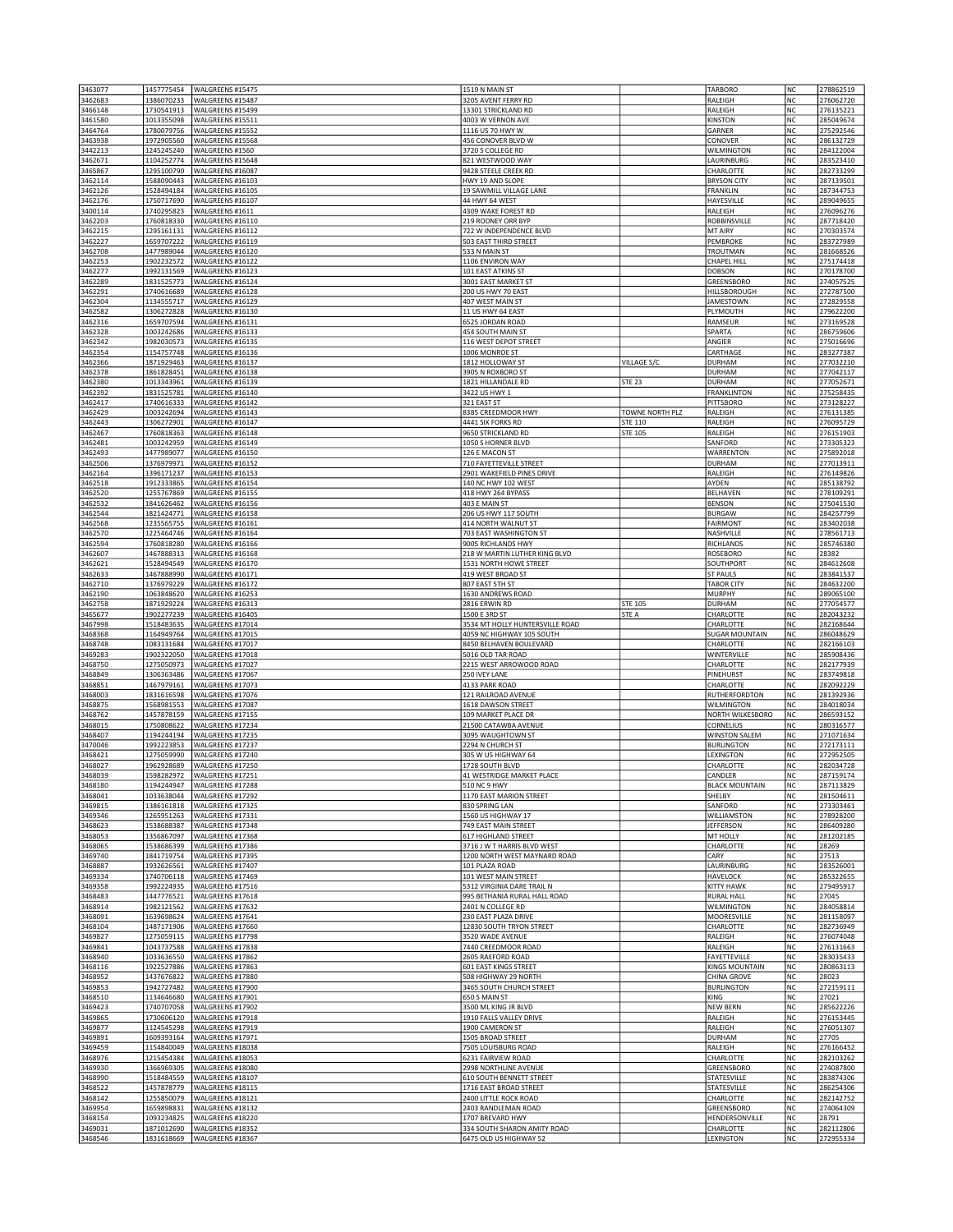| 3469992<br>3468560 | 1427576412<br>1063939106 | WALGREENS #18986<br>WALGREENS #19002            | 200 NORTH LASALLE STREET<br>868 NORTH GREEN STREET                 |                  | <b>DURHAM</b><br><b>MORGANTON</b>         | NC<br><b>NC</b>        | 27705<br>286555610     |
|--------------------|--------------------------|-------------------------------------------------|--------------------------------------------------------------------|------------------|-------------------------------------------|------------------------|------------------------|
| 3468572            | 1689193435               | WALGREENS #19006                                | 101 EAST FLEMING DRIVE                                             |                  | MORGANTON                                 | NC                     | 286553675              |
| 3470008            | 1750800504               | WALGREENS #19008                                | 304 NORTH MADISON BOULEVARD                                        |                  | ROXBORO                                   | <b>NC</b>              | 275735355              |
| 3470010<br>3469043 | 1295253219<br>1821517673 | WALGREENS #19045<br>WALGREENS #19066            | 3611 GROOMETOWN ROAD<br>4305 NC HIGHWAY 49 S                       |                  | GREENSBORO<br>HARRISBURG                  | <b>NC</b><br><b>NC</b> | 274076525<br>28075     |
| 3469548            | 1275051179               | WALGREENS #19096                                | 201 TRADE STREET                                                   |                  | HENDERSON                                 | NC                     | 275363571              |
| 3469055<br>3470022 | 1700304615<br>1629596598 | WALGREENS #19102<br>WALGREENS #19152            | 38 PINECREST PLAZA<br>1700 BATTLEGROUND AVENUE                     |                  | <b>SOUTHERN PINES</b><br>GREENSBORO       | <b>NC</b><br><b>NC</b> | 283874301<br>27408     |
| 3468205            | 1699293662               | WALGREENS #19160                                | <b>36 SUNRISE PARK</b>                                             |                  | SYLVA                                     | NC                     | 287793135              |
| 3468661<br>3469550 | 1003334970<br>1134647001 | WALGREENS #19170<br>WALGREENS #19173            | 1404 NATIONAL HIGHWAY<br>2438 STANTONSBURG ROAD                    |                  | THOMASVILLE<br>GREENVILLE                 | <b>NC</b><br><b>NC</b> | 273602320<br>278347210 |
| 3470034            | 1851819726               | WALGREENS #19175                                | 2462 WYCLIFF ROAD                                                  |                  | RALEIGH                                   | NC                     | 276072903              |
| 3468229            | 1366960338               | WALGREENS #19219<br>WALGREENS #19220            | 590 RUSS AVENUE                                                    |                  | WAYNESVILLE                               | <b>NC</b>              | 287862936              |
| 3469093<br>3469562 | 1760900658<br>1013435874 | WALGREENS #19254                                | 3345 PINEVILLE MATTHEWS ROAD<br>1500 MARTIN LUTHER KING JR PKWY SE |                  | CHARLOTTE<br>WILSON                       | <b>NC</b><br>NC        | 28226<br>27893         |
| 3470058            | 1740708619               | WALGREENS #19300                                | 602 JONES FERRY ROAD                                               | STE G            | CARRBORO                                  | <b>NC</b>              | 275102165              |
| 3469144<br>3468243 | 1306364021<br>1437677135 | WALGREENS #19315<br>WALGREENS #19342            | 1208 SKYWAY DRIVE<br>110 WEST GARRISON BOULEVARD                   |                  | <b>MONROE</b><br><b>GASTONIA</b>          | <b>NC</b><br>NC        | 28110<br>280524330     |
| 3470084            | 1477071199               | WALGREENS #19393                                | 1703 FREEWAY DRIVE                                                 |                  | REIDSVILLE                                | NC                     | 273207121              |
| 3470096<br>3470109 | 1821516543<br>1962920512 | WALGREENS #19403<br>WALGREENS #19475            | 3432 EDWARDS MILL ROAD<br>1560 NC HWY 56                           |                  | RALEIGH<br>CREEDMOOR                      | <b>NC</b><br>NC        | 276125360<br>275228295 |
| 3470111            | 1932627734               | WALGREENS #19513                                | 109 SOUTH VAN BUREN ROAD                                           |                  | EDEN                                      | NC                     | 272885026              |
| 3441906<br>3469168 | 1104831106<br>1013435742 | WALGREENS #1956<br>WALGREENS #19644             | 319 VILLAGE RD NE<br>7860 RAEFORD ROAD                             |                  | LELAND<br>FAYETTEVILLE                    | NC<br>NC               | 284517417<br>283046018 |
| 3469182            | 1912425646               | WALGREENS #19646                                | 7115 E W.T. HARRIS BLVD                                            |                  | CHARLOTTE                                 | NC                     | 282271009              |
| 3468293            | 1558889279               | WALGREENS #19652                                | 10 NEW CLYDE HIGHWAY                                               |                  | CANTON                                    | NC                     | 28716                  |
| 3469207<br>3469219 | 1275051989<br>1891213518 | WALGREENS #19654<br>WALGREENS #19702            | 544 PROVIDENCE ROAD<br>8520 PARK ROAD                              |                  | CHARLOTTE<br>CHARLOTTE                    | NC<br>NC               | 282071602<br>28210     |
| 3468685            | 1831617562               | WALGREENS #19776                                | 1107 EAST DIXIE DRIVE                                              |                  | ASHEBORO                                  | <b>NC</b>              | 272038813              |
| 3468697<br>3469699 | 1073031704<br>1831617232 | WALGREENS #19825<br>WALGREENS #19865            | 6798 SHALLOWFORD ROAD<br>3590 SUNSET AVENUE                        |                  | LEWISVILLE<br>ROCKY MOUNT                 | <b>NC</b><br>NC        | 270239724<br>278043408 |
| 3469245            | 1487172961               | WALGREENS #19877                                | 10020 PINEVILLE MATTHEWS ROAD                                      |                  | PINEVILLE                                 | <b>NC</b>              | 281347552              |
| 3468700            | 1174041651               | WALGREENS #19890                                | 932 SOUTH STATE ST                                                 |                  | YADKINVILLE                               | NC                     | 270556765              |
| 3469257<br>3469714 | 1154849636<br>1477071694 | WALGREENS #19907<br>WALGREENS #19935            | 5989 MORGANTON ROAD<br>1601 CROSS LINK RD                          | STE 51           | FAYETTEVILLE<br>RALEIGH                   | NC<br>NC               | 283141353<br>276104186 |
| 3468724            | 1003334228               | WALGREENS #19937                                | 1485 RIVER RIDGE DRIVE                                             |                  | CLEMMONS                                  | NC                     | 27012                  |
| 3470159<br>3468356 | 1174041545<br>1376061507 | WALGREENS #19942<br>WALGREENS #19943            | 509 WEST WHITAKER MILL ROAD<br>2465 SOUTH NEW HOPE ROAD            |                  | RALEIGH<br><b>GASTONIA</b>                | NC<br><b>NC</b>        | 276082400<br>280548433 |
| 3470161            | 1801314034               | WALGREENS #19949                                | 901 EAST BESSEMER AVENUE                                           |                  | GREENSBORO                                | NC                     | 27405                  |
| 3469726            | 1447778675               | WALGREENS #19980                                | 2811 ROGERS RD                                                     |                  | <b>WAKE FOREST</b>                        | NC                     | 275873893              |
| 3469271<br>3472026 | 1083132211<br>1811539547 | WALGREENS #19992<br>WALGREENS #21283            | 205 SALISBURY AVENUE<br>3333 SILAS CREEK PARKWAY                   | STE T10479       | ALBEMARLE<br><b>WINSTON SALEM</b>         | NC<br><b>NC</b>        | 280013357<br>271033013 |
| 3472014            | 1710529458               | WALGREENS #21284                                | 200 HAWTHORNE LANE                                                 | <b>STE T1578</b> | CHARLOTTE                                 | NC                     | 282042515              |
| 3472002<br>3462669 | 1528600269<br>1700212230 | WALGREENS #21285<br>WALGREENS #21340            | 212-A MOORE RD<br>915 SE SECOND ST                                 |                  | KING<br>SNOW HILL                         | NC<br>NC               | 270218703<br>285801619 |
| 3401279            | 1003821182               | WALGREENS #2222                                 | 2001 NEUSE BLVD                                                    |                  | <b>NEW BERN</b>                           | NC                     | 285603470              |
| 3458571            | 1669771796               | WALGREENS #2530                                 | 5098 SOUTHPORT SUPPLY RD SE                                        |                  | SOUTHPORT                                 | NC<br>NC               | 284618746<br>286076154 |
| 3401053<br>3402269 | 1386659464<br>1831104926 | WALGREENS #2540<br>WALGREENS #2696              | 2184 BLOWING ROCK RD<br>951 DAVIE AVE                              |                  | <b>BOONE</b><br>STATESVILLE               | NC                     | 286775301              |
| 3400087            | 1922013002               | WALGREENS #2700                                 | 1993 DICKERSON BLVD                                                |                  | <b>MONROE</b>                             | NC                     | 281102795              |
| 3435472<br>3436208 | 1477568574<br>1386659480 | WALGREENS #4546<br>WALGREENS #4547              | 3080 MILTON RD<br>8538 N TRYON ST                                  |                  | CHARLOTTE<br>CHARLOTTE                    | NC<br>NC               | 282155524<br>282623421 |
| 3436309            | 1003821109               | WALGREENS #4549                                 | 9202 LAWYERS RD                                                    |                  | MINT HILL                                 | NC                     | 282275144              |
| 3437387            | 1730194838<br>1912912015 | WALGREENS #4843                                 | 6802 W WILKINSON BLVD<br>3251 FREEDOM DR                           |                  | <b>BELMONT</b><br>CHARLOTTE               | <b>NC</b><br><b>NC</b> | 280126204<br>282082816 |
| 3436664<br>3437399 | 1649285743               | WALGREENS #4869<br>WALGREENS #4871              | 1310 S CANNON BLVD                                                 |                  | KANNAPOLIS                                | NC                     | 280836233              |
| 3438505            | 1558376657               | WALGREENS #5761                                 | 4701 SOUTH BLVD                                                    |                  | CHARLOTTE                                 | <b>NC</b>              | 282172117              |
| 3438783<br>3439494 | 1376558478<br>1245247204 | WALGREENS #5877<br>WALGREENS #6315              | 1902 W FRANKLIN BLVD<br>2019 N MAIN ST                             |                  | GASTONIA<br><b>HIGH POINT</b>             | <b>NC</b><br><b>NC</b> | 280521335<br>272622133 |
| 3406899            | 1275671703               | WALGREENS #6479                                 | 1220 MATTHEWS TOWNSHIP PKWY                                        |                  | <b>MATTHEWS</b>                           | <b>NC</b>              | 281050218              |
| 3440079<br>3438858 | 1952318917<br>1285649384 | WALGREENS #6480<br>WALGREENS #6547              | 2800 W MALLARD CREEK CHURCH RD<br>3300 RAMSEY ST                   |                  | CHARLOTTE<br>FAYETTEVILLE                 | NC<br>NC               | 282622683<br>283017624 |
| 3440170            | 1679588776               | WALGREENS #6548                                 | 1600 SKIBO ROAD                                                    |                  | <b>FAYETTEVILLE</b>                       | <b>NC</b>              | 283033480              |
| 3439103            | 1093720195               | WALGREENS #6579                                 | 671 S MEMORIAL DR                                                  |                  | GREENVILLE                                | NC                     | 278342856              |
| 3439470<br>3441576 | 1811902919<br>1013924018 | WALGREENS #6688<br>WALGREENS #6690              | 542 RIVER HWY<br>3634 REYNOLDA RD                                  |                  | MOORESVILLE<br><b>WINSTON SALEM</b>       | NC<br><b>NC</b>        | 281176829<br>271062230 |
| 3440598            | 1205841301               | WALGREENS #6742                                 | 2500 E FRANKLIN BLVD                                               |                  | <b>GASTONIA</b>                           | <b>NC</b>              | 280567262              |
| 3440827<br>3439595 | 1750398756               | WALGREENS #6812<br>1043227002   WALGREENS #6813 | 3701 W GATE CITY BLVD<br>4701 W MARKET                             |                  | GREENSBORO<br>GREENSBORO                  | NC<br><b>NC</b>        | 274074627<br>274071233 |
| 3439393            | 1902811003               | WALGREENS #6926                                 | 3001 NC HWY 42 W                                                   |                  | WILSON                                    | <b>NC</b>              | 278937735              |
| 3439545<br>3440500 | 1154338119<br>1396750493 | WALGREENS #6927<br>WALGREENS #6951              | 2653 WARD BLVD<br>4521 OLEANDER DR                                 |                  | WILSON<br>WILMINGTON                      | NC<br>NC               | 278931667<br>284035011 |
| 3439824            | 1720093826               | WALGREENS #7096                                 | 1706 N SANDHILLS BLVD                                              |                  | ABERDEEN                                  | NC                     | 283152338              |
| 3440081            | 1851306955               | WALGREENS #7153                                 | 2960 HOPE MILLS RD                                                 |                  | <b>FAYETTEVILLE</b>                       | NC                     | 283068348              |
| 3440360<br>3406154 | 1588679682<br>1376565465 | WALGREENS #7168<br>WALGREENS #7169              | 3441 KILDAIRE FARM RD<br>600 STONE COVE LN                         |                  | CARY<br>CARY                              | NC<br>NC               | 275181545<br>275198407 |
| 3440699            | 1932114030               | WALGREENS #7170                                 | 1401 N MAIN ST                                                     |                  | <b>FUQUAY VARINA</b>                      | NC                     | 275269024              |
| 3441172<br>3440118 | 1114932118<br>1760497861 | WALGREENS #7278<br>WALGREENS #7280              | 1906 W INNES ST<br>1015 RANDOLPH ST                                |                  | SALISBURY<br>THOMASVILLE                  | NC<br>NC               | 281442433<br>273605876 |
| 3442148            | 1831104835               | WALGREENS #7317                                 | 6405 FAYETTEVILLE RD                                               |                  | DURHAM                                    | <b>NC</b>              | 277138713              |
| 3441918            | 1831106830<br>1114932217 | WALGREENS #7341                                 | 2323 NW MAYNARD RD                                                 |                  | CARY<br>CHARLOTTE                         | <b>NC</b><br><b>NC</b> | 275138826              |
| 3440613<br>3405950 | 1306873666               | WALGREENS #7342<br>WALGREENS #7365              | 7711 COLONY RD<br>511 W WILLIAMS ST                                |                  | APEX                                      | NC                     | 282267673<br>275021832 |
| 3401332            | 1912912098               | WALGREENS #7397                                 | 2125 CLOVERDALE AVE                                                |                  | <b>WINSTON SALEM</b>                      | <b>NC</b>              | 271032506              |
| 3441184<br>3441134 | 1023023025<br>1205841202 | WALGREENS #7398<br>WALGREENS #7400              | 1411 OXFORD RD<br>16711 BIRKDALE COMMONS PKWY                      |                  | HENDERSON<br>HUNTERSVILLE                 | NC<br>NC               | 275364967<br>280784412 |
| 3440839            | 1578578670               | WALGREENS #7401                                 | 13720 HIGHWAY 74                                                   |                  | <b>INDIAN TRAIL</b>                       | NC                     | 280797600              |
| 3441843<br>3440637 | 1487669487<br>1023023124 | WALGREENS #7475<br>WALGREENS #7476              | 101 SMITH CHURCH RD<br>1200 S CROATAN HWY                          |                  | <b>ROANOKE RAPIDS</b><br>KILL DEVIL HILLS | NC<br><b>NC</b>        | 278704941<br>279488920 |
| 3440790            | 1669487765               | WALGREENS #7479                                 | 1956 S HORNER BLVD                                                 |                  | SANFORD                                   | NC                     | 273305841              |
| 3440841            | 1487669586               | WALGREENS #7548                                 | 2624 SUNSET AVE                                                    |                  | <b>ROCKY MOUNT</b>                        | NC                     | 278043747              |
| 3441475<br>3441564 | 1841205846<br>1669489662 | WALGREENS #7549<br>WALGREENS #7622              | 4408 NEW BERN AVE<br>2606 E ASH ST                                 |                  | RALEIGH<br>GOLDSBORO                      | <b>NC</b><br>NC        | 276101444<br>275344515 |
| 3440889            | 1396750394               | WALGREENS #7646                                 | 2915 N CENTER ST                                                   |                  | <b>HICKORY</b>                            | NC                     | 286011158              |
| 3441401<br>3404390 | 1932114931<br>1033256474 | WALGREENS #7647<br>WALGREENS #7699              | 3488 ROBINHOOD RD<br>1495 CONCORD PKWY N                           |                  | <b>WINSTON SALEM</b><br>CONCORD           | NC<br>NC               | 271064702<br>280252932 |
| 3442085            | 1740297746               | WALGREENS #7715                                 | 103 GREENVILLE BLVD SE                                             |                  | GREENVILLE                                | NC                     | 278585707              |
| 3442035            | 1922013929               | WALGREENS #7748                                 | 359 WESTERN BLVD                                                   |                  | <b>JACKSONVILLE</b>                       | NC                     | 285466347              |
| 3440788<br>3403449 | 1750396859<br>1295740397 | WALGREENS #7749<br>WALGREENS #7766              | 852 SUNSET BLVD N<br>1510 SARDIS RD N                              |                  | <b>SUNSET BEACH</b><br>CHARLOTTE          | NC<br>NC               | 284684262<br>282701408 |
| 3441716            | 1922015924               | WALGREENS #7767                                 | 5230 POPLAR TENT RD                                                |                  | CONCORD                                   | NC                     | 280277757              |
| 3441502<br>3441893 | 1750396750<br>1295740298 | WALGREENS #7801<br>WALGREENS #7805              | 11306 US 70 BUSINESS HWY W<br>3296 VILLAGE DR                      |                  | CLAYTON<br>FAYETTEVILLE                   | NC<br>NC               | 275202206<br>283043817 |
| 3441514            | 1669487666               | WALGREENS #7823                                 | 1835 HENDERSONVILLE RD                                             |                  | ASHEVILLE                                 | NC                     | 288033204              |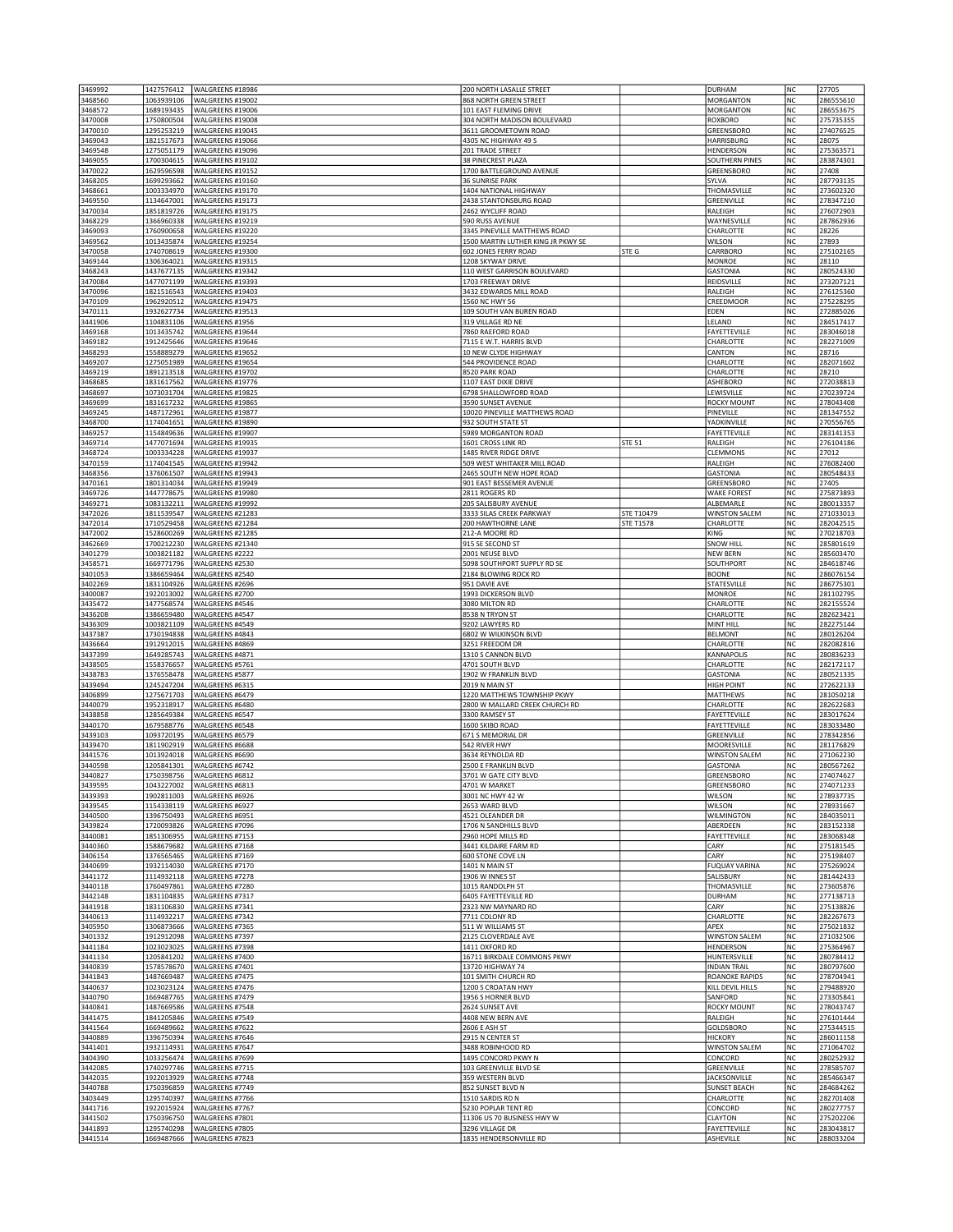| 3400948            | 1568477644               | WALGREENS #7919                                      | 6861 MARKET ST                                      |                  | <b>WILMINGTON</b>                  | NC              | 284059724              |
|--------------------|--------------------------|------------------------------------------------------|-----------------------------------------------------|------------------|------------------------------------|-----------------|------------------------|
| 3403160            | 1659386746               | WALGREENS #7978                                      | 1395 W D ST                                         |                  | NORTH WILKESBORO                   | NC              | 286593505              |
| 3441588            | 1578578571               | WALGREENS #7981                                      | 1361 LAKE PARK BLVD N                               |                  | CAROLINA BEACH                     | NC              | 284283946              |
| 3401762            | 1649285727               | WALGREENS #9084                                      | 3431 MATTHEWS-MINT HILL RD                          |                  | MATTHEWS                           | NC              | 281054030              |
| 3401469            | 1821003906               | WALGREENS #9090                                      | 317 S MAIN ST                                       |                  | GRAHAM                             | <b>NC</b>       | 272533319              |
| 3401659            | 1730194812               | WALGREENS #9135                                      | 3529 N ELM ST                                       |                  | GREENSBORO                         | <b>NC</b>       | 274053108              |
| 3403172            | 1568477651               | WALGREENS #9156                                      | 941 DURHAM RD                                       |                  | <b>WAKE FOREST</b>                 | NC              | 275878794              |
| 3458230            | 1114229846               | WALGREENS #9184                                      | 11200 PROVIDENCE RD W                               |                  | CHARLOTTE                          | <b>NC</b>       | 282771535              |
| 3402310            | 1740295831               | WALGREENS #9191<br>WALGREENS #9236                   | 4996 COUNTRY CLUB RD<br>3703 LAWNDALE DR            |                  | <b>WINSTON SALEM</b>               | NC              | 271044506              |
| 3401154<br>3404679 | 1194730275<br>1013922111 | WALGREENS #9288                                      | 2202 WAYNE MEMORIAL DR                              |                  | GREENSBORO<br>GOLDSBORO            | NC<br><b>NC</b> | 274553001<br>275341724 |
| 3406510            | 1194806240               | WALGREENS #9458                                      | 841 MERRIMON AVE                                    |                  | ASHEVILLE                          | NC              | 288042404              |
| 3405013            | 1740295849               | WALGREENS #9462                                      | 601 COLLEGE ST                                      |                  | <b>CLINTON</b>                     | NC              | 283283501              |
| 3405885            | 1144267501               | WALGREENS #9527                                      | 904 N MAIN ST                                       |                  | <b>HIGH POINT</b>                  | NC              | 272623924              |
| 3405277            | 1790729457               | WALGREENS #9555                                      | 7143 KNIGHTDALE BLVD                                |                  | KNIGHTDALE                         | NC              | 275457717              |
| 3403209            | 1477568566               | WALGREENS #9558                                      | 2795 LEWISVILLE CLEMMONS RD                         |                  | CLEMMONS                           | NC              | 270128715              |
| 3405037            | 1659386753               | WALGREENS #9562                                      | 820 N DEKALB ST                                     |                  | SHELBY                             | <b>NC</b>       | 281503914              |
| 3410329            | 1093993206               | WALGREENS #9634                                      | 6901 GLENWOOD AVE                                   |                  | RALEIGH                            | NC              | 276127142              |
| 3408754            | 1326245176               | WALGREENS #9635                                      | 3101 NEW BERN AVE                                   |                  | RALEIGH                            | NC              | 276101216              |
| 3405152            | 1568477669               | WALGREENS #9661                                      | 705 JAKE ALEXANDER BLVD W                           |                  | SALISBURY                          | NC              | 281471200              |
| 3409895            | 1841473972               | WALGREENS #9757                                      | 8010 TRYON WOODS DRIVE                              |                  | CARY                               | NC              | 275187157              |
| 3406065            | 1245274018               | WALGREENS #9898                                      | 803 N JK POWELL BLVD                                |                  | WHITEVILLE                         | NC              | 284722122              |
| 3417258<br>3405760 | 1336472802<br>1053359703 | WALGREENS #9930<br>WALGREENS #9931                   | 601 SPARTANBURG HWY<br>8290 MARKET ST               |                  | HENDERSONVILLE<br>WILMINGTON       | NC<br><b>NC</b> | 287925762<br>284119388 |
| 3406964            | 1669510459               | WALGREENS #9988                                      | 627 E 12TH ST                                       |                  | <b>WASHINGTON</b>                  | NC              | 278893408              |
| 3462099            | 1558796177               | WALGREENS 16101                                      | 286 MAIN ST                                         |                  | ANDREWS                            | NC              | 289019250              |
| 3462102            | 1568898625               | WALGREENS 16102                                      | 1124 PATTON AVE                                     |                  | ASHEVILLE                          | NC              | 288062706              |
| 3472038            | 1275175903               | WALGREENS 21282                                      | 255-A CHARLOIS BLVD                                 |                  | <b>WINSTON SALEM</b>               | NC              | 271031507              |
| 3411763            | 1760638829               | <b>WALKERS DRUG STORE</b>                            | 8145 ARDREY KELL RD                                 | <b>SUITE 105</b> | CHARLOTTE                          | NC              | 28277                  |
| 3401851            | 1396800710               | <b>WALKER'S DRUG STORE</b>                           | 4390 COLWICK RD                                     |                  | CHARLOTTE                          | <b>NC</b>       | 282112395              |
| 3404946            | 1215979034               | WALKERTOWN FAMILY PHARMACY INC                       | 2905 DARROW ROAD                                    |                  | WALKERTOWN                         | <b>NC</b>       | 27051                  |
| 3413793            | 1285789024               | <b>WALLYS PHARMACY</b>                               | 933 ROCKFORD ST                                     |                  | <b>MOUNT AIRY</b>                  | NC              | 270305356              |
| 3424695            | 1336166578               | WALMART PHARMACY 10-0515                             | 2330 HIGHWAY 19                                     |                  | <b>MURPHY</b>                      | NC              | 289069029              |
| 3423023            | 1346267580               | WALMART PHARMACY 10-0877                             | 2406 W ROOSEVELT BLV                                |                  | MONROE                             | NC              | 28110                  |
| 3423996            | 1235157033               | WALMART PHARMACY 10-0948                             | 2525 HWY 70 SE                                      |                  | <b>HICKORY</b>                     | NC              | 28602                  |
| 3423592            | 1326066127               | WALMART PHARMACY 10-1010                             | 720 E US HIGHWAY 74 STE 1P                          |                  | ROCKINGHAM                         | <b>NC</b>       | 283797598              |
| 3424087<br>3424099 | 1073530218<br>1982621124 | WALMART PHARMACY 10-1027<br>WALMART PHARMACY 10-1034 | 150 CONCORD COMMONS<br>705 EAST DIXON BLVD.         |                  | CONCORD<br>SHELBY                  | NC<br>NC        | 28027<br>28150         |
| 3423972            | 1255358495               | WALMART PHARMACY 10-1036                             | 197 PLAZA DRIVE                                     |                  | <b>FOREST CITY</b>                 | NC              | 28043                  |
| 3424051            | 1164449302               | WALMART PHARMACY 10-1039                             | 2241 ROCKFORD ST                                    |                  | <b>MOUNT AIRY</b>                  | NC              | 27030                  |
| 3424467            | 1518984756               | WALMART PHARMACY 10-1060                             | <b>G120 MORGANTON HEIGHTS BLVD</b>                  |                  | MORGANTON                          | NC              | 28655                  |
| 3424227            | 1790702934               | WALMART PHARMACY 10-1064                             | 935 BLOWING ROCK BLVD                               |                  | LENOIR                             | <b>NC</b>       | 28645                  |
| 3424479            | 1427075662               | WALMART PHARMACY 10-1096                             | 261 COOPER CREEK DRIVE                              |                  | MOCKSVILLE                         | <b>NC</b>       | 27028                  |
| 3424277            | 1609893841               | WALMART PHARMACY 10-1097                             | 250 TURNER STREET                                   |                  | ABERDEEN                           | NC              | 28315                  |
| 3424912            | 1245257484               | WALMART PHARMACY 10-1131                             | 901 NC HIGHWAY 16 SOUTH                             |                  | TAYLORSVILLE                       | NC              | 28681                  |
| 3425178            | 1972520112               | WALMART PHARMACY 10-1132                             | 1226 EAST DIXIE DRIVE                               |                  | ASHEBORO                           | NC              | 27203                  |
| 3424948            | 1154348399               | WALMART PHARMACY 10-1133                             | 781 LEONARD AVENUE                                  |                  | ALBEMARLE                          | NC              | 28001                  |
| 3425180            | 1881611028               | WALMART PHARMACY 10-1155                             | 5070 FAYETTEVILLE                                   |                  | LUMBERTON                          | NC              | 28358                  |
| 3425293            | 1609893858               | WALMART PHARMACY 10-1156                             | 169 NORMAN STATION BLVD                             |                  | MOORESVILLE                        | <b>NC</b>       | 28117                  |
| 3425091            | 1144248949               | WALMART PHARMACY 10-1166                             | 1347 WEST BROAD                                     |                  | ELIZABETHTOWN                      | NC              | 28337                  |
| 3424998            | 1063439206               | WALMART PHARMACY 10-1179<br>WALMART PHARMACY 10-1191 | <b>60 AIRPORT RD</b>                                |                  | ARDEN<br>HILLSBOROUGH              | NC<br>NC        | 287049405<br>27278     |
| 3426144<br>3425421 | 1285652081<br>1669499810 | WALMART PHARMACY 10-1197                             | 501 HAMPTON POINTE BLVD<br>1511 BENVENUE RD         |                  | <b>ROCKY MOUNT</b>                 | NC              | 27804                  |
| 3425750            | 1831116086               | WALMART PHARMACY 10-1209                             | 306 N GENERALS BLVD                                 |                  | LINCOLNTON                         | <b>NC</b>       | 28092                  |
| 3425558            | 1578580726               | WALMART PHARMACY 10-1217                             | 273 COMMONS DR                                      |                  | FRANKLIN                           | <b>NC</b>       | 287345250              |
| 3425281            | 1790702942               | WALMART PHARMACY 10-1236                             | 1002 N SPENCE AVE                                   |                  | GOLDSBORO                          | <b>NC</b>       | 27534                  |
| 3425306            | 1750308904               | WALMART PHARMACY 10-1237                             | 590 JACKSON BLVD                                    |                  | ERWIN                              | NC              | 28339                  |
| 3425914            | 1740207992               | WALMART PHARMACY 10-1238                             | 1550 SKIBO ROAD                                     |                  | FAYETTEVILLE                       | <b>NC</b>       | 28303                  |
| 3425560            | 1295752442               | WALMART PHARMACY 10-1242                             | 250 HIGHLANDS SQUARE DRIVE                          |                  | HENDERSONVILLE                     | NC              | 28792                  |
| 3426081            | 1376561175               | WALMART PHARMACY 10-1255                             | 901 US HWY 401 BYPASS                               |                  | LAURINBURG                         | NC              | 28352                  |
| 3425736            | 1013934264               | WALMART PHARMACY 10-1261                             | 4601 RAMSEY STREET                                  |                  | FAYETTEVILLE                       | NC              | 28311                  |
| 3425748            | 1922025170               | WALMART PHARMACY 10-1268                             | 200 COLUMBUS CORNERS DRIVE                          |                  | WHITEVILLE                         | NC              | 28472                  |
| 3426005            | 1568489714               | WALMART PHARMACY 10-1287                             | 3141 GARDEN ROAD                                    |                  | <b>BURLINGTON</b>                  | NC              | 27215                  |
| 3425988            | 1659398808               |                                                      | 1049 DURHAM ROAD, SUITE A                           |                  |                                    | NC              | 27573                  |
| 3426093<br>3426257 |                          | WALMART PHARMACY 10-1288                             |                                                     |                  | <b>ROXBORO</b>                     |                 |                        |
|                    | 1477570620               | WALMART PHARMACY 10-1290                             | 1801 US HWY 421                                     |                  | WILKESBORO                         | NC              | 28697                  |
|                    | 1194742346               | WALMART PHARMACY 10-1298                             | 2025 N MARINE ROAD                                  |                  | <b>JACKSONVILLE</b>                | NC              | 28546                  |
| 3425774            | 1558389353               | WALMART PHARMACY 10-1300                             | 3105 MLK JR BLVD                                    |                  | NEW BERN<br><b>SPRING LAKE</b>     | <b>NC</b>       | 28562                  |
| 3426156<br>3427160 | 1386661536<br>1720005978 | WALMART PHARMACY 10-1312<br>WALMART PHARMACY 10-1317 | <b>670 LILLINGTON HWY</b><br>125 BLEACHERY BLVD     |                  | ASHEVILLE                          | <b>NC</b><br>NC | 28390<br>28805         |
| 3426308            | 1912924168               | WALMART PHARMACY 10-1321                             | 1299 NORTH BRIGHTLEAF                               |                  | SMITHFIELD                         | NC              | 27577                  |
| 3426651            | 1558388702               | WALMART PHARMACY 10-1322                             | 160 LOWES BLVD                                      |                  | LEXINGTON                          | NC              | 27292                  |
| 3425990            | 1467470260               | WALMART PHARMACY 10-1337                             | 548 CC CAMP RD                                      |                  | ELKIN                              | NC              | 286218704              |
| 3426889            | 1093732240               | WALMART PHARMACY 10-1348                             | 5135 CAROLINA BEACH ROAD                            |                  | <b>WILMINGTON</b>                  | NC              | 28412                  |
| 3426574            | 1730106980               | WALMART PHARMACY 10-1352                             | 5625 S NC 41 HWY                                    |                  | WALLACE                            | <b>NC</b>       | 28466                  |
| 3426586            | 1649297896               | WALMART PHARMACY 10-1354                             | 570 PAMLICO PLAZA                                   |                  | <b>WASHINGTON</b>                  | NC              | 27889                  |
| 3426346            | 1821015074               | WALMART PHARMACY 10-1355                             | 300 NC HIGHWAY 24                                   |                  | MOREHEAD CITY                      | NC              | 285572551              |
| 3426687            | 1467479618               | WALMART PHARMACY 10-1372                             | 4500 FAYETTEVILLE RD                                |                  | RALEIGH                            | NC              | 276033614              |
| 3426699            | 1376560524               | WALMART PHARMACY 10-1379                             | 210 GREENVILLE BLVD                                 |                  | GREENVILLE                         | NC              | 27834                  |
| 3426702            | 1093733891               | WALMART PHARMACY 10-1385<br>WALMART PHARMACY 10-1392 | 3000 EAST FRANKLIN BLVD<br>5226 SIGMON ROAD         |                  | <b>GASTONIA</b>                    | NC<br><b>NC</b> | 28054<br>28403         |
| 3426269<br>3426714 | 1003833252<br>1285651430 | WALMART PHARMACY 10-1452                             | 3209 PINEVILLE MATTHEWS RD                          |                  | <b>WILMINGTON</b><br>CHARLOTTE     | <b>NC</b>       | 28226                  |
| 3427069            | 1902823156               | WALMART PHARMACY 10-1464                             | 8180 SOUTH TRYON STREET                             |                  | CHARLOTTE                          | NC              | 28273                  |
| 3427778            | 1447278247               | WALMART PHARMACY 10-1498                             | 3738 N BATTLEGROUND AVE                             |                  | GREENSBORO                         | NC              | 27410                  |
| 3427211            | 1598782757               | WALMART PHARMACY 10-1502                             | 251 PREMIER BLVD                                    |                  | <b>ROANOKE RAPIDS</b>              | NC              | 27870                  |
| 3426980            | 1902824709               | WALMART PHARMACY 10-1527                             | 101 TANGLEWOOD PKWY                                 |                  | <b>ELIZABETH CITY</b>              | NC              | 27909                  |
| 3427158            | 1811914062               | WALMART PHARMACY 10-1552                             | 323 SO. ARLINGTON ST.                               |                  | SALISBURY                          | NC              | 28144                  |
| 3427348            | 1407873664               | WALMART PHARMACY 10-1558                             | 304 E ARBOR LANE                                    |                  | EDEN                               | NC              | 27288                  |
| 3427413            | 1134146392               | WALMART PHARMACY 10-1579                             | 1015 LEWIS ST                                       |                  | OXFORD                             | NC              | 275656115              |
| 3427994            | 1689691842               | WALMART PHARMACY 10-1613                             | 2628 SOUTH MAIN STREET                              |                  | <b>HIGH POINT</b>                  | NC              | 27263                  |
| 3427350            | 1316964570               | WALMART PHARMACY 10-1614                             | 1525 GLENN SCHOOL RD                                |                  | <b>DURHAM</b>                      | NC              | 27704                  |
| 3427401            | 1225055486               | WALMART PHARMACY 10-1641                             | 1529 WASHINGTON ST.                                 |                  | WILLIAMSTON                        | NC              | 27892                  |
| 3427475            | 1043237209               | WALMART PHARMACY 10-1661                             | 4101 W VERNON AVENUE                                |                  | <b>KINSTON</b>                     | <b>NC</b>       | 28504                  |
| 3427780            | 1770500936               | WALMART PHARMACY 10-1662                             | 1116 CROSSROADS DRIVE                               |                  | STATESVILLE                        | NC              | 28625                  |
| 3427487<br>3429568 | 1952328114<br>1396762555 | WALMART PHARMACY 10-1663<br>WALMART PHARMACY 10-1664 | 135 TOWN CENTER LOOP<br>2500 FORREST HILLS          |                  | WAYNESVILLE<br>WILSON              | NC<br>NC        | 287866871<br>27893     |
| 3427665            | 1861419020               | WALMART PHARMACY 10-1666                             | 3850 E INDEPENDENCE BLVD                            |                  | CHARLOTTE                          | NC              | 28205                  |
| 3428061            | 1497772651               | WALMART PHARMACY 10-1694                             | 2875 SUGAR HILL RD                                  |                  | <b>MARION</b>                      | NC              | 28752                  |
| 3428112            | 1306863568               | WALMART PHARMACY 10-1751                             | 6600 GLENWOOD AVENUE                                |                  | RALEIGH                            | NC              | 27612                  |
| 3428403            | 1356369151               | WALMART PHARMACY 10-1767                             | 4540 MAIN ST                                        |                  | SHALLOTTE                          | <b>NC</b>       | 284704446              |
| 3428249            | 1215954474               | WALMART PHARMACY 10-1774                             | 3310 NC HIGHWAY 87 S                                |                  | SANFORD                            | NC              | 273309628              |
| 3428605            | 1033136296               | WALMART PHARMACY 10-1795                             | 177 FOREST GATE DR                                  |                  | PISGAH FOREST                      | NC              | 287687903              |
| 3428477            | 1124045380               | WALMART PHARMACY 10-1816                             | 7106 KNIGHTDALE BLVD                                |                  | KNIGHTDALE                         | NC              | 27545                  |
| 3428617            | 1942227103               | WALMART PHARMACY 10-1821                             | 9101 ALBEMARLE ROAD                                 |                  | CHARLOTTE                          | NC              | 28227                  |
| 3428807<br>3428667 | 1760409924<br>1851318018 | WALMART PHARMACY 10-1842<br>WALMART PHARMACY 10-1849 | 4424 WEST WENDOVER AVE.<br>320 EAST HANES MILL ROAD |                  | GREENSBORO<br><b>WINSTON SALEM</b> | NC<br>NC        | 27407<br>27105         |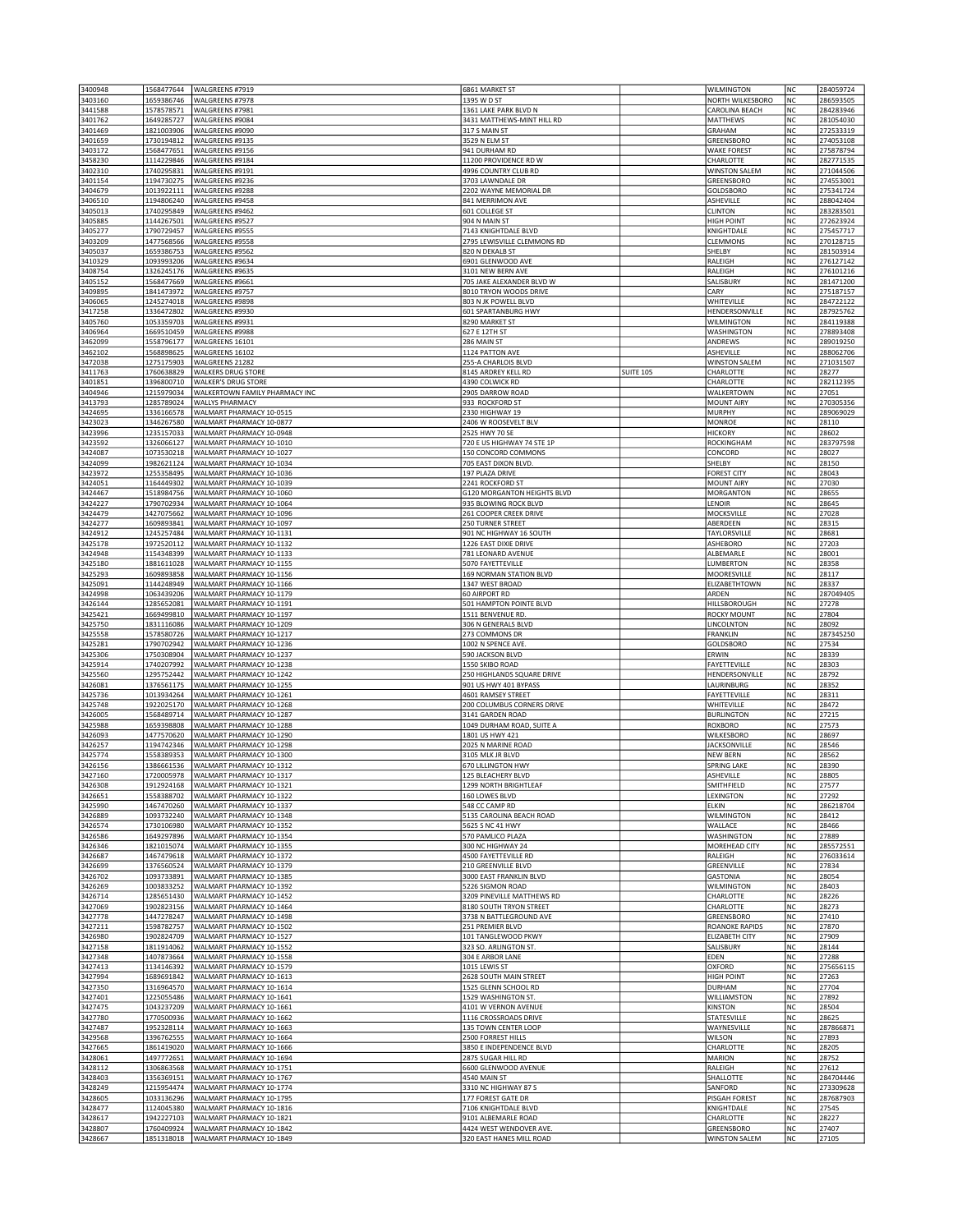| 3429037            | 1265450068               | WALMART PHARMACY 10-1950                             | 2150 US HIGHWAY 13 S                              | <b>AHOSKIE</b>                      | NC              | 279109481              |
|--------------------|--------------------------|------------------------------------------------------|---------------------------------------------------|-------------------------------------|-----------------|------------------------|
| 3429152            | 1679590830               | WALMART PHARMACY 10-1953                             | 705 RETAIL WAY                                    | LOUISBURG                           | NC              | 27549                  |
| 3429392            | 1588681746               | WALMART PHARMACY 10-2000                             | 5400 N CROATAN HWY/SUITE 100                      | KITTY HAWK                          | NC              | 27949                  |
| 3429772            | 1114944378               | WALMART PHARMACY 10-2005                             | 2420 SUPERCENTER DRIVE N.E.                       | KANNAPOLIS                          | <b>NC</b>       | 28083                  |
| 3429710            | 1205853462               | WALMART PHARMACY 10-2058                             | 1725 NEW HOPE CHURCH ROAD                         | RALEIGH                             | <b>NC</b>       | 27609                  |
| 3431032            | 1023035284               | WALMART PHARMACY 10-2134                             | 7735 N TRYON ST                                   | CHARLOTTE                           | NC              | 282623498              |
| 3431727            | 1841217007               | WALMART PHARMACY 10-2137                             | 5450 NEW HOPE COMMONS DRIVE                       | <b>DURHAM</b>                       | NC              | 27707                  |
| 3431739            | 1750308912               | WALMART PHARMACY 10-2247                             | 2010 KILDAIRE FARM ROAD                           | CARY                                | NC              | 27511                  |
| 3431385            | 1932126190               | WALMART PHARMACY 10-2256                             | 200 NORTH COOPER ROAD                             | HENDERSON                           | NC              | 27536                  |
| 3461491            | 1376980789               | WALMART PHARMACY 10-2414                             | 973 N HARRISON AVE                                | CARY                                | lnc             | 275133904              |
| 3432224            | 1669499828               | WALMART PHARMACY 10-2440                             | 210 WAL-MART PLAZA                                | SYLVA                               | NC              | 28779                  |
| 3434711            | 1487671640               | WALMART PHARMACY 10-2472                             | 4550 KESTER MILL ROAD                             | <b>WINSTON SALEM</b>                | NC              | 27103                  |
| 3432818            | 1578580734               | WALMART PHARMACY 10-2496                             | 200 WATAUGA VILLAGE DRIVE                         | <b>BOONE</b>                        | NC              | 28607                  |
| 3436258            | 1164449336               | WALMART PHARMACY 10-2580                             | 1415 SUNSET AVENUE                                | <b>CLINTON</b>                      | NC              | 28328                  |
| 3436373            | 1073530242               | WALMART PHARMACY 10-2704                             | 1021 HIGH POINT ROAD                              | RANDLEMAN                           | NC              | 27317                  |
| 3437262            | 1790702967               | WALMART PHARMACY 10-2730                             | 110 RIVER OAKS DRIVE                              | TARBORO                             | <b>NC</b>       | 27886                  |
| 3437274            | 1609893874               | WALMART PHARMACY 10-2749                             | 2514 HALLTOWN ROAD                                | <b>SPRUCE PINE</b>                  | <b>NC</b>       | 28777                  |
| 3437286            | 1518984780               | WALMART PHARMACY 10-2772                             | 1675 NORTH HOWE STREET                            | SOUTHPORT                           | NC              | 28461                  |
| 3437298            | 1427075696               | WALMART PHARMACY 10-2793                             | 1130 SOUTH MAIN STREET                            | KERNERSVILLE                        | NC              | 27284                  |
| 3439444            | 1326065590               | WALMART PHARMACY 10-2836                             | 1051 EAST BROAD STREET                            | <b>FUQUAY VARINA</b>                | NC              | 27526                  |
| 3437882            | 1356369193               | WALMART PHARMACY 10-2845                             | 14215 US HIGHWAY 64 W                             | SILER CITY                          | NC              | 273446499              |
| 3437995            | 1245257419               | WALMART PHARMACY 10-2908                             | 201 MONTGOMERY CROSSING                           | <b>BISCOE</b>                       | NC              | 27209                  |
| 3438529            | 1972520146               | WALMART PHARMACY 10-2929                             | 3030 NORTH MAIN                                   | HOPE MILLS                          | NC              | 28348                  |
| 3461302            | 1942542808               | WALMART PHARMACY 10-3182                             | 12500 US 15 501 N                                 | <b>CHAPEL HILL</b>                  | NC              | 275176024              |
| 3439139            | 1699792861               | WALMART PHARMACY 10-3289                             | 1489 MOUNT JEFFERSON ROAD                         | <b>WEST JEFFERSON</b>               | NC              | 28694                  |
| 3403932<br>3404869 | 1891712030<br>1528085768 | WALMART PHARMACY 10-3304<br>WALMART PHARMACY 10-3305 | 1624 NC HIGHWAY 14<br>6711 NC HIGHWAY 135         | REIDSVILLE<br>MAYODAN               | NC<br>NC        | 273209666<br>27027     |
| 3403994            | 1700803947               | WALMART PHARMACY 10-3371                             | 3240 WILKINSON BLVD                               | CHARLOTTE                           | NC              | 28208                  |
| 3465122            | 1114306602               | WALMART PHARMACY 10-3411                             | 8660 CLIFFDALE RD                                 | FAYETTEVILLE                        | <b>NC</b>       | 283145858              |
| 3466833            | 1578011896               | WALMART PHARMACY 10-3456                             | 4220 LEGION RD                                    | <b>HOPE MILLS</b>                   | <b>NC</b>       | 283488904              |
| 3439759            | 1144247313               | WALMART PHARMACY 10-3503                             | 1585 LIBERTY DRIVE SUITE 1                        | THOMASVILLE                         | NC              | 27360                  |
| 3465374            | 1558744151               | WALMART PHARMACY 10-3504                             | 2415 SPRINGS RD NE                                | <b>HICKORY</b>                      | NC              | 286013069              |
| 3439761            | 1053338228               | WALMART PHARMACY 10-3595                             | 7701 SOUTH RAEFORD ROAD                           | FAYETTEVILLE                        | NC              | 28304                  |
| 3464106            | 1174927057               | WALMART PHARMACY 10-3600                             | 970 STRICKLAND BRIDGE RD                          | FAYETTEVILLE                        | NC              | 283042797              |
| 3405594            | 1417975210               | WALMART PHARMACY 10-3612                             | 530 SO. GRAHAM-HOPEDALE ROAD                      | <b>BURLINGTON</b>                   | NC              | 27217                  |
| 3407536            | 1740345792               | WALMART PHARMACY 10-3626                             | 3475 PARKWAY VILLAGE CIR                          | <b>WINSTON SALEM</b>                | NC              | 271276857              |
| 3406344            | 1669580056               | WALMART PHARMACY 10-3658                             | 2107 PYRAMID VILLAGE BLVD                         | <b>GREENSBORO</b>                   | NC              | 27405                  |
| 3405734            | 1437176674               | WALMART PHARMACY 10-3700                             | 2101 YOUNTS ROAD                                  | <b>INDIAN TRAIL</b>                 | NC              | 28079                  |
| 3408071            | 1215154208               | WALMART PHARMACY 10-3701                             | 308 NC HIGHWAY 55 W                               | MOUNT OLIVE                         | NC              | 283658526              |
| 3410230            | 1134301864               | WALMART PHARMACY 10-3825                             | 566 HIGHWAY 70 WEST                               | HAVELOCK                            | NC              | 28532                  |
| 3409756            | 1578742037               | WALMART PHARMACY 10-3864                             | 561 YOPP ROAD                                     | <b>JACKSONVILLE</b>                 | <b>NC</b>       | 28540                  |
| 3417157            | 1932332053               | WALMART PHARMACY 10-3889                             | 3151 APEX PEAKWAY                                 | APEX                                | <b>NC</b>       | 275025709              |
| 3464841            | 1457738924               | WALMART PHARMACY 10-4065                             | 8035 MARKET ST                                    | <b>WILMINGTON</b>                   | NC              | 284119385              |
| 3461439            | 1114361011               | WALMART PHARMACY 10-4147                             | 3560 DAVIS DR                                     | MORRISVILLE                         | NC              | 275608844              |
| 3463522            | 1952711889               | WALMART PHARMACY 10-4148                             | 8800 E W T HARRIS BLVD                            | CHARLOTTE                           | NC              | 282272402              |
| 3460336            | 1841548021               | WALMART PHARMACY 10-4157                             | 2750 NC 55 HWY                                    | CARY                                | NC              | 275196205              |
| 3407461            | 1598820755               | WALMART PHARMACY 10-4224                             | 201 ZELKOVA COURT NW                              | CONOVER                             | NC              | 28613                  |
| 3413084            | 1225273444               | WALMART PHARMACY 10-4250                             | 1001 SHILOH GLENN DR                              | MORRISVILLE                         | NC              | 27560                  |
| 3407702            | 1972637783               | WALMART PHARMACY 10-4273                             | 1112 NEWPOINT BLVD                                | LELAND                              | NC              | 28451                  |
| 3410242            | 1114109840               | WALMART PHARMACY 10-4274                             | 7131 HIGHWAY 73                                   | <b>DENVER</b>                       | NC              | 28037<br>28787         |
| 3414567<br>3410254 | 1235372137<br>1558547984 | WALMART PHARMACY 10-4334<br>WALMART PHARMACY 10-4410 | 25 NORTH BRIDGE COMMONS PKWY<br>4780 HICKORY BLVD | WEAVERVILLE<br><b>GRANITE FALLS</b> | NC<br>NC        | 28630                  |
| 3419896            | 1255659322               | WALMART PHARMACY 10-4428                             | 1636 HENDERSONVILLE RD                            | ASHEVILLE                           | NC              | 288033120              |
| 3466275            | 1558724682               | WALMART PHARMACY 10-4431                             | 966 E IREDELL AVE                                 | MOORESVILLE                         | <b>NC</b>       | 281152432              |
| 3465831            | 1467823096               | WALMART PHARMACY 10-4432                             | 1818 NORTHWEST BLVD                               | <b>NEWTON</b>                       | <b>NC</b>       | 286583719              |
| 3409403            | 1811197676               | WALMART PHARMACY 10-4458                             | 7016 G B ALFORD HIGHWAY                           | <b>HOLLY SPRINGS</b>                | NC              | 27540                  |
| 3410266            | 1831375229               | WALMART PHARMACY 10-4459                             | 1205 EASTERN AVE                                  | NASHVILLE                           | NC              | 27856                  |
| 3412044            | 1972750792               | WALMART PHARMACY 10-4477                             | 2710 NORTH MAIN STREET                            | <b>HIGH POINT</b>                   | NC              | 27265                  |
| 3458115            | 1790085496               | WALMART PHARMACY 10-4484                             | 8000 TOWN DR                                      | RALEIGH                             | NC              | 27616                  |
| 3410280            | 1932385366               | WALMART PHARMACY 10-4499                             | 841 EAST GANNON AVE                               | ZEBULON                             | NC              | 27597                  |
| 3465386            | 1235513797               | WALMART PHARMACY 10-4545                             | 2700 WARD BLVD                                    | <b>WILSON</b>                       | NC              | 278931730              |
| 3409439            | 1639379498               | WALMART PHARMACY 10-4564                             | 2908 US HIGHWAY 70 WEST                           | <b>GOLDSBORO</b>                    | NC              | 27530                  |
| 3415393            | 1639303001               | WALMART PHARMACY 10-4574                             | 5825 THUNDER RD                                   | CONCORD                             | NC              | 28027                  |
| 3409794            | 1235310806               | WALMART PHARMACY 10-4594                             | 2505 LINCOLNTON HIGHWAY                           | CHERRYVILLE                         | NC              | 28021                  |
| 3465843            | 1720452345               | WALMART PHARMACY 10-4848                             | 8322 PINEVILLE-MATHEWS RD #601                    | CHARLOTTE                           | NC              | 282264707              |
| 3461631            | 1538507876               | WALMART PHARMACY 10-5013                             | 4102 PRECISION WAY                                | <b>HIGH POINT</b>                   | <b>NC</b>       | 272658060              |
| 3461655            | 1215375597               | WALMART PHARMACY 10-5014                             | 3605 HIGH POINT RD                                | GREENSBORO                          | <b>NC</b>       | 274074625              |
| 3440738            | 1598782765               | WALMART PHARMACY 10-5046                             | 805 TOWN CENTRE BLVD                              | <b>CLAYTON</b>                      | NC              | 27520                  |
| 3442061            | 1174541916               | WALMART PHARMACY 10-5063                             | 1830 GALLERIA BLVD                                | CHARLOTTE                           | NC              | 28270                  |
| 3405455            | 1730221532               | WALMART PHARMACY 10-5085                             | 701 HAWLEY AVENUE                                 | <b>BELMONT</b>                      | NC              | 28012                  |
| 3441083            | 1316964588               | WALMART PHARMACY 10-5118                             | 10050 GLENWOOD AVENUE                             | RALEIGH                             | NC              | 27617                  |
| 3441817            | 1134146301               | WALMART PHARMACY 10-5254<br>WALMART PHARMACY 10-5292 | 2114 SOUTH MAIN STREET<br>4431 NEW BERN AVENUE    | <b>WAKE FOREST</b>                  | NC<br>NC        | 27587                  |
| 3441956<br>3441691 | 1952328122<br>1225055494 | WALMART PHARMACY 10-5298                             | 223 NORTH MYRTLE SCHOOL ROAD                      | RALEIGH<br><b>GASTONIA</b>          | NC              | 27610<br>28052         |
| 3404023            | 1699793497               |                                                      |                                                   |                                     | NC              | 27406                  |
| 3404845            |                          |                                                      |                                                   |                                     |                 |                        |
| 3465742            |                          | WALMART PHARMACY 10-5320<br>WALMART PHARMACY 10-5346 | 121 W. ELMSLEY DRIVE                              | <b>GREENSBORO</b>                   | NC              |                        |
| 3400431            | 1619994852<br>1457722084 | WALMART PHARMACY 10-5393                             | 1318 MEBANE OAKS ROAD<br>1050 ALAMANCE CHURCH RD  | MEBANE<br>GREENSBORO                | NC              | 27302<br>274063808     |
|                    | 1174540314               | WALMART PHARMACY 10-5481                             | 9820 CALLABRIDGE COURT                            | CHARLOTTE                           | NC              | 28216                  |
| 3404059            | 1508884305               | WALMART PHARMACY 10-5489                             | 930 HIGHWAY 711 EAST                              | PEMBROKE                            | lnc             | 28372                  |
| 3415696            | 1073740981               | WALMART PHARMACY 10-5743                             | 5141 NC HWY 42                                    | <b>GARNER</b>                       | NC              | 27529                  |
| 3415280            | 1912131384               | WALMART PHARMACY 10-5747                             | 1876 W MAIN ST                                    | LOCUST                              | NC              | 28097                  |
| 3419959            | 1144548215               | WALMART PHARMACY 10-5787                             | 4545 FAYETTVILLE RD                               | RAEFORD                             | NC              | 28376                  |
| 3461504            | 1962849281               | WALMART PHARMACY 10-5851                             | 4600 E 10TH ST                                    | GREENVILLE                          | NC              | 278580849              |
| 3461516            | 1487996351               | WALMART PHARMACY 10-5879                             | 11145 BRYTON TOWN CENTER DR                       | HUNTERSVILLE                        | NC              | 280787215              |
| 3464485            | 1134519671               | WALMART PHARMACY 10-6176                             | 5611 W FRIENDLY AVE                               | GREENSBORO                          | lnc             | 274104213              |
| 3466617            | 1689122905               | WALMART PHARMACY 10-6233                             | 11560 N TRYON ST                                  | CHARLOTTE                           | NC              | 282620459              |
| 3465108            | 1477932937               | WALMART PHARMACY 10-6243                             | 3633 CLEMMONS RD                                  | <b>CLEMMONS</b>                     | NC              | 270128725              |
| 3464144            | 1023417458               | WALMART PHARMACY 10-6263                             | 5039 UNIVERSITY PKWY                              | <b>WINSTON SALEM</b>                | NC              | 271066083              |
| 3464182            | 1447654215               | WALMART PHARMACY 10-6264                             | 180 HARVEY ST                                     | <b>WINSTON SALEM</b>                | NC              | 27103                  |
| 3463433            | 1831501881               | WALMART PHARMACY 10-6586                             | 3905 CONCORD PKWY S                               | CONCORD                             | NC              | 280279058              |
| 3467025            | 1427509561               | WALMART PHARMACY 10-6789                             | 204 INGRAM DR                                     | KING                                | NC              | 270218206              |
| 3463673            | 1497162457               | WALMART PHARMACY 10-6814                             | 5175 BROOKBERRY PARK AVE                          | <b>WINSTON SALEM</b>                | <b>NC</b>       | 271063784              |
| 3463419            | 1205246808               | WALMART PHARMACY 10-6828<br>WALMART PHARMACY 10-6879 | 1035 BEESONS FIELD DR                             | KERNERSVILLE<br><b>FAYETTEVILLE</b> | NC<br>NC        | 272849962              |
| 3465970<br>3466528 | 1992163372<br>1154779353 | WALMART PHARMACY 10-6958                             | 2820 GILLESPIE ST<br>2800 NC HIGHWAY 24-87        | CAMERON                             | NC              | 283063326<br>283260000 |
| 3463661            | 1609283688               | WALMART PHARMACY 10-7004                             | 1300 DALLAS CHERRYVILLE HWY                       | DALLAS                              | NC              | 280348714              |
| 3464473            | 1427448927               | WALMART PHARMACY 10-7009                             | 349 KINSTON HWY                                   | <b>RICHLANDS</b>                    | NC              | 28574                  |
| 3464132            | 1326442237               | WALMART PHARMACY 10-7062                             | 2324 S NEW HOPE RD                                | <b>GASTONIA</b>                     | NC              | 280546508              |
| 3463217            | 1528482288               | WALMART PHARMACY 10-7098                             | 6645 HIGHWAY 70                                   | <b>NEWPORT</b>                      | NC              | 285703400              |
| 3465401            | 1528442084               | WALMART PHARMACY 10-7137                             | 4250 WESTERN BLVD                                 | <b>JACKSONVILLE</b>                 | NC              | 285467628              |
| 3463685            | 1265840292               | WALMART PHARMACY 10-7146                             | 1011 SHELBY RD                                    | <b>KINGS MOUNTAIN</b>               | NC              | 280862739              |
| 3463130            | 1487078150               | WALMART PHARMACY 10-7162                             | 420 FUN CENTER DR                                 | <b>SURF CITY</b>                    | NC              | 28445                  |
| 3467835            | 1841709516               | WALMART PHARMACY 10-7179                             | 1109 W CORBETT AVE                                | SWANSBORO                           | NC              | 285848461              |
| 3464194<br>3464168 | 1356745129<br>1164826921 | WALMART PHARMACY 10-7180<br>WALMART PHARMACY 10-7205 | 2520 CUTHBERTSON RD<br>90 W US HIGHWAY 64         | WAXHAW<br>LEXINGTON                 | <b>NC</b><br>NC | 281737441<br>272952552 |